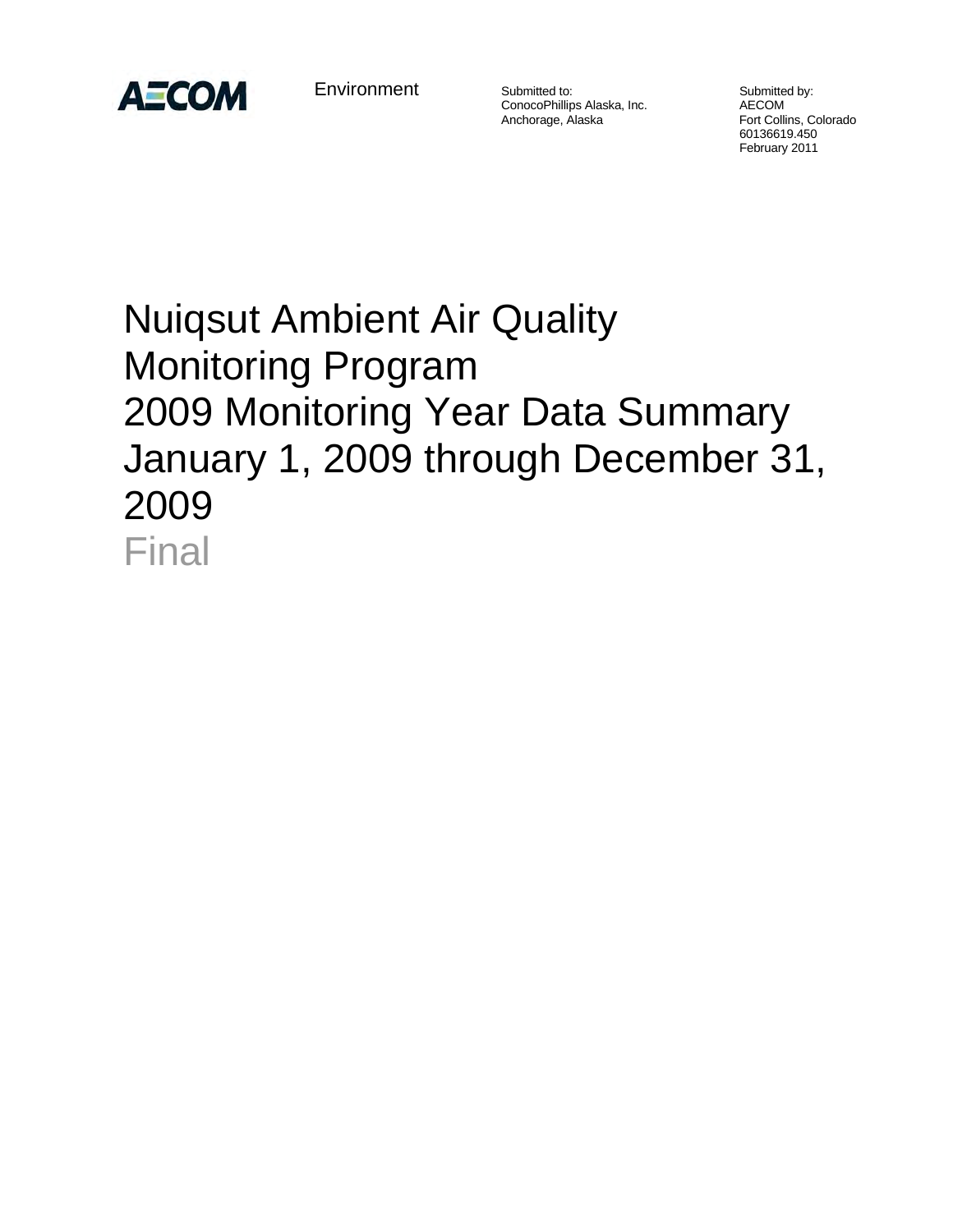

**Environment** 

Submitted to: Submitted by: ConocoPhillips Alaska, Inc. AECOM

Fort Collins, Colorado 60136619.450 February 2011

# Nuiqsut Ambient Air Quality Monitoring Program 2009 Monitoring Year Data Summary January 1, 2009 through December 31, 2009

Kyle Arndt Prepared By

Vincent Scheetz Reviewed By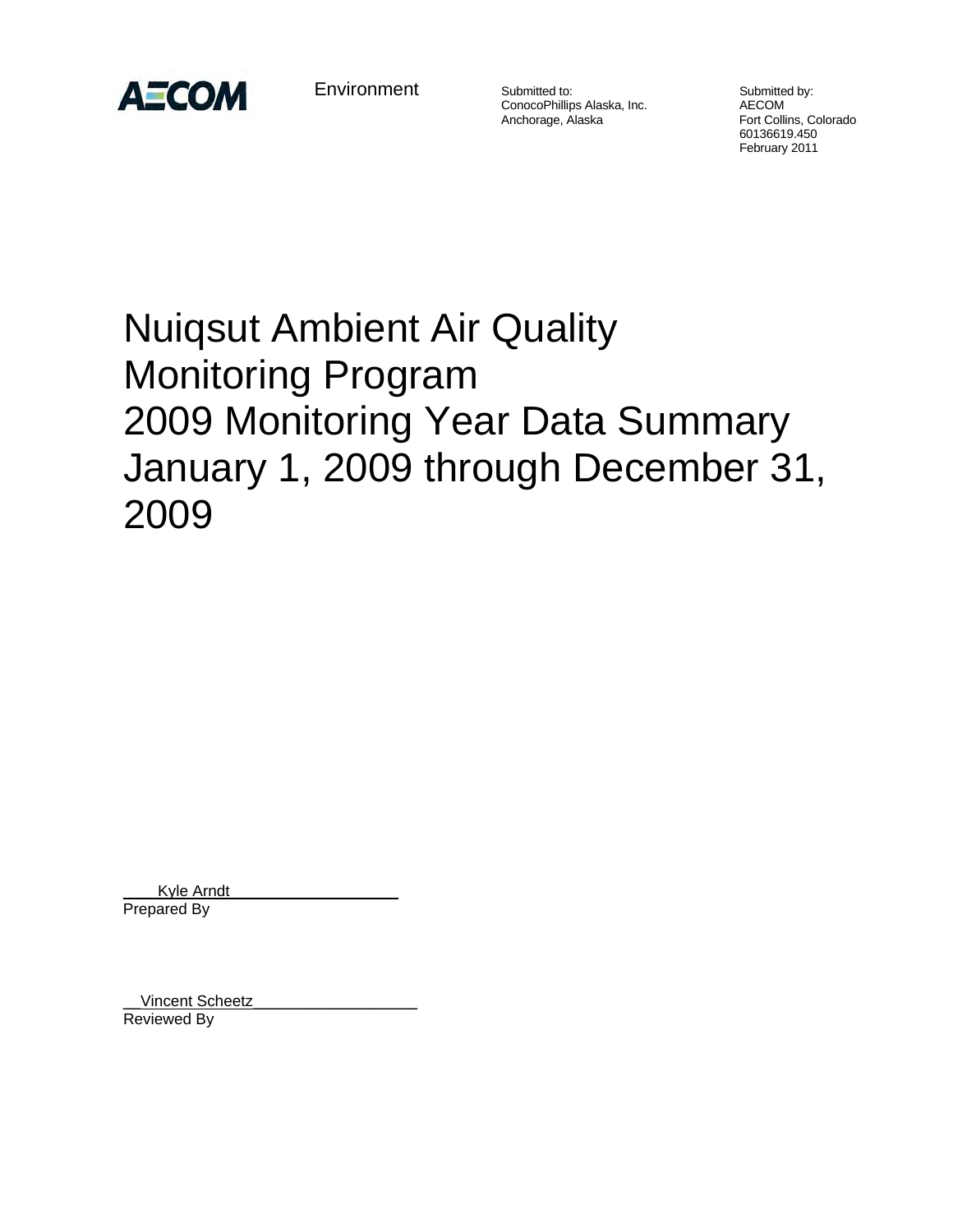# **Contents**

| 1.0 |     |       |  |  |
|-----|-----|-------|--|--|
|     | 1.1 |       |  |  |
|     | 1.2 |       |  |  |
|     | 1.3 |       |  |  |
| 2.0 |     |       |  |  |
|     | 2.1 |       |  |  |
|     | 2.2 |       |  |  |
|     | 2.3 |       |  |  |
|     | 2.4 |       |  |  |
|     |     | 2.4.1 |  |  |
|     | 2.5 |       |  |  |
|     |     | 2.5.1 |  |  |
|     |     | 2.5.2 |  |  |
|     |     | 2.5.3 |  |  |
| 3.0 |     |       |  |  |
|     | 3.1 |       |  |  |
|     |     | 3.1.1 |  |  |
|     |     | 3.1.2 |  |  |
|     |     | 3.1.3 |  |  |
|     |     | 3.1.4 |  |  |
|     |     | 3.1.5 |  |  |
|     |     | 3.1.6 |  |  |
|     | 3.2 |       |  |  |
|     |     | 3.2.1 |  |  |
|     |     | 3.2.2 |  |  |
| 4.0 |     |       |  |  |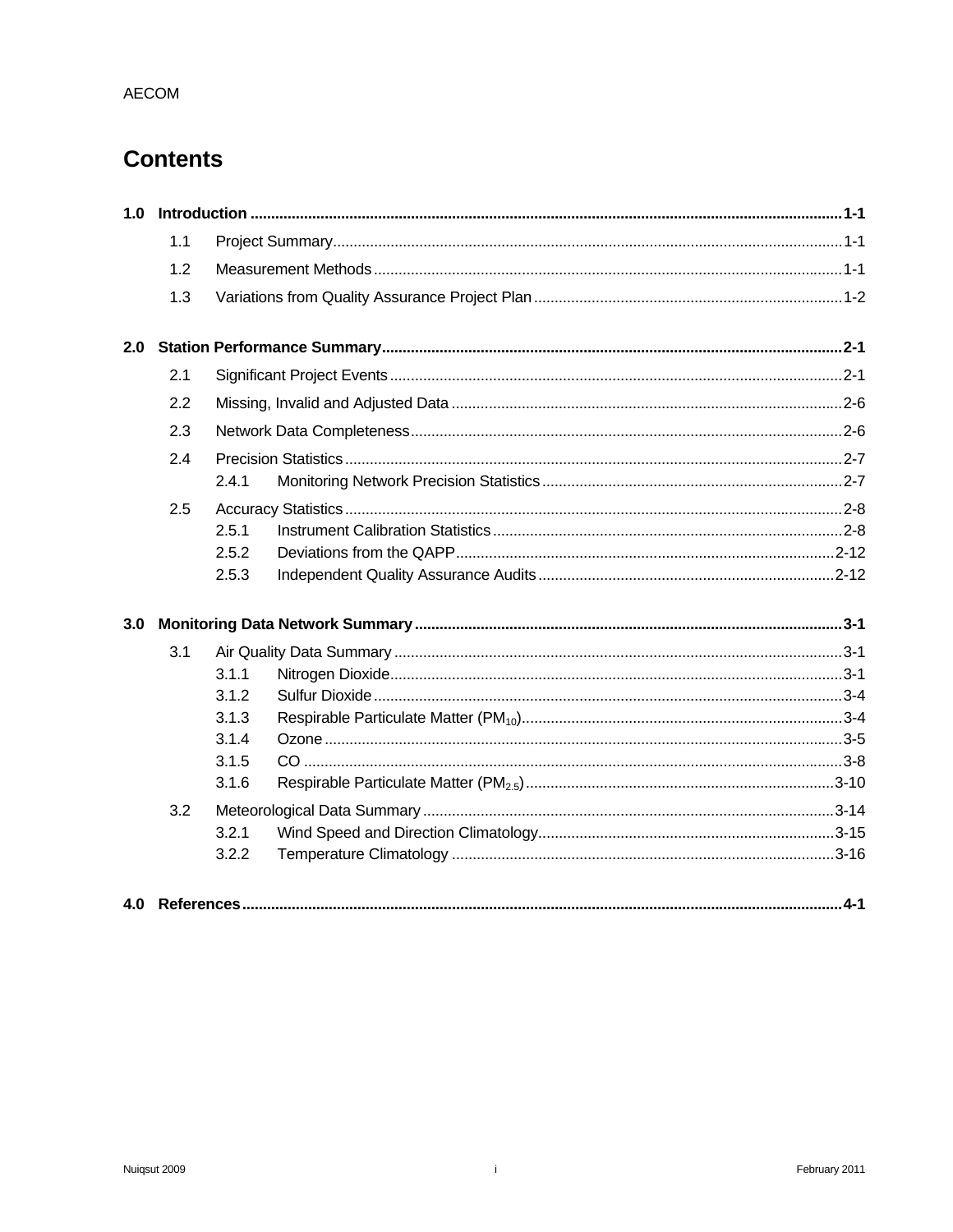# **List of Appendices**

Appendix A Data Processing Specifications and Statistical Formulae

- Appendix B Project Precision Data
- Appendix C Project Accuracy Data
- Appendix D Validated Continuous Hourly/Daily/Monthly Data Summaries

Appendix E CD File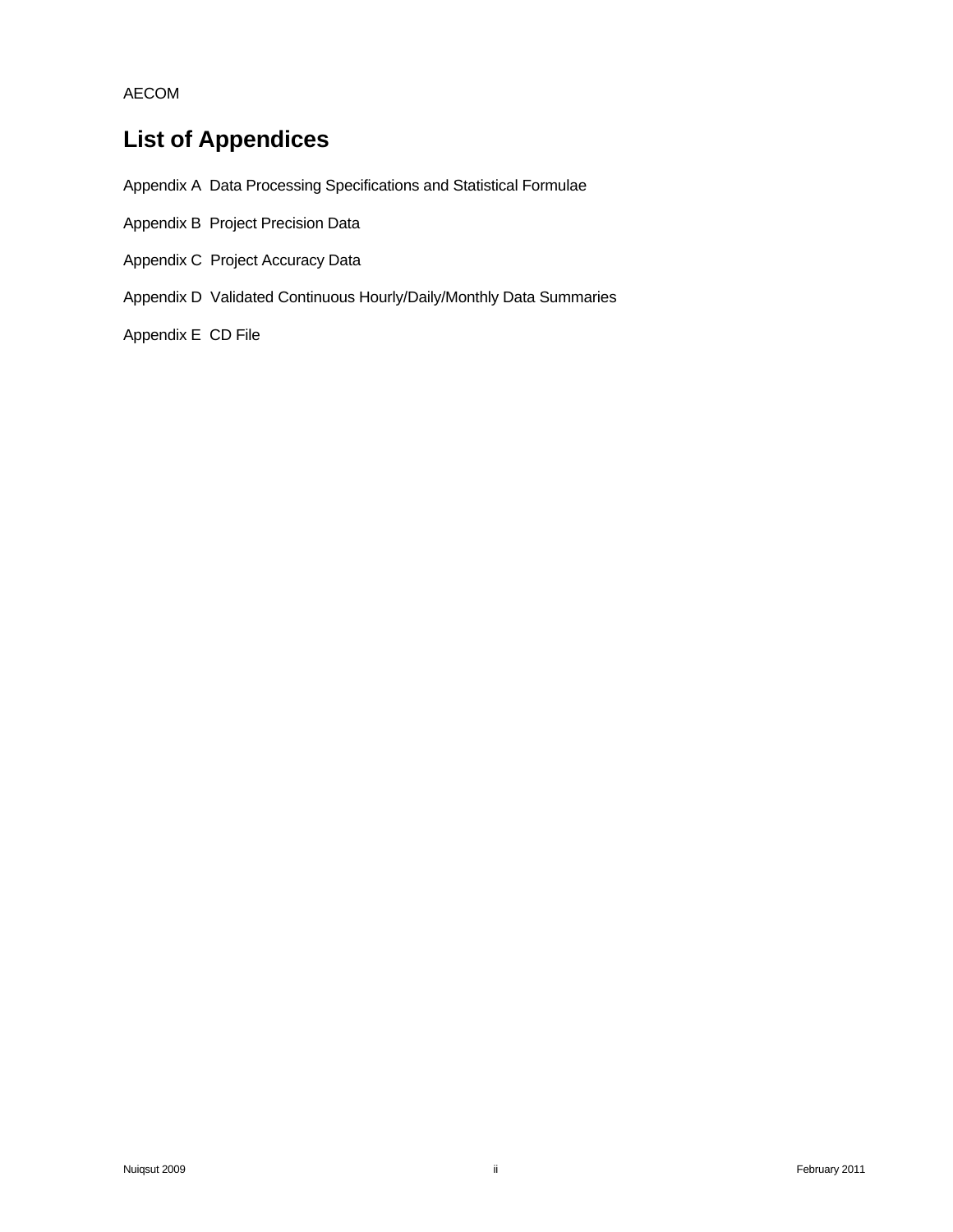# **List of Tables**

| Table 1-1         |                                                                       |  |
|-------------------|-----------------------------------------------------------------------|--|
| Table 2-1         |                                                                       |  |
| Table 2-2         |                                                                       |  |
| Table 2-3         |                                                                       |  |
| Table 2-4         | Precision and Bias Statistics Summary January through March 20092-7   |  |
| Table 2-5         |                                                                       |  |
| Table 2-6         | Precision and Bias Statistics Summary July through September 2009 2-8 |  |
| Table 2-7         | Precision and Bias Statistics Summary July through September 2009 2-8 |  |
| Table 2-8         |                                                                       |  |
| Table 2-9         |                                                                       |  |
| Table 2-10        |                                                                       |  |
| <b>Table 2-11</b> |                                                                       |  |
| Table 2-12        |                                                                       |  |
| Table 2-13        |                                                                       |  |
| Table 2-14        |                                                                       |  |
| <b>Table 2-15</b> |                                                                       |  |
| Table 3-1         | Measured Nitrogen Dioxide Data Summary, 2009 Annual Data Summary 3-1  |  |
| Table 3-2         | Measured Sulfur Dioxide Data Summary 2009 Annual Data Summary 3-4     |  |
| Table 3-3         |                                                                       |  |
| Table 3-4         |                                                                       |  |
| Table 3-5         |                                                                       |  |
| Table 3-6         |                                                                       |  |
| Table 3-7         |                                                                       |  |
| Table 3-8         | Second Quarter 2009 Wind Direction/Speed Frequency Analysis3-20       |  |
| Table 3-9         |                                                                       |  |
| Table 3-10        | Fourth Quarter 2009 Wind Direction/Speed Frequency Analysis3-21       |  |
| Table 3-11        | Nuiqsut Temperature Climate Summary, 2009 Annual Data Summary 3-22    |  |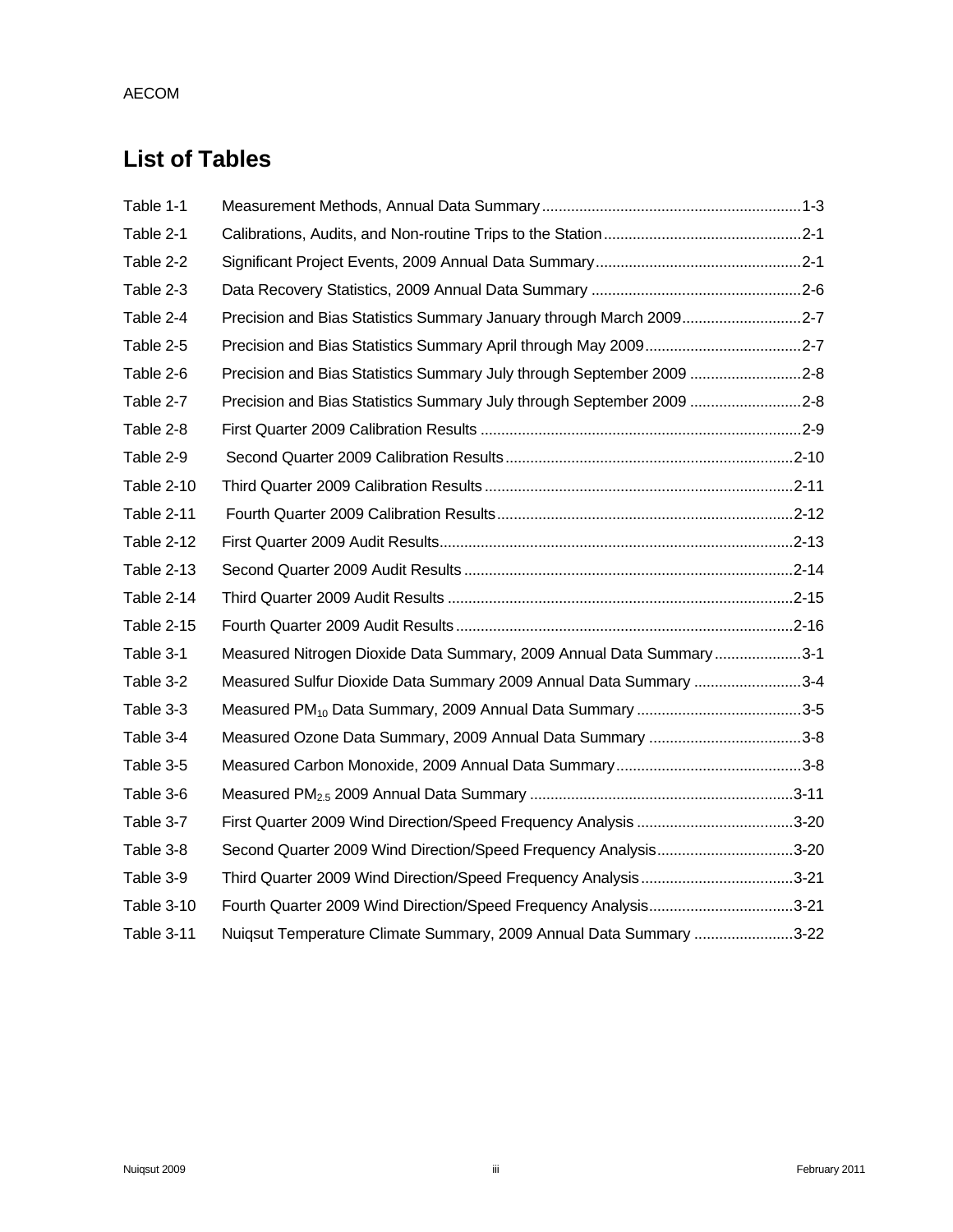# **List of Figures**

| Figure 3-1  | Average NO <sub>2</sub> Concentration by Wind Direction, 2009 Annual Data Summary3-2    |  |
|-------------|-----------------------------------------------------------------------------------------|--|
| Figure 3-2  | Average NO <sub>2</sub> Concentration by Month, 2009 Annual Data Summary3-3             |  |
| Figure 3-3  | Average PM <sub>10</sub> Concentration by Wind Direction, 2009 Annual Data Summary 3-6  |  |
| Figure 3-4  | Average PM <sub>10</sub> Concentration by Month, 2009 Annual Data Summary 3-7           |  |
| Figure 3-5  |                                                                                         |  |
| Figure 3-6  | Average CO Concentration by Summary by Month, 2009 Annual Data Summary3-10              |  |
| Figure 3-7  |                                                                                         |  |
| Figure 3-8  |                                                                                         |  |
| Figure 3-9  | Average PM <sub>2.5</sub> Concentration by Wind Direction, 2009 Annual Data Summary3-13 |  |
| Figure 3-10 | Average PM <sub>2.5</sub> Concentration by Month, 2009 Annual Data Summary3-14          |  |
| Figure 3-11 |                                                                                         |  |
| Figure 3-12 |                                                                                         |  |
| Figure 3-13 |                                                                                         |  |
| Figure 3-14 |                                                                                         |  |
| Figure 3-15 |                                                                                         |  |
| Figure 3-16 | Nuiqsut Station Temperature Climatology, 2009 Annual Data Summary3-23                   |  |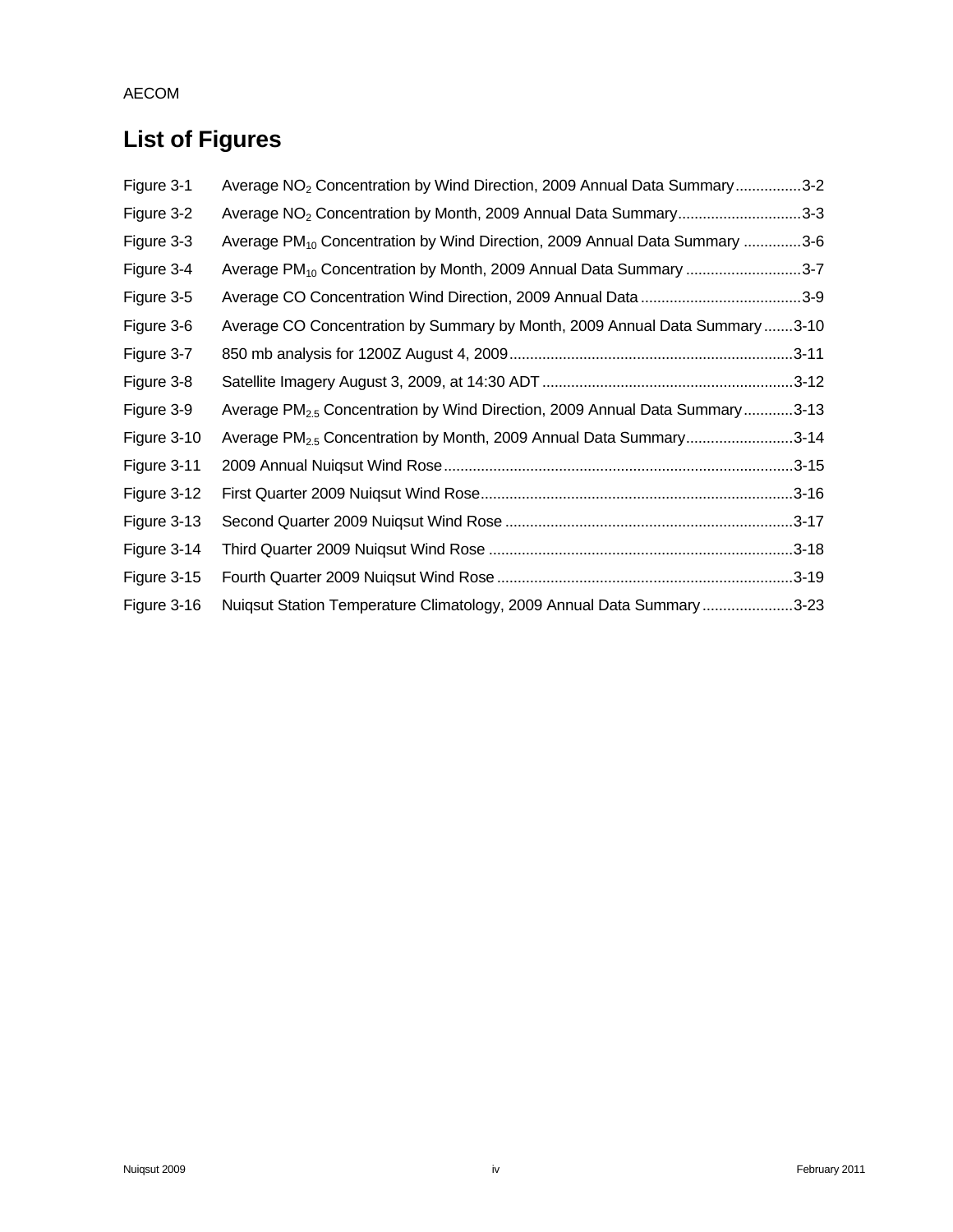# **Executive Summary**

Since April 9, 1999 (prior to construction of the Alpine Central Processing Facility), ConocoPhillips Alaska, Inc. has operated an air quality and dispersion meteorology monitoring station in Nuiqsut, Alaska, (Nuiqsut Station) which is located on the Alaskan North Slope. This station is part of the Nuiqsut Ambient Air Quality and Meteorological Monitoring Program (Monitoring Program), which primarily is designed to characterize ambient air in Nuiqsut as regional oil field development continues. This Monitoring Program has been administered according to United States Environmental Protection Agency (USEPA) Prevention of Significant Deterioration (PSD) protocols; therefore, data collected is considered PSD quality.

Currently, the Monitoring Program is being conducted on a voluntary basis to document air quality in Nuiqsut. Monitoring Program data also is used to support various ambient air quality impact analyses conducted for oil field development in the Colville Delta region.

This report summarizes data collected at the Nuiqsut Station during the 2009 monitoring year (January 1, 2009 through December 31, 2009.

In July of 2009, the Nuiqsut monitoring station was refurbished. This refurbishment included the addition of a Thermo Electron model 48i CO analyzer and a Met One Instruments BAM 1020 PM2.5 analyzer. The SO2 and O<sub>3</sub> analyzers were replaced with like models, and an O<sub>3</sub> Transfer Standard was installed to replace the O3 Primary Standard. In addition, an issue with the TEOM's clock was addressed and the station's cooling unit was fixed. In response to the repair of the station's cooling unit, the TEOM set-point values were reset back to their normal operating values, satisfying ADEC requirements.

The Nuiqsut Station is equipped to continuously measure ambient air quality (oxides of nitrogen  $[NO_\chi]$ , sulfur dioxide [SO<sub>2</sub>], carbon monoxide [CO], particulate matter with an aerodynamic diameter of 10 microns or less  $[PM_{10}]$ , particulate matter with and aerodynamic diameter of 2.5 micron or less  $[PM_{2.5}]$ , and ozone  $[O_3]$ ) and dispersion meteorology parameters. Air quality and meteorology data collected at the Nuiqsut Station meet strict Quality Assurance (QA) and data capture requirements of the United States Environmental Protection Agency (USEPA) Prevention of Significant Deterioration program as administered by ADEC and other specific ADEC ambient monitoring QA requirements. Protocols used to collect data at the Nuiqsut Station are fully described in the project Monitoring and Quality Assurance Project Plan (QAPP).

The second quarter calibration of the air quality measurement system, air quality and meteorological measurement systems did not occur within the calendar quarter. The calibration was scheduled for late June, which would have been consistent with the QAPP, but had to be rescheduled to July due to lack of available lodging accommodations. This calibration trip included additional tasks including a general station refurbishment, and the installation of several new instruments. Although the second quarter calibration trip occurred two weeks into the third quarter, in general, QAPP QA goals were met for all parameters.

As shown in **Table ES-1**, air quality and meteorological quarterly data capture exceeded QAPP goals for all parameters except for fourth quarter horizontal wind speed, horizontal wind direction, horizontal wind direction standard deviation, horizontal wind speed standard deviation, vertical wind speed, and vertical wind speed standard deviation. This was due to frozen instruments.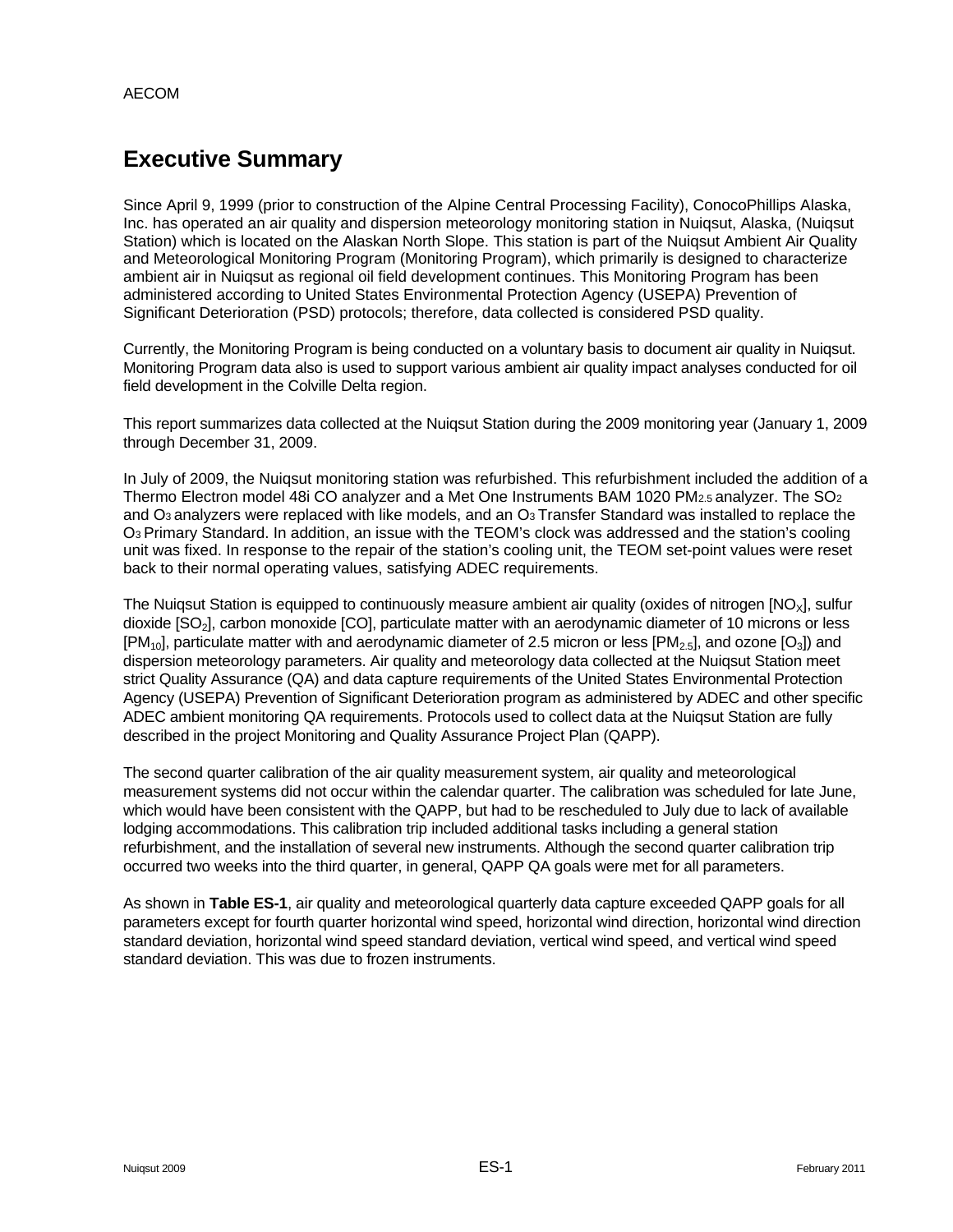#### **Table ES-1 Recovery Statistics 2009, Annual Data Summary**

| <b>Parameter</b>                       | 1 <sup>st</sup> Quarter<br>2009<br>(%) | 2 <sup>nd</sup> Quarter<br>2009<br>(%) | 3rd Quarter<br>2009<br>(%) | 4 <sup>th</sup> Quarter<br>2009<br>$(\%)$ | Required<br><b>Capture Rates</b><br>$(\%)$ |
|----------------------------------------|----------------------------------------|----------------------------------------|----------------------------|-------------------------------------------|--------------------------------------------|
| Meteorological                         |                                        |                                        |                            |                                           |                                            |
| 10-meters (m) Horizontal Wind Speed    | 97.8                                   | 100.0                                  | 99.5                       | 88.3                                      |                                            |
| 10-m Horizontal Sigma-u ( $\sigma_u$ ) | 97.8                                   | 100.0                                  | 99.5                       | 88.3                                      |                                            |
| 10-m Horizontal Wind Direction         | 97.8                                   | 100.0                                  | 99.5                       | 88.3                                      |                                            |
| 10-m Sigma-Theta $(\sigma_{\theta})$   | 97.8                                   | 100.0                                  | 99.5                       | 88.3                                      |                                            |
| 10-m Vertical Wind Speed               | 49.9                                   | 99.3                                   | 97.9                       | 68.2                                      | 90                                         |
| 10-m Vertical Sigma-w $(\sigma_w)$     | 49.9                                   | 99.3                                   | 97.9                       | 68.2                                      |                                            |
| 10-m Temperature                       | 99.6                                   | 100.0                                  | 99.5                       | 99.9                                      |                                            |
| 2-m Temperature                        | 99.6                                   | 100.0                                  | 99.5                       | 99.9                                      |                                            |
| 10-2m Temperature Lapse                | 99.6                                   | 100.0                                  | 99.5                       | 99.9                                      |                                            |
| <b>Total Solar Radiation</b>           | 99.6                                   | 100.0                                  | 99.5                       | 100.0                                     |                                            |
| <b>Air Quality</b>                     |                                        |                                        |                            |                                           |                                            |
| NO <sub>2</sub>                        | 97.4                                   | 97.7                                   | 95.2                       | 97.2                                      |                                            |
| SO <sub>2</sub>                        | 97.4                                   | 97.7                                   | 95.3                       | 97.2                                      |                                            |
| $O_3$                                  | 97.1                                   | 97.7                                   | 94.7                       | 97.1                                      |                                            |
| CO                                     | N/A                                    | N/A                                    | 94.9                       | 97.2                                      | 80                                         |
| PM <sub>2.5</sub> (BAM)                | N/A                                    | N/A                                    | 87.6                       | 93.9                                      |                                            |
| $PM_{10}$ (TEOM)                       | 30.0                                   | 97.8                                   | 98.4                       | 98.9                                      |                                            |

Tables ES-2 through ES-7 summarize average nitrogen dioxide (NO<sub>2</sub>), SO<sub>2</sub>, PM<sub>10</sub>, O<sub>3</sub>, CO, and PM<sub>2.5</sub> concentrations measured during the monitoring year. Measured concentrations of  $NO<sub>2</sub>$ ,  $SO<sub>2</sub>$ ,  $O<sub>3</sub>$ , and CO were well below Alaska Ambient Air Quality Standards (AAAQS), which are the same as the national standards for the pollutants measured.

The typical hourly  $NO<sub>2</sub>$  concentrations were just above instrument detection, and the annual average was well below applicable AAAQS. Concentrations measured this monitoring year were generally lower than historical measurements.

Measured  $SO<sub>2</sub>$  concentrations were at or below instrument detection the entire year. The low concentrations measured are consistent with an airshed containing relatively few and widely dispersed  $SO<sub>2</sub>$  sources. This trend has been typical of  $SO<sub>2</sub>$  measurements since monitoring began.

The annual average hourly  $PM_{10}$  concentrations were well below the applicable AAAQS and are consistent the global background levels.

 $O<sub>3</sub>$  concentrations measured during this monitoring year were typical of seasonal averages measured on the Alaskan North Slope (Prudhoe Bay, Kuparuk River Unit, and Barrow). In the absence of large combustion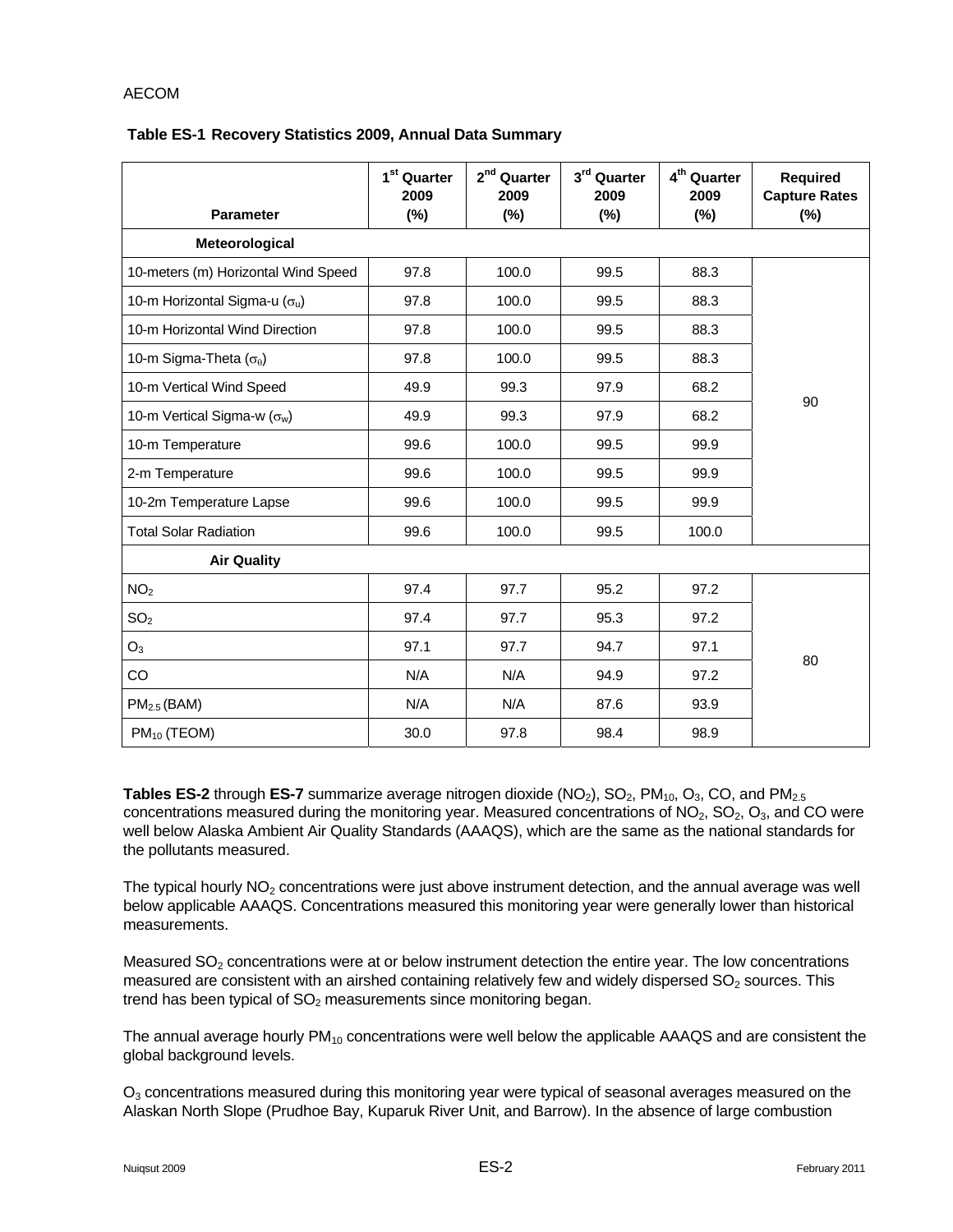sources, frontal boundaries and high incoming solar radiation, ambient  $O<sub>3</sub>$  levels will be spatially homogenous and representative of a regional background.

CO measurements began in July 2009 and were below applicable AAAQS standards. Low concentrations measured are consistent with an airshed containing relatively few and widely dispersed CO sources.

 $PM<sub>2.5</sub>$  data collection began during the third quarter of the 2009 monitoring year. The average hourly PM<sub>2.5</sub> concentrations were well below the applicable AAAQS and are consistent with global background levels.

**Table ES-2 Measured Nitrogen Dioxide, 2009 Annual Data Summary** 

| <b>Monitoring</b><br><b>Period</b> | Year | <b>Period Mean</b><br>$(ppm)$ <sup>1</sup> | <b>Number of</b><br><b>Exceedances</b> |
|------------------------------------|------|--------------------------------------------|----------------------------------------|
| 1 <sup>st</sup> Quarter            | 2009 | 0.003                                      | None                                   |
| 2 <sup>nd</sup> Quarter            | 2009 | 0.002                                      | None                                   |
| 3 <sup>rd</sup> Quarter            | 2009 | 0.001                                      | None                                   |
| $4^{\sf th}$<br>Quarter            | 2009 | 0.002                                      | None                                   |
| Annual                             | 2009 | 0.002                                      | None                                   |

<sup>1</sup> Annual average.

NAAQS/AAAQS:

Annual - 0.053 parts per million (ppm) (100 micrograms per cubic meter [ $\mu g/m^3$ ]) – Compared to the annual arithmetic mean.

|                                    |      | 3-hour (ppm) $^1$    |                                       | 24-hour (ppm) $2$ |               | <b>Period</b>                     |                                 |
|------------------------------------|------|----------------------|---------------------------------------|-------------------|---------------|-----------------------------------|---------------------------------|
| <b>Monitoring</b><br><b>Period</b> | Year | 1 <sup>st</sup> high | $2^{nd}$ high<br>1 <sup>st</sup> high |                   | $2^{nd}$ high | <b>Mean</b><br>(ppm) <sup>3</sup> | Number of<br><b>Exceedances</b> |
| 1 <sup>st</sup> Quarter            | 2009 | .002                 | .002                                  | .001              | .001          | .000                              | None                            |
| 2 <sup>nd</sup> Quarter            | 2009 | .003                 | .003                                  | .001              | .001          | .000                              | None                            |
| 3 <sup>rd</sup> Quarter            | 2009 | .001                 | .001                                  | .000              | .000          | .000                              | None                            |
| 4 <sup>th</sup> Quarter            | 2009 | .001                 | .001                                  | .001              | .001          | .000                              | None                            |
| Annual                             | 2009 | .003                 | .003                                  | .001              | .001          | .000                              | None                            |

#### **Table ES-3 Measured Sulfur Dioxide, 2009 Annual Data Summary**

<sup>1</sup> Rolling 3-hour average.

<sup>2</sup> Midnight-to-midnight 24-hour average.

<sup>3</sup> Annual average.

NAAQS/AAAQS:

3-hour - 0.5 ppm (1,300  $\mu$ g/m<sup>3</sup>) – Non-overlapping block averages starting at midnight not to be exceeded more than once per year. 24-hour - 0.14 ppm – Midnight to midnight average not to be exceeded more than once per year.

Annual - 0.03 ppm – Compared to the annual arithmetic mean.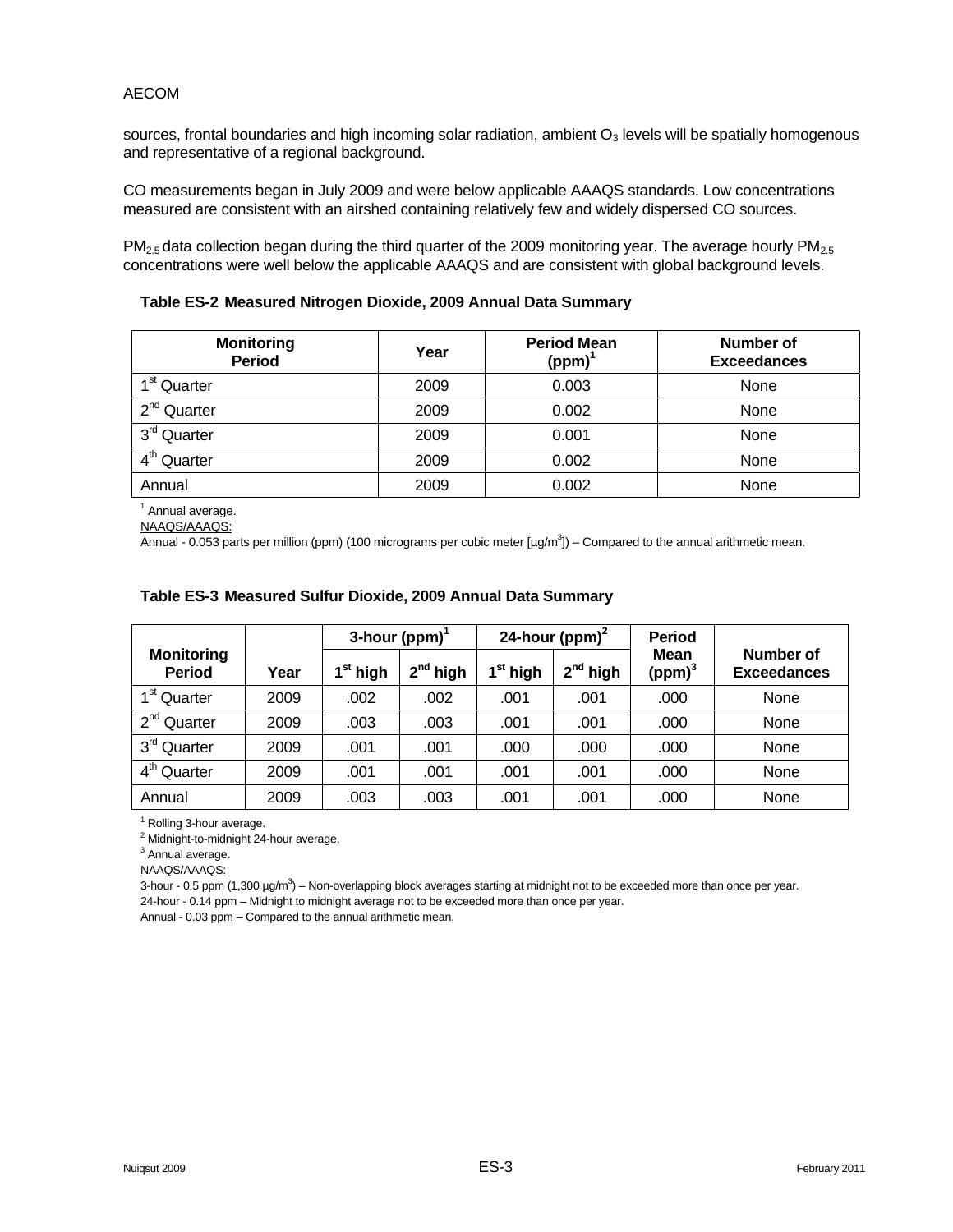| <b>Monitoring</b>          |      |                      | 24-hour $(\mu g/m^3)^1$ | <b>Period Mean</b> | Number of          |  |
|----------------------------|------|----------------------|-------------------------|--------------------|--------------------|--|
| <b>Period</b>              | Year | 1 <sup>st</sup> high | $2^{nd}$ high           | $(\mu g/m^3)^2$    | <b>Exceedances</b> |  |
| 1 <sup>st</sup> Quarter    | 2009 | $9.5^1$              | $9.4^{3}$               | $6.4^{3}$          | N/A                |  |
| 2 <sup>nd</sup> Quarter    | 2009 | 30.9                 | 24.5                    | 9.0                | None               |  |
| 3 <sup>rd</sup> Quarter    | 2009 | 225.4                | 97.6                    | 15.5               | None               |  |
| $4^{\text{th}}$<br>Quarter | 2009 | 38.4                 | 13.9                    | 5.4                | None               |  |
| Annual                     | 2009 | 225.4                | 97.6                    | 9.6                | None               |  |

#### Table ES-4 Measured PM<sub>10</sub> Data, 2009 Annual Data Summary

<sup>1</sup>Midnight-to-midnight 24-hour average.

<sup>2</sup>Annual average.

 $3$ The PM<sub>10</sub> Analyzer had 30 percent data recovery for the first quarter 2009

NAAQS/AAAQS:

24-hour – 150 µg/m<sup>3</sup> – Not to be exceeded more than once per year measured from midnight to midnight at USEPA Standard Conditions. Annual – 50 µg/m<sup>3</sup> – Compared to the 3-year average of the weighted annual arithmetic mean concentration measured at USEPA Standard Conditions.

#### **Table ES-5 Measured Ozone Data, 2009 Annual Data Summary**

| <b>Monitoring</b>       |      |                      | 8-hour (ppm)                                               | <b>Period Mean</b> | Number of |                    |
|-------------------------|------|----------------------|------------------------------------------------------------|--------------------|-----------|--------------------|
| <b>Period</b>           | Year | 1 <sup>st</sup> high | $\overline{\mathbf{2}}^{\mathsf{nd}}$ high<br>, th<br>high |                    | $(ppm)^2$ | <b>Exceedances</b> |
| 1 <sup>st</sup> Quarter | 2009 | 38.8                 | 38.8                                                       | 38.6               | 22.7      | None               |
| 2 <sup>nd</sup> Quarter | 2009 | 42.2                 | 42.1                                                       | 42.1               | 18.6      | None               |
| 3 <sup>rd</sup> Quarter | 2009 | 31.7                 | 31.6                                                       | 31.6               | 15.7      | None               |
| 4 <sup>th</sup> Quarter | 2009 | 37.8                 | 37.8                                                       | 37.7               | 27.1      | None               |
| Annual                  | 2009 | 42.2                 | 42.1                                                       | 42.1               | 21.0      | None               |

<sup>1</sup> Rolling 8-hour average.

<sup>2</sup> Annual average.

NAAQS/AAAQS:

8-hour - 0.08 ppm – Compared to the 3-year average of the fourth-highest daily maximum rolling 8-hour average concentrations.

|                                    |      | 1-hour (ppm) $^1$    |                  |                      | 8-hour $(ppm)^2$ | <b>Period</b>                     |                                 |
|------------------------------------|------|----------------------|------------------|----------------------|------------------|-----------------------------------|---------------------------------|
| <b>Monitoring</b><br><b>Period</b> | Year | 1 <sup>st</sup> high | $2^{nd}$ high    | 1 <sup>st</sup> high | $2^{nd}$ high    | <b>Mean</b><br>(ppm) <sup>3</sup> | Number of<br><b>Exceedances</b> |
| 1 <sup>st</sup> Quarter            | 2009 | N/A <sup>3</sup>     | N/A <sup>3</sup> | N/A <sup>3</sup>     | N/A <sup>3</sup> | N/A <sup>3</sup>                  | N/A <sup>3</sup>                |
| 2 <sup>nd</sup> Quarter            | 2009 | N/A <sup>3</sup>     | N/A <sup>3</sup> | N/A <sup>3</sup>     | N/A <sup>3</sup> | N/A <sup>3</sup>                  | N/A <sup>3</sup>                |
| 3 <sup>rd</sup> Quarter            | 2009 | 0.8                  | 0.7              | 0.7                  | 0.7              | 0.20                              | None                            |
| 4 <sup>th</sup><br>Quarter         | 2009 | 0.3                  | 0.3              | 0.2                  | 0.2              | 0.10                              | None                            |
| Annual                             | 2009 | 1.5                  | 1.4              | 1.4                  | 1.4              | 0.15                              | None                            |

#### **Table ES-6 Measured Carbon Monoxide, 2009 Annual Data Summary**

<sup>1</sup> Rolling 1-hour average.

<sup>2</sup> Rolling 8-hour average.

 $3$  CO data collection started during the  $3<sup>rd</sup>$  quarter 2009

NAAQS/AAAQS:

1-hour - 35ppm (40 mg/m<sup>3</sup>).

8-hour - 9ppm(10 mg/m<sup>3</sup>)– Midnight to midnight average not to be exceeded more than once per year.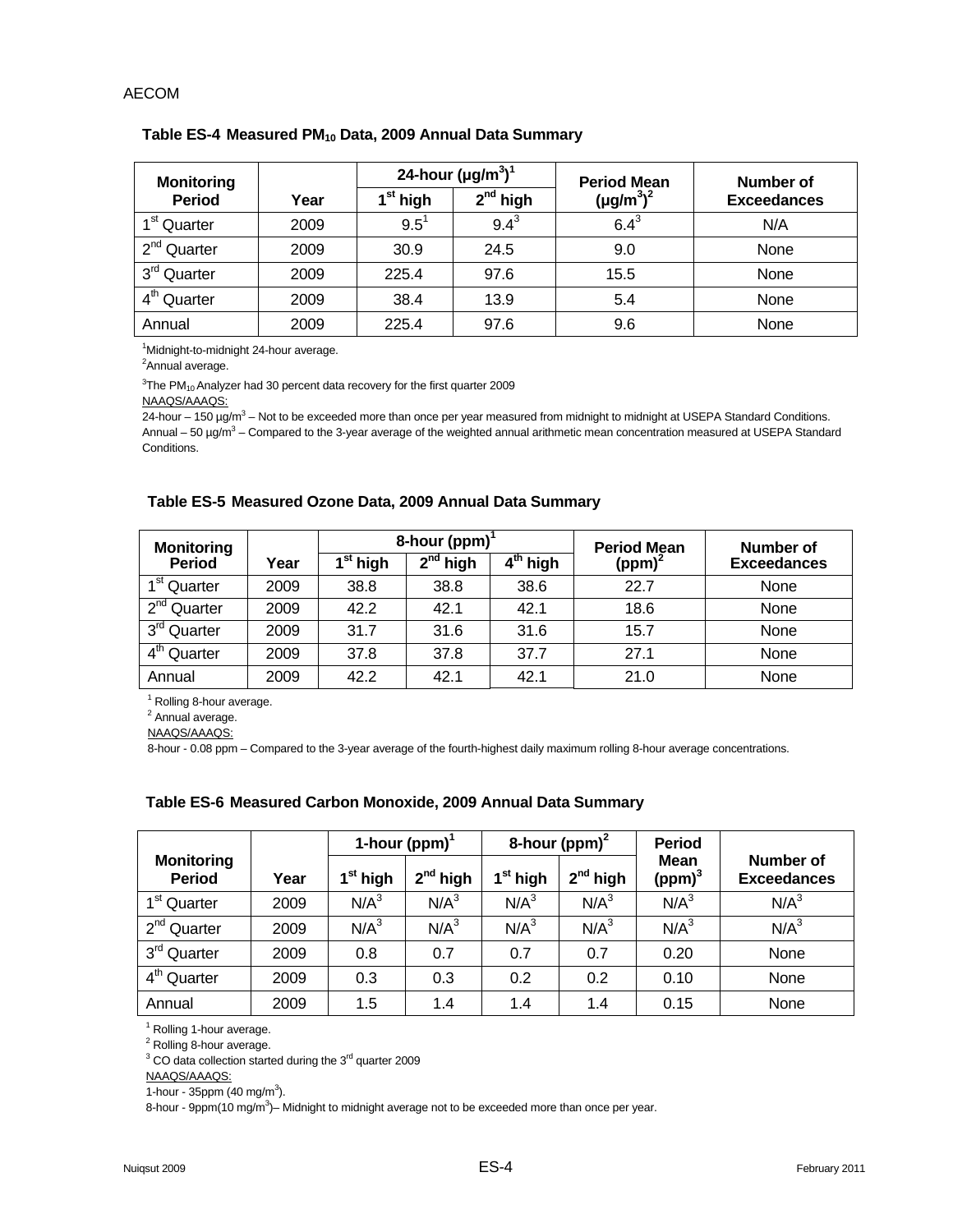| <b>Monitoring</b>       |      |                      | 24-hour $(\mu g/m^3)^1$ | <b>Period Mean</b> | Number of<br><b>Exceedances</b> |  |
|-------------------------|------|----------------------|-------------------------|--------------------|---------------------------------|--|
| <b>Period</b>           | Year | 1 <sup>st</sup> high | $2nd$ high              | $(\mu g/m^3)^2$    |                                 |  |
| 1 <sup>st</sup> Quarter | 2009 | $N/A^3$              | $N/A^3$                 | N/A <sup>3</sup>   | N/A <sup>3</sup>                |  |
| 2 <sup>nd</sup> Quarter | 2009 | N/A <sup>3</sup>     | N/A <sup>3</sup>        | N/A <sup>3</sup>   | N/A <sup>1</sup>                |  |
| 3 <sup>rd</sup> Quarter | 2009 | 83                   | 32                      | 4                  | None                            |  |
| 4 <sup>th</sup> Quarter | 2009 | 8                    | 6                       | 2                  | None                            |  |
| Annual                  | 2009 | 83                   | 32                      | 3                  | None                            |  |

# **Table ES-7 Measured PM2.5 Data, 2009 Annual Data Summary**

<sup>1</sup>Midnight-to-midnight 24-hour average.

<sup>2</sup>Annual average.

 $3$ PM<sub>2.5</sub> data collection started during the 3<sup>rd</sup> quarter 2009

NAAQS/AAAQS:

24-hour – 35 µg/m<sup>3</sup> – Not to be exceeded more than once per year measured from midnight to midnight at USEPA Standard Conditions. Annual – 15 µg/m<sup>3</sup> – Compared to the 3-year average of the weighted annual arithmetic mean concentration measured at USEPA Standard Conditions.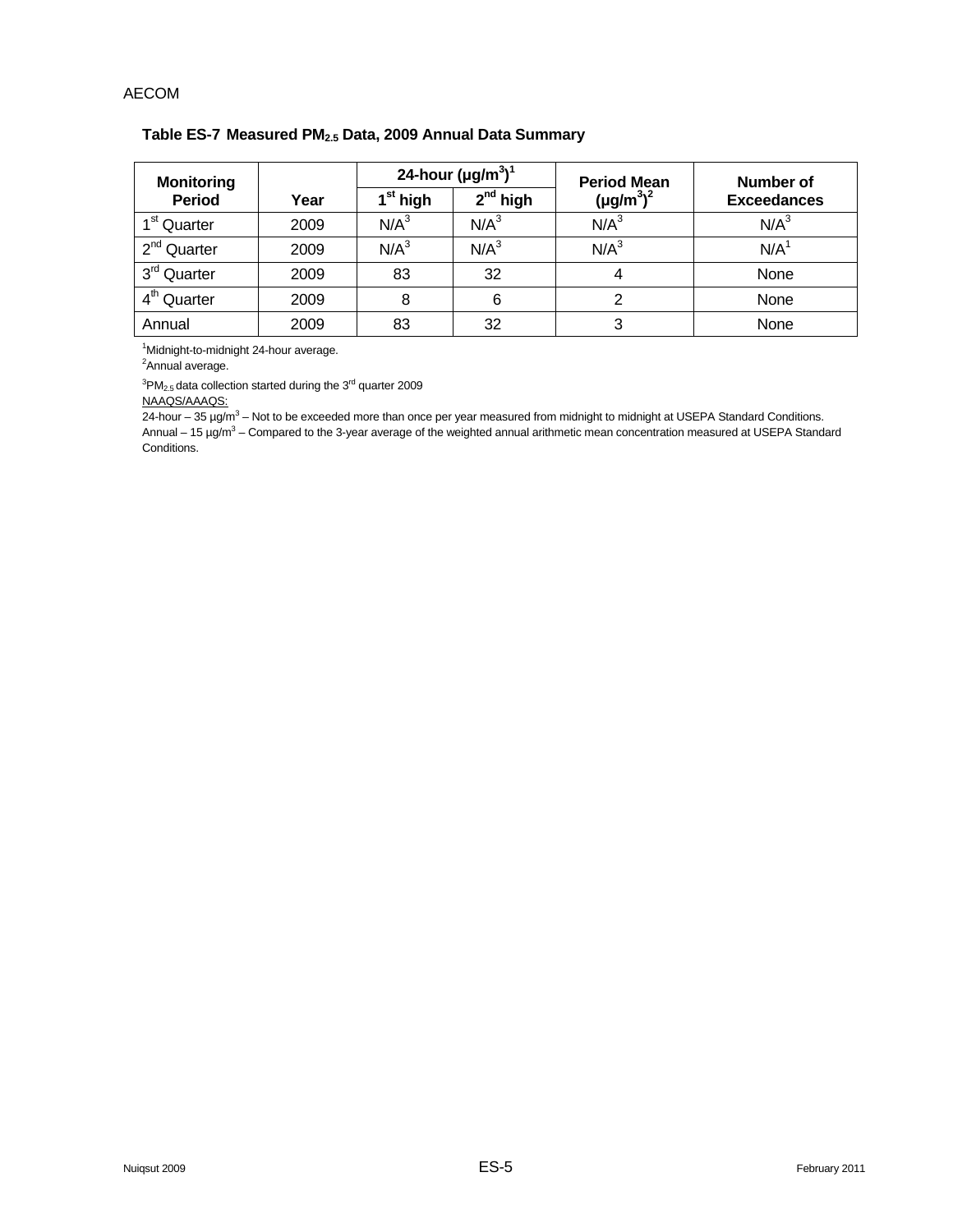# **1.0 Introduction**

## **1.1 Project Summary**

Since April 9, 1999 (prior to Alpine Central Processing Facility startup), ConocoPhillips Alaska, Inc. (CPAI) has operated an air quality and dispersion meteorology monitoring station in Nuiqsut, Alaska (Nuiqsut Station), which is located on the Alaskan North Slope. This station is part of the Nuiqsut Ambient Air Quality Monitoring Program (Monitoring Program), which primarily is designed to characterize ambient air in Nuiqsut as regional oilfield development continues. This Monitoring Program has been administered according to United States Environmental Protection Agency (USEPA) Prevention of Significant Deterioration (PSD) protocols; therefore, data collected are considered PSD quality. This report summarizes data collected at the Nuiqsut Station during the 2009 monitoring year (January 1, 2009 through December 31, 2009.

Currently, the Monitoring Program is being conducted on a voluntary basis to document air quality in Nuiqsut. Monitoring Program data also are used to support various ambient air quality impact analyses conducted for oilfield development in the Colville Delta region.

Since the beginning, the Monitoring Program has been modified to enhance Quality Assurance (QA) and Quality Control (QC) and increase program utility through the addition of monitored parameters. Major Monitoring Program modifications include:

- Collocated Federal Reference Method (FRM) particulate matter with an aerodynamic diameter of 10 microns or less (PM<sub>10</sub>) sampling initiated to evaluate the Monitoring Program Federal Equivalent Method sampling methodology (July 14, 2000). Collocated FRM  $PM_{10}$  sampling was discontinued in fall 2002.
- Enhanced dispersion meteorology characterization through the addition of 10-meter (m) temperature, vertical wind speed, and solar radiation monitoring (July 24, 2001).
- Expanded background air quality evaluation through the addition of ozone  $(O_3)$  monitoring (November 19, 2004).
- Expanded background air quality evaluations through the addition of carbon monoxide (CO) and particulate matter with an aerodynamic diameter of 2.5 microns or less  $(PM_{2.5})$  measurement systems (July 2009).

Since inception, the specific technical objectives of the Monitoring Program are to:

- Collect data meeting QA and data capture requirements of the USEPA PSD Program and other specific Alaska Department of Environmental Conservation (ADEC) ambient monitoring QA requirements (ADEC 1996);
- Document preconstruction air quality impacts at Nuiqsut prior to operation of Alpine (fulfilled);
- Document air quality conditions after Alpine is operational;
- Meet air quality and meteorological monitoring requirements listed in Alpine Permit No. 0073-AC060 (fulfilled); and
- Document dispersion meteorology conditions in Nuiqsut to support refined modeling of potential impacts in the region.

#### **1.2 Measurement Methods**

To meet project technical objectives the Nuiqsut Station is instrumented and equipped to continuously measure the parameters listed in **Table 1-1**. **Table 1-1** also details the methods and instruments used for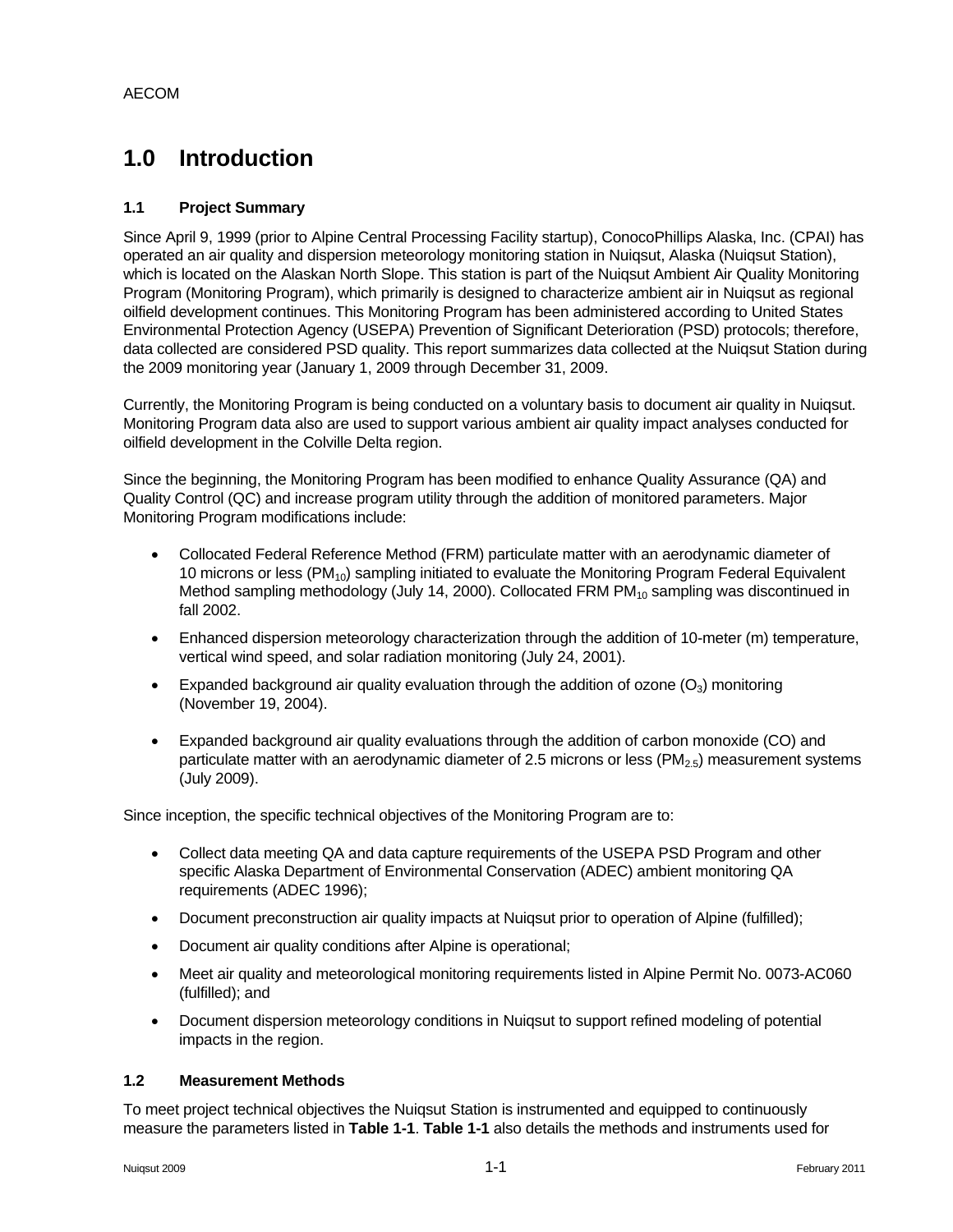measurement. A complete description of the Monitoring Program, including the QA plan, is contained in the ADEC approved Monitoring and Quality Assurance Project Plan (QAPP), which consists of:

- The original project monitoring plan (SECOR 2000), approved by ADEC in April 2000;
- The Partisol Addendum to the original monitoring plan (SECOR 2001), final ADEC approval pending;
- The draft Expanded Meteorology Addendum to the original monitoring plan (SECOR 2002), final ADEC approval pending; and
- The draft Ozone Monitoring Addendum to the original monitoring plan (SECOR 2004), final ADEC approval pending.

# **1.3 Variations from Quality Assurance Project Plan**

The second quarter calibration was conducted two weeks after the end of the second quarter.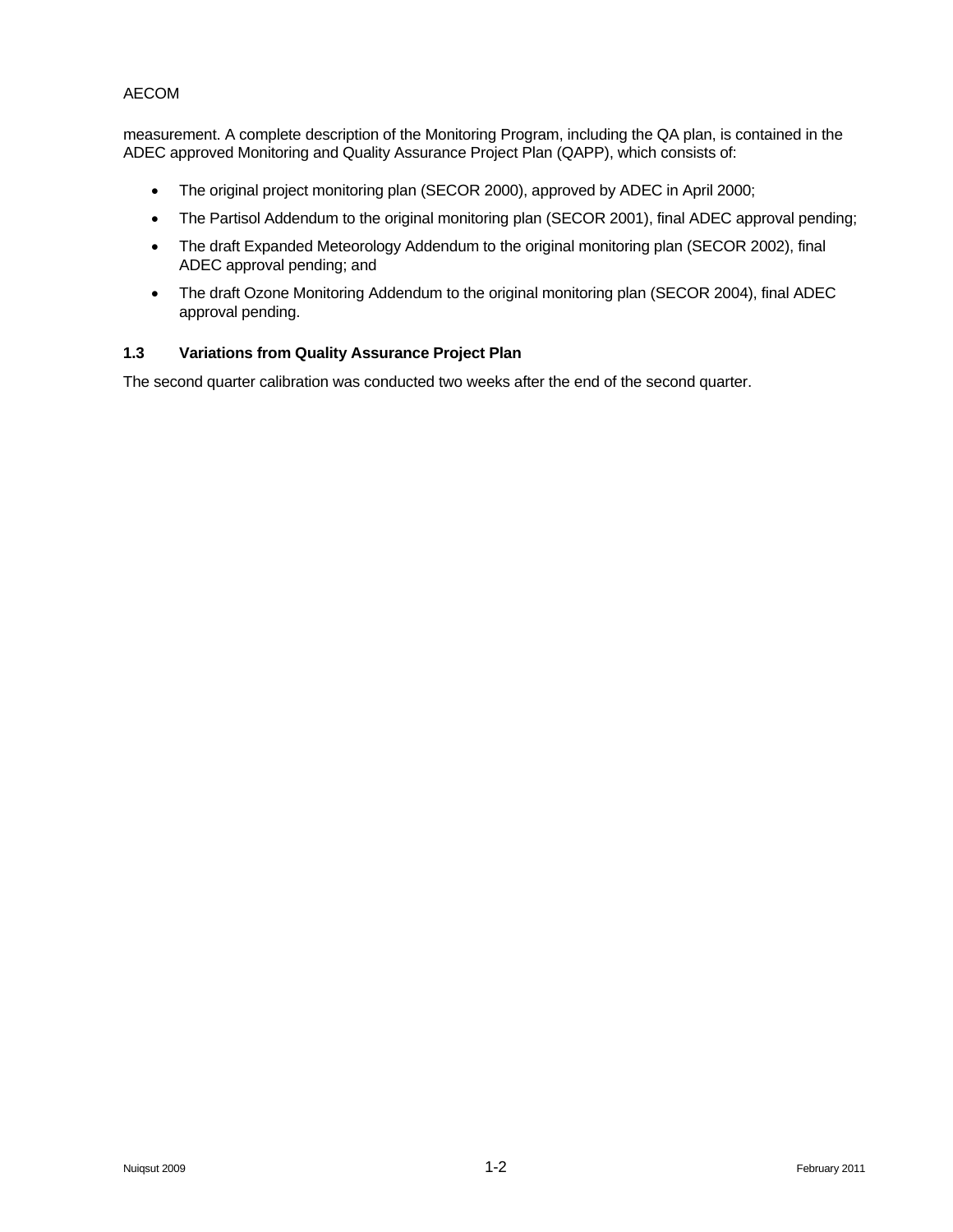#### **Table 1-1 Measurement Methods, Annual Data Summary**

| <b>Parameter</b>                                                                  | <b>Suggested Manufacturer/Model</b>                                | <b>Sample</b><br>Frequency | Averaging<br>Period | <b>Measurement</b><br>Range                                                      | <b>Lower Detection</b><br>Limit                                                                              | <b>Method</b>                                                                                 |
|-----------------------------------------------------------------------------------|--------------------------------------------------------------------|----------------------------|---------------------|----------------------------------------------------------------------------------|--------------------------------------------------------------------------------------------------------------|-----------------------------------------------------------------------------------------------|
| Nitrogen Oxides<br>(NO <sub>x</sub> , nitrogen dioxide<br>[NO <sub>2</sub> ], NO) | Thermo Environmental Instruments<br>(TECO) Model 42C               | Continuous                 | 1-hour              | 1-500 parts per<br>billion (ppb)                                                 | $0.5$ ppb                                                                                                    | Chemiluminescence (USEPA<br>reference method RFNA-1289-074)                                   |
| Sulfur Dioxide (SO <sub>2</sub> )                                                 | Thermo Environmental Instruments<br>(TECO) Model 43C               | Continuous                 | 1-hour              | 2-500 ppb                                                                        | 2 ppb                                                                                                        | <b>Pulsed Fluorescence</b><br>(USEPA equivalent method<br>EQSA-0486-060)                      |
| $PM_{10}$                                                                         | Rupprecht & Patashnick (R&P) Model<br>1400ab TEOM PM <sub>10</sub> | Continuous                 | 1-hour              | <5 micrograms per<br>cubic meter ( $\mu$ g/m <sup>3</sup> )<br>to several $g/m3$ | $<$ 5 µg/m <sup>3</sup>                                                                                      | <b>Tapered Element Oscillating</b><br>Microbalance (USEPA equivalent<br>method EQPM-1090-079) |
| PM <sub>2.5</sub>                                                                 | Met One Instruments BAM 1020 PM <sub>2.5</sub>                     | Continuous                 | 1-hour              | 0-1000 $\mu$ g/m <sup>3</sup>                                                    | $<$ 4.8 µg/m <sub>3</sub> for 1-<br>hour averages; and<br>$<$ 1.0 µg/m <sup>3</sup> for 24-<br>hour averages | Particulate Concentration by Beta<br>Attenuation (USEPA Class III EPA<br>EQPM-0308-170)       |
| $O_3$                                                                             | <b>Thermo Environmental</b><br>Model 49                            | Continuous                 | 1-hour              | 0-1,000 ppb                                                                      | 2 ppb                                                                                                        | Pulsed UV Photometric (USEPA<br>equivalent method EQOA-0880-047)                              |
| CO                                                                                | Thermo Environmental<br>Model 48i                                  | Continuous                 | 1-hour              | $0-50$ ppm                                                                       | $0.04$ ppm                                                                                                   | <b>USEPA Designated Reference</b><br>Method<br>RFCA-0981-054                                  |
| <b>Horizontal Wind</b><br>Speed (u) (10 m)                                        | R.M. Young Wind Monitor<br>$AQ - 05305$                            | Continuous                 | 1-hour              | 0 to 50 $m/s$                                                                    | 0.4 meters per<br>second (m/s)                                                                               | Propeller/Magnetically Induced AC                                                             |
| Sigma-Theta $(\sigma_{\theta})$<br>$(10 \text{ m})$                               | Campbell Scientific Model 23X                                      | Continuous                 | 1-hour              | 0 to 103.9 degrees                                                               | N.A.                                                                                                         | Single Pass Estimator of Wind<br>Direction Standard Deviation<br>(Yamartino 1984)             |
| Temperature<br>(2 <sub>m</sub> )                                                  | <b>YSI 44020</b>                                                   | Continuous                 | 1-hour              | -50 degrees Celsius<br>( $^{\circ}$ C) to 50 $^{\circ}$ C                        | N.A.                                                                                                         | Motor aspirated/shielded thermistor<br>(triple-element)                                       |
| Temperature<br>$(10 \text{ m})$                                                   | <b>YSI 44020</b>                                                   | Continuous                 | 1-hour              | -50 $^{\circ}$ C to 50 $^{\circ}$ C                                              | N.A.                                                                                                         | Motor aspirated/shielded thermistor<br>(triple-element)                                       |
| $10 m - 2 m$<br>Temperature Lapse (AT)                                            | Campbell Scientific Model 23X                                      | Continuous                 | 1-hour              | -100°C to 100°C                                                                  | N.A.                                                                                                         | <b>Numerical Subtraction</b>                                                                  |
| Vertical Wind Speed (w)<br>$(10 \text{ m})$                                       | RM Young Propeller Anemometer<br><b>Model 27106T</b>               | Continuous                 | 1-hour              | $-35$ m/s to 35 m/s                                                              | $\pm 0.25$ m/s                                                                                               | Four blade helicoid propeller/AC                                                              |
| Sigma-w $($ ow $)$ $(10 \text{ m})$                                               | Campbell Scientific Model 23X                                      | Continuous                 | 1-hour              | 0 to $35 \text{ m/s}$                                                            | N.A.                                                                                                         | <b>Standard Deviation</b>                                                                     |

N.A. = not applicable.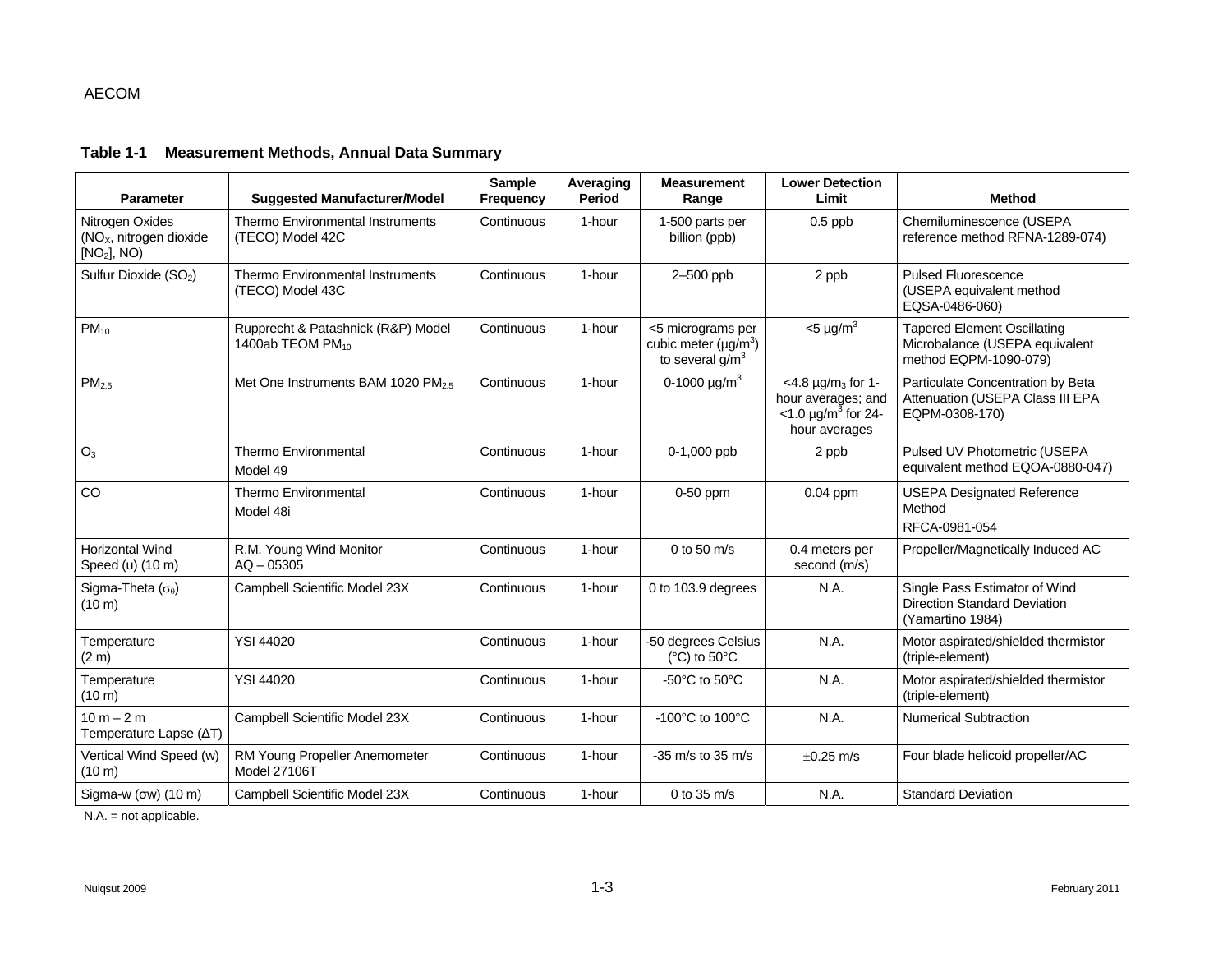# **2.0 Station Performance Summary**

# **2.1 Significant Project Events**

**Table 2 1** summarizes AECOM staff activity onsite during the year. Detailed discussions of project events affecting data capture are presented in **Table 2.2**.

| <b>Date</b>                  | <b>Reason For Visit</b>                                                                                                                                                        |
|------------------------------|--------------------------------------------------------------------------------------------------------------------------------------------------------------------------------|
| $3/2/09$ through<br>3/3/09   | First quarter calibration and quarterly audit                                                                                                                                  |
| $7/14/09$ through<br>7/20/09 | 7/14/2009 through 7/15/09 - Second quarter calibration.<br>7/16/2009 through 7/19/2009 - Station refurbishment and instrument replacement.<br>7/20/2009 - Second quarter audit |
| $9/29/09$ through<br>10/1/09 | Third quarter calibration and quarterly audit.                                                                                                                                 |
| 11/20/09 through<br>11/22/09 | Fourth quarter calibration and quarterly audit.                                                                                                                                |

**Table 2-1 Calibrations, Audits, and Non-routine Trips to the Station**

## **Table 2-2 Significant Project Events, 2009 Annual Data Summary**

| <b>Date</b>                  | <b>Event/Comment</b>                                                                                                                                                                                                                                                                                                                                                                                                                                                                                                                                                                                                                                                                                                                                                                                                                                                                                                                                                                                                  |
|------------------------------|-----------------------------------------------------------------------------------------------------------------------------------------------------------------------------------------------------------------------------------------------------------------------------------------------------------------------------------------------------------------------------------------------------------------------------------------------------------------------------------------------------------------------------------------------------------------------------------------------------------------------------------------------------------------------------------------------------------------------------------------------------------------------------------------------------------------------------------------------------------------------------------------------------------------------------------------------------------------------------------------------------------------------|
| $1/1/09$ through<br>12/31/09 | Corrected all air quality data ( $SO_2$ , $NO_2$ , $NO_2$ , $NO_2$ , $OO_3$ , and CO) to correct for zero drift of the<br>instruments according to the procedure shown in Appendix A of the first quarter 1999 data<br>report.<br>Adjust all negative air quality data (except $PM_{10}$ ) to 0.0 following adjustments and corrections.                                                                                                                                                                                                                                                                                                                                                                                                                                                                                                                                                                                                                                                                              |
| 1/01/09 through<br>3/02/09   | $1/1/09$ 0100 through $3/2/09$ 1700 – All PM <sub>10</sub> data are considered invalid due to a leak check<br>device that was left installed during the $4th$ Quarter 2008 calibration.                                                                                                                                                                                                                                                                                                                                                                                                                                                                                                                                                                                                                                                                                                                                                                                                                               |
| 1/09/09                      | 1500 - All air quality analyzer data are invalid due to a power failure.                                                                                                                                                                                                                                                                                                                                                                                                                                                                                                                                                                                                                                                                                                                                                                                                                                                                                                                                              |
| 1/17/09 through<br>3/03/09   | 1/17/09 1500 through 3/3/09 1000 - Vertical wind speed and sigma-w data are invalid due to<br>the sensor being frozen or severely damped by a build-up of fine particulate on the bearings<br>that was discovered during the March 2009 calibration. The moisture likely entered the sensor,<br>carrying particulate with it, when the temperatures had warmed above 0°C on 1/17/09 at 1300.<br>While the data quality issue was detectable in the data, it required AECOM personnel to<br>perform the repair because the sensor is located on the tower and safety considerations do not<br>allow the site technician to climb the tower. Because vertical wind speed is not required for<br>AERMOD modeling it was not deemed worth a special trip to the station to perform repairs. The<br>AECOM field technician was informed of the issue and brought the required materials during<br>the March calibration trip to perform repairs. The sensor was left in a functional state after the<br>calibration visit. |
| 2/5/09                       | 0600 - Horizontal wind speed, horizontal wind direction, sigma-u, and sigma-theta data are<br>invalid due to a frozen sensor.                                                                                                                                                                                                                                                                                                                                                                                                                                                                                                                                                                                                                                                                                                                                                                                                                                                                                         |
| 2/6/09                       | 1800 – All gaseous pollutant analyzer data invalid due to a power failure.<br>1900 – $O_3$ analyzer data invalid due to a power failure.                                                                                                                                                                                                                                                                                                                                                                                                                                                                                                                                                                                                                                                                                                                                                                                                                                                                              |
| 2/13/09                      | 1100 through 1300 - $O_3$ analyzer data are invalid due to a power failure.                                                                                                                                                                                                                                                                                                                                                                                                                                                                                                                                                                                                                                                                                                                                                                                                                                                                                                                                           |
| 2/25/09 through<br>2/26/09   | 2/25/09 0800 through 2/26/09 0700 - Horizontal wind speed, wind direction, sigma-u, and<br>sigma-theta data are invalid due to a frozen sensor.                                                                                                                                                                                                                                                                                                                                                                                                                                                                                                                                                                                                                                                                                                                                                                                                                                                                       |
| 2/27/09                      | 1700 - All gaseous pollutant analyzer data invalid due to a power failure.                                                                                                                                                                                                                                                                                                                                                                                                                                                                                                                                                                                                                                                                                                                                                                                                                                                                                                                                            |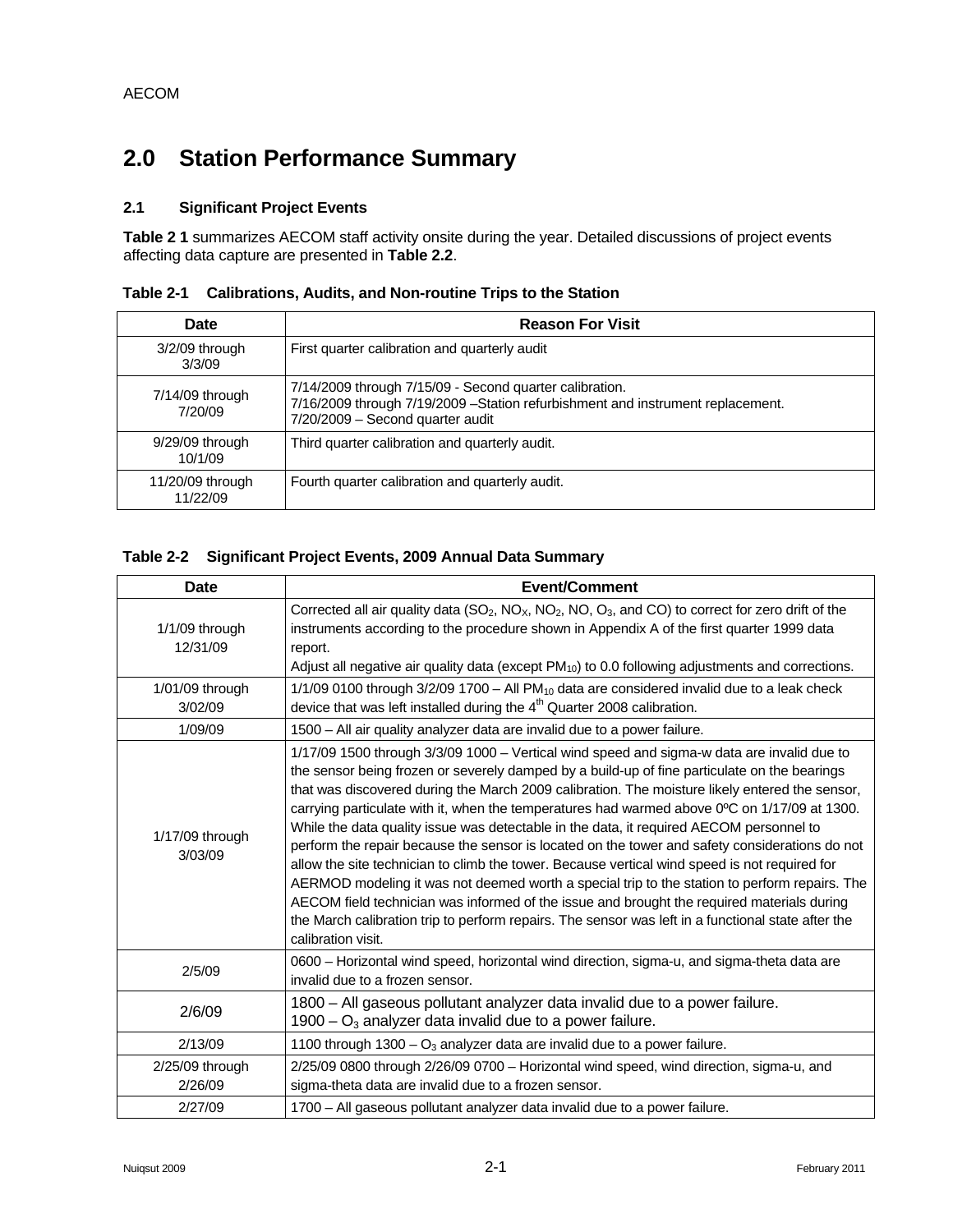|  | Table 2-2 Significant Project Events, 2009 Annual Data Summary |
|--|----------------------------------------------------------------|
|--|----------------------------------------------------------------|

| <b>Date</b>                | <b>Event/Comment</b>                                                                                                                                                                                                                                                                                                                                                                                                                                                                                                                                                                                                                                                                                                                                                                                                                |
|----------------------------|-------------------------------------------------------------------------------------------------------------------------------------------------------------------------------------------------------------------------------------------------------------------------------------------------------------------------------------------------------------------------------------------------------------------------------------------------------------------------------------------------------------------------------------------------------------------------------------------------------------------------------------------------------------------------------------------------------------------------------------------------------------------------------------------------------------------------------------|
| 3/02/09 through<br>3/03/09 | 3/2/09 2100 - All meteorological data are invalid due to quarterly calibration.<br>3/2/09 1800 through 3/3/09 0300 - All AQ analyzer data are invalid due to quarterly calibration.<br>3/3/09 0200 - All meteorological data are invalid due to quarterly calibration.<br>3/3/09 1100 through 1600 - All meteorological data are invalid due to quarterly calibration.                                                                                                                                                                                                                                                                                                                                                                                                                                                              |
| 3/03/09                    | 1600 through 1900 – All NO <sub>x</sub> , NO, NO <sub>2</sub> , and SO <sub>2</sub> data are invalid due to quarterly audit.<br>1600 through 2100 - All $O_3$ data are invalid due to quarterly audit.<br>1500 through 2200 - All PM <sub>10</sub> data are invalid due to quarterly audit.                                                                                                                                                                                                                                                                                                                                                                                                                                                                                                                                         |
| 3/05/09 through<br>3/06/09 | $3/5/09$ 1300 through $3/6/09$ 1300 - PM <sub>10</sub> data are invalid due to instrument interference that<br>was the result of vibration caused by high winds.                                                                                                                                                                                                                                                                                                                                                                                                                                                                                                                                                                                                                                                                    |
| 3/06/09                    | 1300 through 1500 - All gaseous pollutant data are invalid due to a power failure.<br>1400 through 1600 - All $PM_{10}$ data are invalid due to a power failure.                                                                                                                                                                                                                                                                                                                                                                                                                                                                                                                                                                                                                                                                    |
| 3/07/09                    | 0400 through 1600 - All horizontal wind speed, horizontal wind direction, sigma-u, and sigma-<br>theta values are invalid due to a frozen sensor.                                                                                                                                                                                                                                                                                                                                                                                                                                                                                                                                                                                                                                                                                   |
| 3/13/09                    | 1600 through 1900 – All AQ analyzer data are invalid due to a power failure.                                                                                                                                                                                                                                                                                                                                                                                                                                                                                                                                                                                                                                                                                                                                                        |
| 3/14/09                    | 1300 - All gaseous pollutant data are invalid due to a power failure.<br>1300 through 1400 - All $PM_{10}$ data are invalid due to a power failure.                                                                                                                                                                                                                                                                                                                                                                                                                                                                                                                                                                                                                                                                                 |
| 3/21/09                    | 0500 - Horizontal wind speed, horizontal wind direction, sigma-u, sigma-theta, vertical wind<br>speed and, and sigma-w data are invalid due to frozen sensors.                                                                                                                                                                                                                                                                                                                                                                                                                                                                                                                                                                                                                                                                      |
| 3/25/09                    | 1500 through 1600 - All air quality analyzer data are invalid due to a power failure.<br>2000 - All gaseous pollutant data are invalid due to a power failure.<br>2000 through 2100 - All $PM_{10}$ data are invalid due to a power failure.                                                                                                                                                                                                                                                                                                                                                                                                                                                                                                                                                                                        |
| 4/11/09                    | 1100 - All gaseous pollutant analyzer data are invalid due to a power failure.<br>1100 through 1200 - All PM <sub>10</sub> analyzer data are invalid due to a power failure.                                                                                                                                                                                                                                                                                                                                                                                                                                                                                                                                                                                                                                                        |
| 4/23/09 through 4/24/09    | $4/23/09$ 1200 through $4/24/09$ 1400 - All PM <sub>10</sub> analyzer data are invalid due to the site<br>technician removing the inlet head to allow for some melting. Filter loading values were being<br>reported erroneously in a higher-than-average 60% range. This was done to allow the filter<br>loading values to return to the normal 30% range. At 1300 on 4/24/09, the inlet head was<br>reinstalled. Data are invalid because the TEOM was sampling TSP and not PM <sub>10</sub> . A few hours<br>after the inlet head was reinstalled, the filter loading jumped back up to around 60%, which<br>indicated that the filter loading and the shortly-to-follow low flow rates were being caused by the<br>filter itself. During this time, the system remained within tolerance. The filter was replaced on<br>5/6/09. |
| 5/02/09                    | 0500 through 0800 - All vertical wind speed and sigma-w data are invalid due to a frozen<br>sensor.                                                                                                                                                                                                                                                                                                                                                                                                                                                                                                                                                                                                                                                                                                                                 |
| 5/06/09                    | 1300 – All PM <sub>10</sub> analyzer data are invalid due to a filter replacement.                                                                                                                                                                                                                                                                                                                                                                                                                                                                                                                                                                                                                                                                                                                                                  |
| 5/19/09 through 5/20/09    | 5/19/09 1300 through 5/20/09 0300 - All gaseous pollutant analyzer data are invalid due to a<br>power failure.<br>$5/19/09$ 1300 through $5/20/09$ 0400 - All PM <sub>10</sub> data are invalid due to a power failure.                                                                                                                                                                                                                                                                                                                                                                                                                                                                                                                                                                                                             |
| 5/22/09                    | 0100 through 1100 - All vertical wind speed and sigma-w data are invalid due to a frozen<br>sensor.                                                                                                                                                                                                                                                                                                                                                                                                                                                                                                                                                                                                                                                                                                                                 |
| 6/05/09                    | 1200 through 1300 - All PM <sub>10</sub> data are invalid due to instrument reset following a setting<br>change.                                                                                                                                                                                                                                                                                                                                                                                                                                                                                                                                                                                                                                                                                                                    |
| 7/13/09 through<br>7/14/09 | 7/13/09 1300 through 2100 - All PM <sub>10</sub> data are invalid due to the TEOM being offline during the<br>station refurbishment.<br>$7/13/09$ 1200 through $7/14/09$ 0700 – All NO <sub>X</sub> , SO <sub>2</sub> , O <sub>3</sub> , and CO analyzer data invalid due to<br>being offline during the station refurbishment.                                                                                                                                                                                                                                                                                                                                                                                                                                                                                                     |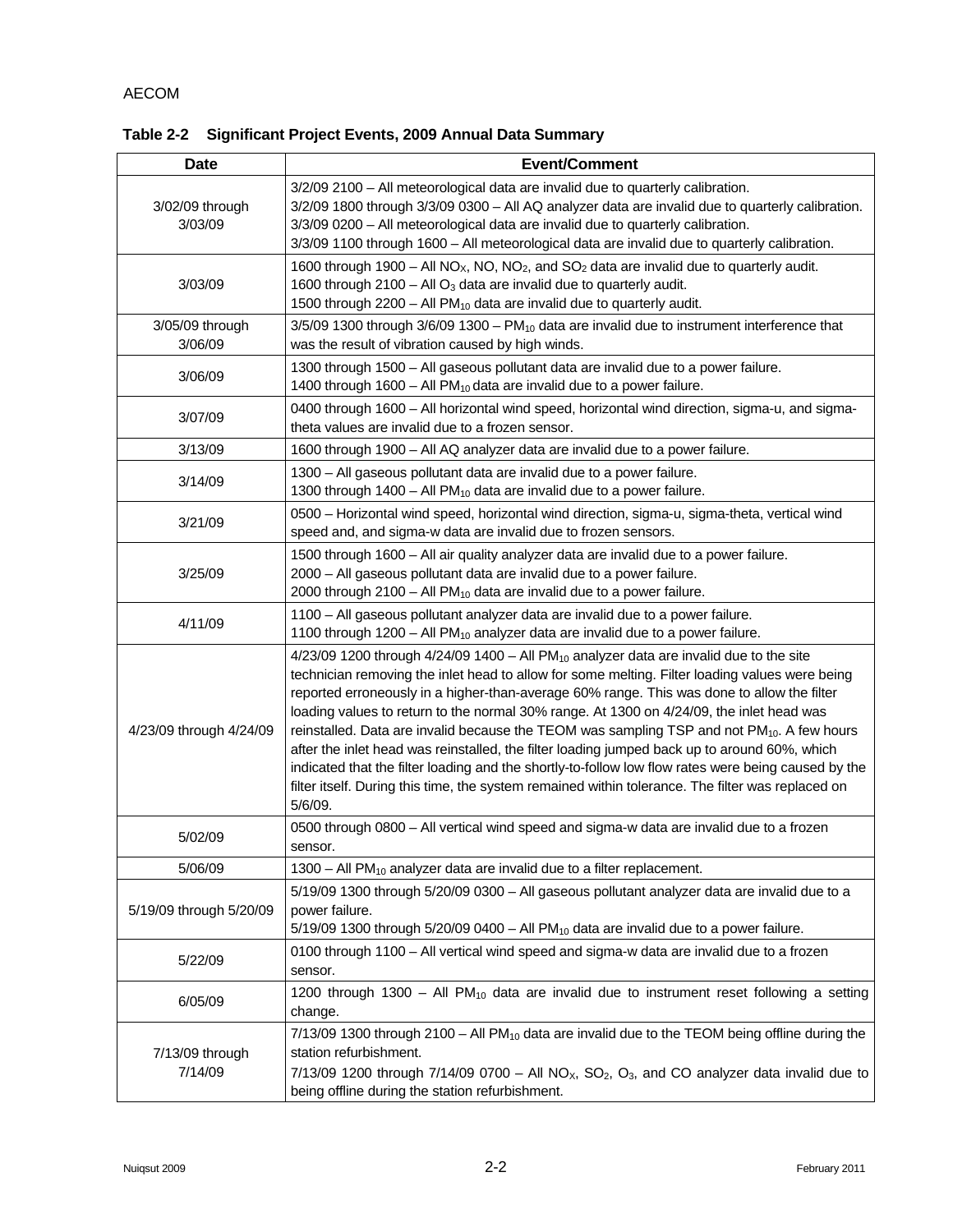| <b>Date</b>                | <b>Event/Comment</b>                                                                                                                                                                                                                                                                                                                                                                                                                                                                                                                                           |
|----------------------------|----------------------------------------------------------------------------------------------------------------------------------------------------------------------------------------------------------------------------------------------------------------------------------------------------------------------------------------------------------------------------------------------------------------------------------------------------------------------------------------------------------------------------------------------------------------|
| 7/14/09                    | 0800 through 1000 – All meteorological and $NOx$ , $SO2$ , $O3$ , and CO analyzer data are invalid<br>due to the station being offline.<br>1100 through 2100 - All NO <sub>X</sub> , SO <sub>2</sub> , and O <sub>3</sub> analyzer data are invalid due to calibration.                                                                                                                                                                                                                                                                                        |
| 7/14/09 through<br>7/15/09 | 7/14/09 0700 through 7/15/09 1700 - All CO analyzer data invalid due to calibration.                                                                                                                                                                                                                                                                                                                                                                                                                                                                           |
| 7/14/09 through<br>7/15/09 | $7/14/09$ 2200 through $7/15/09$ 0600 - All O <sub>3</sub> analyzer data invalid due to the instrument being<br>replaced.                                                                                                                                                                                                                                                                                                                                                                                                                                      |
| 7/15/09                    | 0700 through 1000 - All $O_3$ analyzer data invalid due to quarterly calibration.<br>1000 through 1600 - All $PM_{10}$ analyzer data are invalid due to quarterly calibration and<br>subsequent instrument reset.<br>1500 – All meteorological and NO <sub>x</sub> , SO <sub>2</sub> , O <sub>3</sub> , and CO analyzer data are invalid due to a power<br>failure.<br>1600 through 1700 – All $NOx$ , $SO2$ , $O3$ , and CO analyzer data are invalid due to manual<br>precision/GPT checks being conducted as a part of installation/calibration activities. |
| 7/15/09 through            | $7/15/09$ 1700 through $7/20/09$ 0800 - All PM <sub>2.5</sub> data are invalid while a zero-air test was being                                                                                                                                                                                                                                                                                                                                                                                                                                                 |
| 7/20/09<br>7/16/06         | conducted on the instrument.<br>1000 through 1300 - All NO <sub>x</sub> , SO <sub>2</sub> , O <sub>3</sub> , and CO analyzer data are invalid due to manual<br>precision/GPT checks being conducted as a part of installation/calibration activities.                                                                                                                                                                                                                                                                                                          |
| 7/19/09                    | 1500 through 1700 - All meteorological data are invalid due to quarterly audit.<br>1900 through 2000 – All $NO_{X}$ , SO <sub>2</sub> , and CO analyzer data are invalid due to quarterly audit.                                                                                                                                                                                                                                                                                                                                                               |
| 7/20/09                    | 0700 through 0800 - All $NOx$ analyzer data invalid due to quarterly audit.<br>$0800$ – All O <sub>3</sub> analyzer data are invalid due to quarterly audit.<br>0700-0900 - All PM <sub>10</sub> analyzer data are invalid due to quarterly audit.<br>0900 - All PM <sub>2.5</sub> analyzer data invalid due to quarterly audit.                                                                                                                                                                                                                               |
| 7/28/09                    | 2300 through 2400 - All PM <sub>10</sub> analyzer data are invalid due to negative concentrations that are<br>outside acceptable limits found in the Quality Assurance Project Plan (QAPP).                                                                                                                                                                                                                                                                                                                                                                    |
| 8/02/09                    | $0300 - AlN$ NO <sub>X</sub> , SO <sub>2</sub> , O <sub>3</sub> , and CO data are invalid due to automatic weekly precision and GPT<br>checks being conducted.                                                                                                                                                                                                                                                                                                                                                                                                 |
| 8/01/09                    | 0900 through 1000 - All $PM_{10}$ data are invalid due to negative concentrations that are outside<br>of acceptable limits listed in the QAPP.                                                                                                                                                                                                                                                                                                                                                                                                                 |
| 8/02/09                    | 0800 through 0900 - All $PM_{10}$ data are invalid due to negative concentrations that are outside<br>of acceptable limits listed in the QAPP.                                                                                                                                                                                                                                                                                                                                                                                                                 |
| 8/08/09                    | 1500 through 1600 – All $PM_{10}$ data are invalid due to negative concentrations that are outside<br>of acceptable limits listed in the QAPP.                                                                                                                                                                                                                                                                                                                                                                                                                 |
| 8/09/09                    | 1100 - All PM <sub>10</sub> data are invalid due to negative concentrations that are outside of acceptable<br>limits listed in the QAPP.                                                                                                                                                                                                                                                                                                                                                                                                                       |
| 8/15/09                    | 1100 through 1200 - All $PM_{10}$ data are invalid due to negative concentrations that are outside<br>of acceptable limits listed in the QAPP.                                                                                                                                                                                                                                                                                                                                                                                                                 |
| 8/18/09                    | $0700 - AlN$ NO <sub>X</sub> , SO <sub>2</sub> , O <sub>3</sub> , and CO data are invalid due to a manual precision and GPT checks<br>being conducted.<br>1300 – All $NOx$ , SO <sub>2</sub> , O <sub>3</sub> , and CO analyzer data are invalid due to zero and span adjustments<br>being conducted on the analyzers.                                                                                                                                                                                                                                         |
| 8/18/09 through<br>8/19/09 | $8/18/09$ 1400 through $8/19/09$ 0200 – All NO <sub>x</sub> , SO <sub>2</sub> , O <sub>3</sub> , and CO analyzer data are invalid due<br>to the zero-air system remaining operational after the zero and span adjustments had been<br>performed.<br>$0700 -$ All NO <sub>x</sub> , SO <sub>2</sub> , O <sub>3</sub> , and CO data are invalid due to manual precision and GPT checks<br>being conducted.                                                                                                                                                       |

**Table 2-2 Significant Project Events, 2009 Annual Data Summary**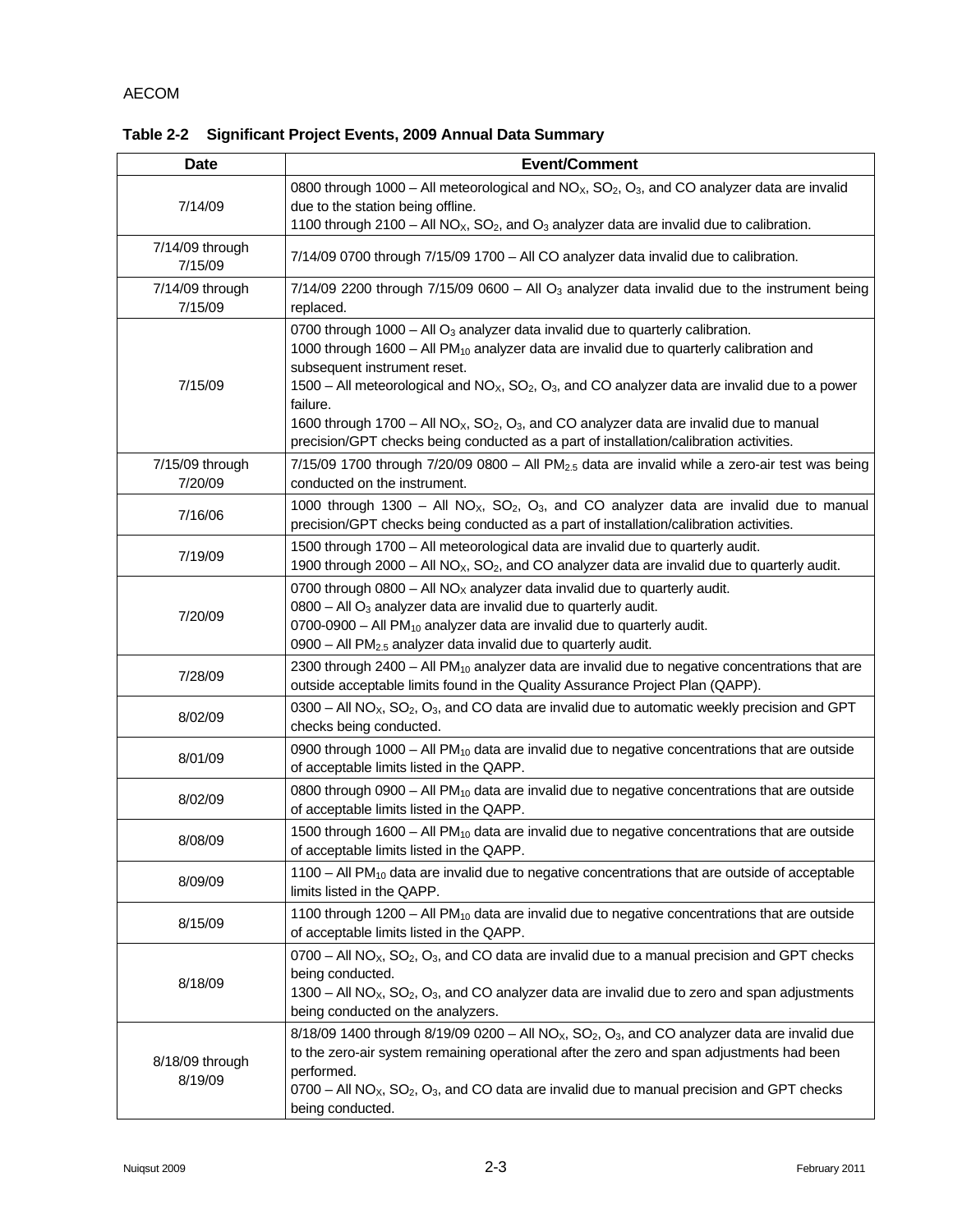| Date                       | <b>Event/Comment</b>                                                                                                                                                                                                                                                                                                                                                                                                                                                                           |  |  |  |  |  |  |
|----------------------------|------------------------------------------------------------------------------------------------------------------------------------------------------------------------------------------------------------------------------------------------------------------------------------------------------------------------------------------------------------------------------------------------------------------------------------------------------------------------------------------------|--|--|--|--|--|--|
| 8/22/09 through<br>8/26/09 | $8/22/09$ 0500 through $8/26/09$ 1600 - All PM <sub>2.5</sub> data are invalid due to the analyzer running out<br>of filter tape.                                                                                                                                                                                                                                                                                                                                                              |  |  |  |  |  |  |
| 8/29/09                    | 0700 - All PM <sub>2.5</sub> data are invalid due to lint on the filter tape causing an erroneous mass<br>measurement.                                                                                                                                                                                                                                                                                                                                                                         |  |  |  |  |  |  |
| 9/01/09                    | 1100 through 1300 - All $PM2.5$ data are invalid due to a filter tape change.<br>$1700 - All PM2.5$ data are invalid due to lint on filter tape.                                                                                                                                                                                                                                                                                                                                               |  |  |  |  |  |  |
| 9/02/09                    | 0300 and 0600 - All $PM_{10}$ data are invalid due to negative concentrations that are outside of<br>validation criteria as listed in the QAPP.                                                                                                                                                                                                                                                                                                                                                |  |  |  |  |  |  |
| 9/15/09                    | 0100 through 0200 - All vertical wind speed and sigma-w data are invalid due to a frozen<br>sensor.<br>0700 through 0800 - All vertical wind speed and sigma-w data are invalid due to a frozen<br>sensor.                                                                                                                                                                                                                                                                                     |  |  |  |  |  |  |
| 9/24/09 through<br>9/25/09 | 9/24/09 0300 through 9/25/09 0700 - All vertical wind speed and sigma-w data are invalid due<br>to a frozen sensor.                                                                                                                                                                                                                                                                                                                                                                            |  |  |  |  |  |  |
| 9/24/09                    | 1300 through 1700 – All $NO_{X}$ , $SO_{2}$ , $O_{3}$ , and CO data are invalid due to quarterly audit.<br>1400 through 1700 - All PM <sub>10</sub> data are invalid due to quarterly audit.<br>1600 - All PM <sub>2.5</sub> data are invalid due to quarterly audit.                                                                                                                                                                                                                          |  |  |  |  |  |  |
| 9/29/09                    | 0600 through 0700 - All vertical wind speed and sigma-w data are invalid due to a frozen<br>sensor.<br>1200 through 1600 - All meteorological data are invalid due to quarterly calibration.<br>1700 – All O <sub>3</sub> data are invalid due to the O <sub>3</sub> Transfer Standard being replaced with an O <sub>3</sub><br>Primary Standard.                                                                                                                                              |  |  |  |  |  |  |
| 9/30/09                    | 0700 through 1600 – All NO <sub>x</sub> , SO <sub>2</sub> , O <sub>3</sub> , and CO data are invalid due to quarterly calibration.<br>1600 - All PM <sub>2.5</sub> data are invalid due to quarterly calibration.                                                                                                                                                                                                                                                                              |  |  |  |  |  |  |
| 10/01/09                   | 0700 through $0800 - SO_2$ , NO <sub>x</sub> , NO <sub>2</sub> , NO <sub>2</sub> , Q <sub>3</sub> , and CO data are invalid due to quarterly<br>calibration.<br>0800 through 1700 - PM <sub>10</sub> data are invalid due to quarterly calibration.<br>0900 through 1000 - $PM_{2.5}$ data are invalid due to quarterly calibration.<br>1100 – $NOx$ , $NO2$ , $NO$ , $SO2$ , $O3$ , and CO data are invalid due to a manual precision and GPT<br>check being conducted following calibration. |  |  |  |  |  |  |
| 10/15/09 through           | 10/15/09 0800 through 10/21/09 1100 - Vertical wind speed and sigma-w data are invalid due                                                                                                                                                                                                                                                                                                                                                                                                     |  |  |  |  |  |  |
| 10/21/09<br>10/16/09       | to a frozen sensor.<br>$2200 - PM_{10}$ data are invalid due to negative concentrations that are outside validation criteria<br>as specified by the Quality Assurance Project Plan (QAPP).                                                                                                                                                                                                                                                                                                     |  |  |  |  |  |  |
| 10/24/09                   | $0200 - PM_{10}$ data are invalid due to negative concentrations that are outside validation criteria<br>as specified by the QAPP.<br>1200 through 2000 - Horizontal wind speed, sigma-u, horizontal wind direction, and sigma-<br>theta data are invalid due to a frozen sensor.                                                                                                                                                                                                              |  |  |  |  |  |  |
| 10/25/09                   | 0500 through 0800 and 1800 through 2000 - Horizontal wind speed, sigma-u, horizontal wind<br>direction, and sigma-theta data are invalid due to a frozen sensor.                                                                                                                                                                                                                                                                                                                               |  |  |  |  |  |  |
| 10/26/09                   | 1700 – All SO <sub>2</sub> , NO <sub>x</sub> , NO <sub>2</sub> , NO <sub>3</sub> , and PM <sub>2.5</sub> data are invalid due to a power failure and<br>subsequent instrument reset.<br>1700 through 1800 - All PM <sub>10</sub> data are invalid due to a power failure and subsequent<br>instrument reset.                                                                                                                                                                                   |  |  |  |  |  |  |
| 11/03/09                   | 1100 through 1200 - Horizontal wind speed, sigma-u, wind direction, sigma-theta, vertical wind<br>speed, and sigma-w data are invalid due to the sensors being frozen.                                                                                                                                                                                                                                                                                                                         |  |  |  |  |  |  |
| 11/05/09 through 11/09/0   | 11/5/09 2400 through 11/9/09 1200 - PM $_{2.5}$ data are invalid due to a breakage of the filter tape.                                                                                                                                                                                                                                                                                                                                                                                         |  |  |  |  |  |  |

**Table 2-2 Significant Project Events, 2009 Annual Data Summary**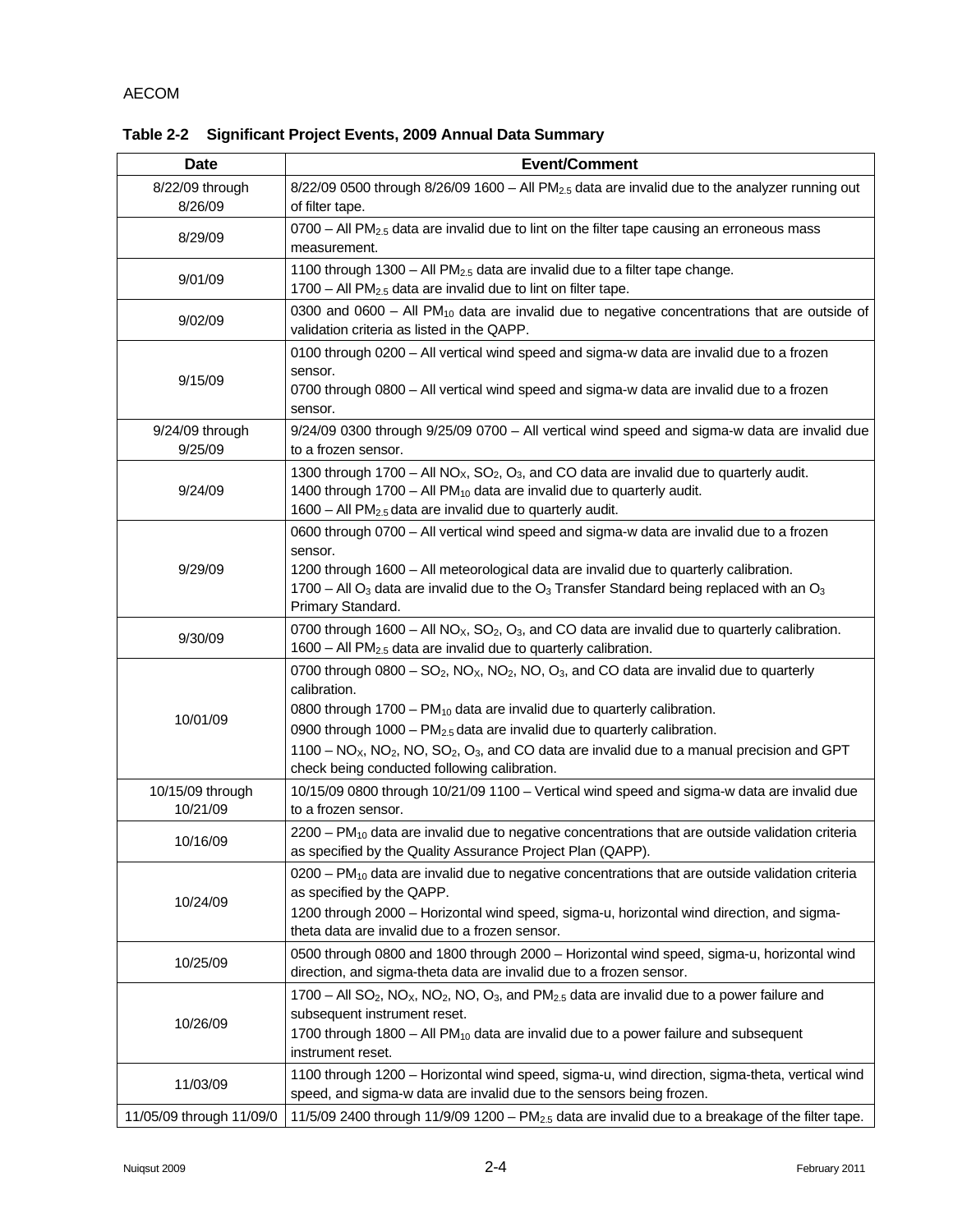| <b>Date</b>                  | <b>Event/Comment</b>                                                                                                                                                                                                                                                                                                                                                                                                                                                                                                                                                                                                                                              |
|------------------------------|-------------------------------------------------------------------------------------------------------------------------------------------------------------------------------------------------------------------------------------------------------------------------------------------------------------------------------------------------------------------------------------------------------------------------------------------------------------------------------------------------------------------------------------------------------------------------------------------------------------------------------------------------------------------|
| 11/09/09                     | $1200 - SO2$ , NO <sub>x</sub> , NO <sub>2</sub> , NO, O <sub>3</sub> , and CO are invalid due to a zero-adjust of the CO analyzer.<br>1900 through 2300 - $PM_{2.5}$ data are invalid due to a filter tape transport error.                                                                                                                                                                                                                                                                                                                                                                                                                                      |
| 11/10/09                     | 0500 through 1400 - PM <sub>2.5</sub> data are invalid due to a breakage of the filter tape roll.                                                                                                                                                                                                                                                                                                                                                                                                                                                                                                                                                                 |
| 11/16/09                     | 1900 $-PM_{2,5}$ data are invalid due to a power failure.<br>1900 through 2000 $-SO_2$ , NO <sub>x</sub> , NO <sub>2</sub> , NO <sub>3</sub> , and CO data are invalid due to a power failure.<br>$2000 - PM_{10}$ data are invalid due to a power failure.                                                                                                                                                                                                                                                                                                                                                                                                       |
| 11/19/09 through<br>11/20/09 | 11/19/09 1700 through 11/20/09 0200 - SO <sub>2</sub> , NO <sub>x</sub> , NO <sub>2</sub> , NO <sub>3</sub> , and CO data invalid due to<br>quarterly calibration.                                                                                                                                                                                                                                                                                                                                                                                                                                                                                                |
| 11/20/09                     | 0700 through 1000 - $SO_2$ , NO <sub>x</sub> , NO <sub>2</sub> , NO, O <sub>3</sub> , and CO invalid due to quarterly calibration<br>activities.<br>1400 through 1500 - Horizontal wind speed, sigma-u, wind direction, and sigma-theta data are<br>invalid due to semi-annual audit.<br>1600 through 2000 - PM <sub>10</sub> data are invalid due to quarterly calibration.                                                                                                                                                                                                                                                                                      |
| 11/20/09 through<br>11/21/09 | 11/20/09 1400 through 11/21/09 1400 - Vertical wind speed and sigma-w data are invalid due<br>to semi-annual audit.<br>11/20/09 1200 through 11/21/09 1400 - $PM2.5$ data are invalid due to quarterly calibration.                                                                                                                                                                                                                                                                                                                                                                                                                                               |
| 11/21/09                     | 0800 through $1000 - SO_2$ , NO <sub>x</sub> , NO <sub>2</sub> , NO <sub>2</sub> and CO data are invalid due to quarterly audit.<br>0800 through $1100 - O_3$ data are invalid due to quarterly audit.<br>1000 through 1200 - PM <sub>10</sub> data are invalid due to quarterly audit.<br>1200 through 1300 - 2-m temperature, 10-m temperature, and 10-2 m delta-temperature data<br>are invalid due to semi-annual audit.<br>1400 through 1600 - PM <sub>2.5</sub> data are invalid due to quarterly audit.<br>1500 through 1700 – SO <sub>2</sub> , NO <sub>x</sub> , NO <sub>2</sub> , NO <sub>,</sub> and CO data are invalid due to quarterly calibration. |
| 11/21/09                     | 11/21/09 1200 through 12/31/09 2400 - The 10-2 meter temperature difference was invalidated<br>due to a failed calibration check during the Q1 calibration visit.                                                                                                                                                                                                                                                                                                                                                                                                                                                                                                 |
| 11/22/09                     | 1000 - $PM_{10}$ data are invalid due to flow values that are outside of validation criteria as specified<br>in the project QAPP.<br>2100 - Horizontal wind speed, sigma-u, horizontal wind direction, and sigma-theta data are<br>invalid due to a frozen sensor.                                                                                                                                                                                                                                                                                                                                                                                                |
| 11/23/09                     | $0800 - NOx$ , NO <sub>2</sub> , NO, SO <sub>2</sub> , O <sub>3</sub> , and CO data are invalid due to manual precision and GPT<br>checks being conducted.                                                                                                                                                                                                                                                                                                                                                                                                                                                                                                        |
| 11/24/09                     | $1400 - NOx$ , NO <sub>2</sub> , NO, SO <sub>2</sub> , O <sub>3</sub> , and CO data are invalid due to manual precision and GPT<br>checks being conducted.                                                                                                                                                                                                                                                                                                                                                                                                                                                                                                        |
| 11/25/09                     | $0800 - NOx$ , NO <sub>2</sub> , NO, SO <sub>2</sub> , O <sub>3</sub> , and CO data are invalid due to manual precision and GPT<br>checks being conducted.                                                                                                                                                                                                                                                                                                                                                                                                                                                                                                        |
| 12/09/09                     | 0500 through 0700 - Horizontal wind speed, sigma-u, horizontal wind direction, sigma-theta,<br>vertical wind speed, and sigma-w data are invalid due to frozen sensor.                                                                                                                                                                                                                                                                                                                                                                                                                                                                                            |
| 12/10/09 through<br>12/31/09 | 12/10/09 0500 through 12/31/09 2400 -Vertical wind speed and sigma-w data are invalid due<br>to a frozen sensor.                                                                                                                                                                                                                                                                                                                                                                                                                                                                                                                                                  |
| 12/11/09                     | $1000 - NOX$ , NO <sub>2</sub> , NO, SO <sub>2</sub> , O <sub>3</sub> , CO, PM <sub>10</sub> , and PM <sub>2.5</sub> data are invalid due to power failure.<br>$1100 - O_3$ data invalid due to power failure.                                                                                                                                                                                                                                                                                                                                                                                                                                                    |
| 12/11/09 through<br>12/21/09 | 12/11/09 1300 through 12/21/09 0500 - Horizontal wind speed, sigma-u, horizontal wind<br>direction, sigma-theta is invalid due to a frozen sensor. Refer to section 1.2 for more details.                                                                                                                                                                                                                                                                                                                                                                                                                                                                         |
| 12/29/09                     | $1300 - PM_{2.5}$ data are invalid due to onsite activities.                                                                                                                                                                                                                                                                                                                                                                                                                                                                                                                                                                                                      |
| 12/31/09                     | 1000 through 1100 - Horizontal wind speed, sigma-u, horizontal wind direction, sigma-theta is<br>invalid due to a frozen sensor. Refer to section 1.2 for more details                                                                                                                                                                                                                                                                                                                                                                                                                                                                                            |

**Table 2-2 Significant Project Events, 2009 Annual Data Summary**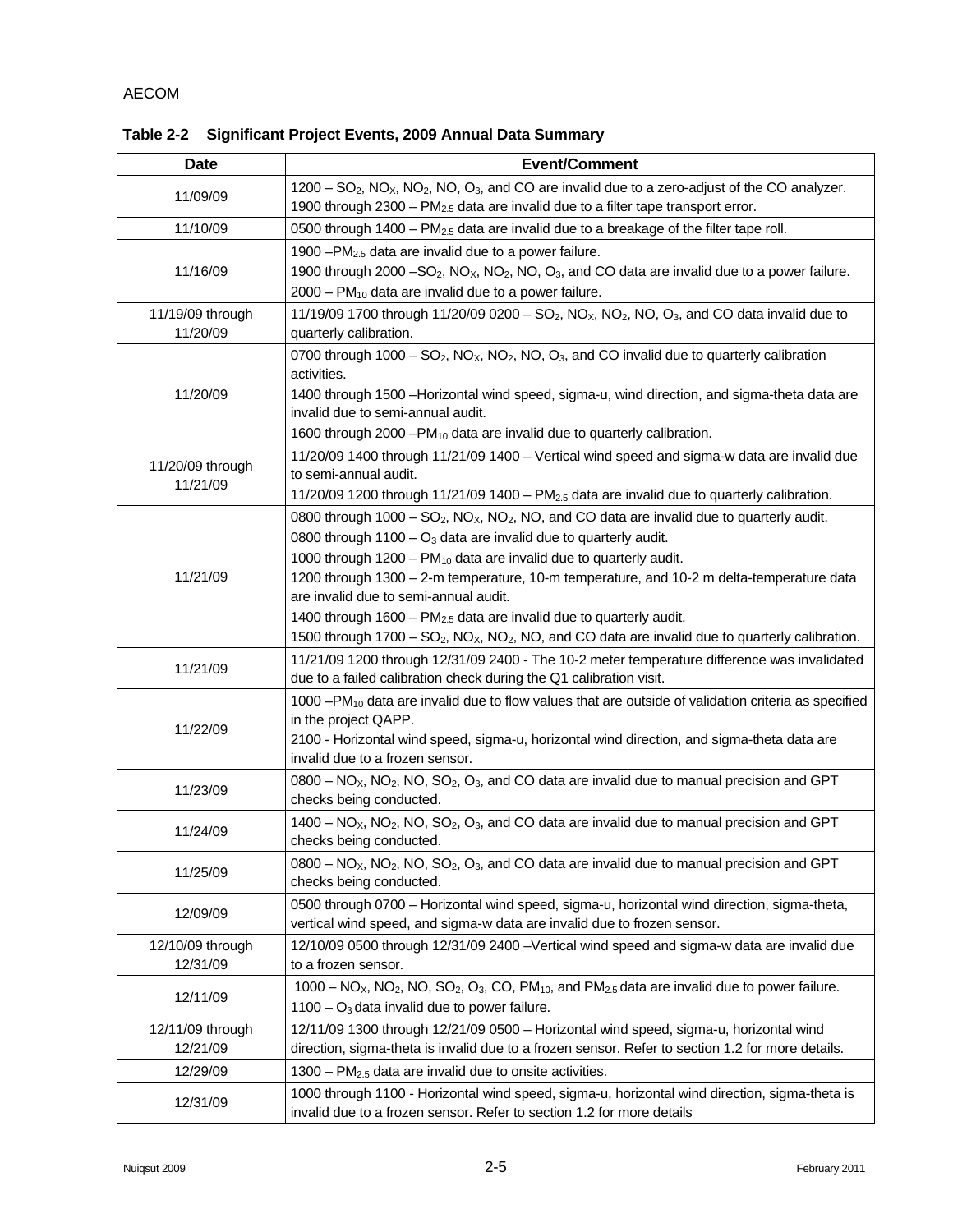#### **2.2 Missing, Invalid and Adjusted Data**

All hourly  $NO<sub>x</sub>$ ,  $SO<sub>2</sub>$ ,  $O<sub>3</sub>$ , and CO data are routinely adjusted for instrument drift according to the procedure outlined in the USEPA Quality Assurance Handbook for Air Pollution Measurement Systems Vol. II: Pt. 1 (USEPA 1998) as presented in **Appendix A**, Section A.3. After instrument drift corrections are applied, all hourly  $NO<sub>X</sub>$ ,  $SO<sub>2</sub>$ ,  $O<sub>3</sub>$  and CO data less than 0.000 parts per million (ppm) have been investigated and then set to 0.000 ppm to conservatively remove any remaining negative bias.

The following table provides details pertaining to all invalidated data for each specific portion of the monitoring network.  $NO<sub>X</sub>$ ,  $SO<sub>2</sub>$ ,  $O<sub>3</sub>$ ,  $CO$ ,  $PM<sub>10</sub>$ , and  $PM<sub>2.5</sub>$  Data

## **2.3 Network Data Completeness**

**Table 2-3** provides a summary of quarterly data capture for each parameter during the monitoring year. Data capture rates for each continuous air quality and meteorological parameter have been calculated according to the procedure discussed in **Appendix A**, Section A.1. Quarterly network data capture rates for the year achieved QAPP goals for all parameters except horizontal wind speed, 10-m Sigma T, vertical wind speed, 10-m Sigma W, and  $O_3$  measurements.

| <b>Parameter</b>                       | 1 <sup>st</sup> Quarter<br>2009<br>(%) | $2nd$ Quarter<br>2009<br>(%) | 3rd Quarter<br>2009<br>(%) | 4 <sup>th</sup> Quarter<br>2009<br>$(\%)$ | <b>Required</b><br><b>Capture Rates</b><br>$(\%)$ |
|----------------------------------------|----------------------------------------|------------------------------|----------------------------|-------------------------------------------|---------------------------------------------------|
| Meteorological                         |                                        |                              |                            |                                           |                                                   |
| 10-meters (m) Horizontal Wind Speed    | 97.8                                   | 100.0                        | 99.5                       | $88.3^2$                                  |                                                   |
| 10-m Horizontal Sigma-u ( $\sigma_u$ ) | 97.8                                   | 100.0                        | 99.5                       | $88.3^2$                                  |                                                   |
| 10-m Horizontal Wind Direction         | 97.8                                   | 100.0                        | 99.5                       | $88.3^2$                                  |                                                   |
| 10-m Sigma-Theta $(\sigma_{\theta})$   | 97.8                                   | 100.0                        | 99.5                       | $88.3^{2}$                                |                                                   |
| 10-m Vertical Wind Speed               | 49.9                                   | 99.3                         | 97.9                       | $68.2^2$                                  | 90                                                |
| 10-m Vertical Sigma-w $(\sigma_w)$     | 49.9                                   | 99.3                         | 97.9                       | $68.2^2$                                  |                                                   |
| 10-m Temperature                       | 99.6                                   | 100.0                        | 99.5                       | 99.9                                      |                                                   |
| 2-m Temperature                        | 99.6                                   | 100.0                        | 99.5                       | 99.9                                      |                                                   |
| 10-2m Temperature Lapse                | 99.6                                   | 100.0                        | 99.5                       | 99.9                                      |                                                   |
| <b>Total Solar Radiation</b>           | 99.6                                   | 100.0                        | 99.5                       | 100.0                                     |                                                   |
| <b>Air Quality</b>                     |                                        |                              |                            |                                           |                                                   |
| NO <sub>2</sub>                        | 97.4                                   | 97.7                         | 95.2                       | 97.2                                      |                                                   |
| SO <sub>2</sub>                        | 97.4                                   | 97.7                         | 95.3                       | 97.2                                      |                                                   |
| O <sub>3</sub>                         | 97.1                                   | 97.7                         | 94.7                       | 97.1                                      | 80                                                |
| <b>CO</b>                              | N/A <sup>1</sup>                       | N/A <sup>1</sup>             | 94.9                       | 97.2                                      |                                                   |
| $PM2.5$ (BAM)                          | N/A <sup>1</sup>                       | N/A <sup>1</sup>             | 87.6                       | 93.9                                      |                                                   |
| $PM_{10}$ (TEOM)                       | 30.0                                   | 97.8                         | 98.4                       | 98.9                                      |                                                   |

| Table 2-3 Data Recovery Statistics, 2009 Annual Data Summary |  |  |  |
|--------------------------------------------------------------|--|--|--|
|                                                              |  |  |  |

NA<sup>1</sup> The CO and PM<sub>2.5</sub> (BAM) instruments were added to the station July 2009. Therefore, data collection for both instruments didn't begin until the third quarter.

<sup>2</sup> Sensors frozen for extended periods of time.

All data losses were thoroughly detailed in Section 2.2. In summary the following events resulted in data capture rates below QAPP goals: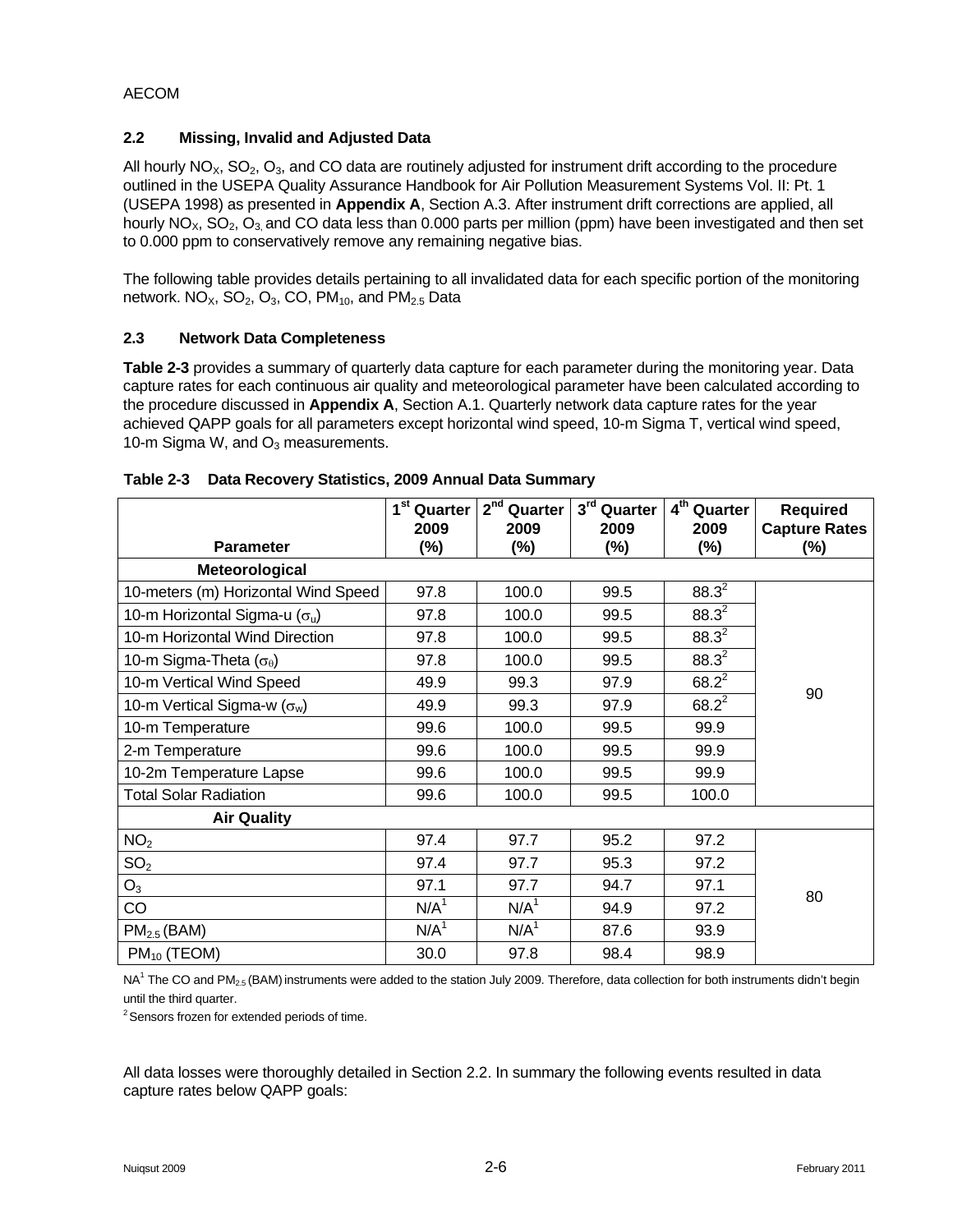- First quarter vertical wind speed and sigma-w data losses were a result of the sensor being frozen or severely damped by a build-up of fine particulate on the sensor bearings. Note that the collection of vertical wind speed and sigma-w data are considered optional.
- First quarter PM<sub>10</sub> data loses were due to a leak check device that was left installed during the  $4<sup>th</sup>$ Quarter 2008 calibration.
- Fourth quarter vertical wind speed and sigma-w data losses were a result of the sensor being frozen. Note that the collection of vertical wind speed and sigma-w data is considered optional.

#### **2.4 Precision Statistics**

#### **2.4.1 Monitoring Network Precision Statistics**

Quarterly NO2, NO, SO2, O3, and CO precision check statistics shown in **Tables 2-4** through **2-7** indicate all air quality systems were reporting measurements to within QAPP established tolerances. Precision statistics have been calculated for  $NO_2$ ,  $NO_2$ ,  $O_3$ , and CO instruments based on USEPA methods, which are summarized in **Appendix A**, Section A.2. Individual results from each precision check conducted are listed in **Appendix B**, **Tables B 1** through **B 4**.

The remarks sections in **Tables 2-4** through **2-7** detail when scheduled precision checks were missed or invalid and if this resulted in precision checks being performed less frequently than required. Precision checks are scheduled to occur more frequently than required to account for this possibility.

#### **Table 2-4 Precision and Bias Statistics Summary January through March 2009**

|                                     |           | Analyzer        |                 |                |                  |                     |  |
|-------------------------------------|-----------|-----------------|-----------------|----------------|------------------|---------------------|--|
| <b>Precision and Bias Estimates</b> | <b>NO</b> | NO <sub>2</sub> | SO <sub>2</sub> | $\mathbf{O}_3$ | CO               | Goal <sup>®</sup>   |  |
| Number of Precision Checks (N)      | 29        | 21              | 29              | 29             | N/A <sup>3</sup> |                     |  |
| Coefficient of Variation (CV)       | 1.3       | 2.3             | 1.9             | 1.3            | N/A <sup>3</sup> | ±10/±7 <sup>2</sup> |  |
| Bias (BA)                           | 5.9       | $-2.0$          | 5.8             | 6.0            | $N/A^3$          | ±10/±7 <sup>2</sup> |  |

<sup>1</sup> Precision goal is based on the number of precision checks possible per quarter in accordance with 40 CFR 58 App. A Section 3.2.1.

<sup>1</sup> Precision goal is based on the number of precision checks possible per quarter in accordance with *40 CFR* 58 App. A Section 3.2.1.<br><sup>2</sup> The project goal for O<sub>3</sub> is ±7 for CV and BA and ±10 for CV and BA for all other project goals; therefore, measurement system results represent a status update and are not used to assess data validity at this point.<br><sup>3</sup> *The CO analyzer was not added to the station until July 2009.* 

At least one valid precision check was conducted every 2 weeks for all gaseous pollutant measurement systems in accordance with *40 CFR 58 App. A Section 3.2.1*.

Six valid precision checks are required per quarter by the QAPP; 29 were performed and most were valid.

#### **Table 2-5 Precision and Bias Statistics Summary April through May 2009**

| <b>Precision and Bias Estimates</b> | <b>NO</b> | NO <sub>2</sub> | SO <sub>2</sub> | O <sub>3</sub> | CO               | Goal <sup>1</sup>   |
|-------------------------------------|-----------|-----------------|-----------------|----------------|------------------|---------------------|
| Number of Precision Checks (N)      | 33        | 30              | 33              | 12             | N/A <sup>3</sup> |                     |
| Coefficient of Variation (CV)       | 1.9       | 4.7             | 1.2             | 3.2            | $N/A^3$          | ±10/±7 <sup>2</sup> |
| Bias (BA)                           | 5.2       | $-7.2$          | 7.3             | 6.5            | $N/A^3$          | ±10/±7 <sup>2</sup> |

<sup>1</sup> Precision goal is based on the number of precision checks possible per quarter in accordance with *40 CFR* 58 App. A Section 3.2.1.<br><sup>2</sup> The preject goal for Q, in +7 for QV and BA and +10 for QV and BA for all other ap

<sup>2</sup> The project goal for O<sub>3</sub> is ±7 for CV and BA and ±10 for CV and BA for all other analyzers. CV and BA are evaluated on an annual basis for comparison to project goals; therefore, measurement system results represent a status update and are not used to assess data validity at this point. 3 *The CO analyzer was not added to the station until July 2009.* 

At least one valid precision check was conducted every 2 weeks for all gaseous pollutant measurement systems in accordance with *40 CFR 58 App. A Section 3.2.1*.

Six valid precision checks are required per quarter by the QAPP; 33 were performed and most were valid.

Remarks:

Remarks: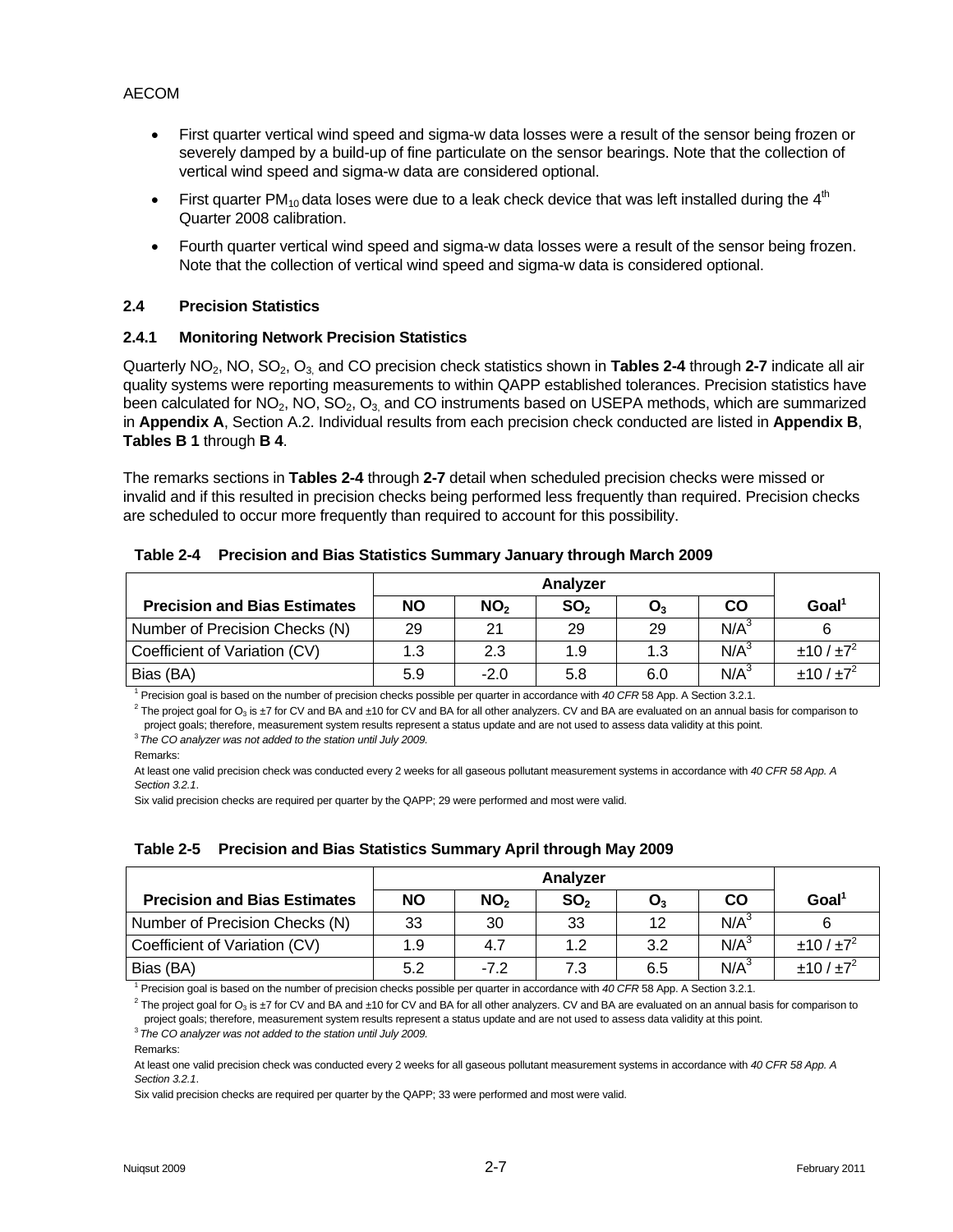#### **Table 2-6 Precision and Bias Statistics Summary July through September 2009**

| <b>Precision and Bias Estimates</b> | <b>NO</b> | NO <sub>2</sub> | SO <sub>2</sub> | $O_3$             | CO     | Goal <sup>1</sup>   |
|-------------------------------------|-----------|-----------------|-----------------|-------------------|--------|---------------------|
| Number of Precision Checks (N)      | 35        | 33              | 35              | 30                | 30     |                     |
| Coefficient of Variation (CV)       | 4.7       | 7.5             | 7.6             | 1.5               | 2.1    | ±10/±7 <sup>2</sup> |
| Bias (BA)                           | $-6.9$    | $-7.5$          | $-7.7$          | ±1.2 <sup>3</sup> | $-3.8$ | ±10/±7 <sup>2</sup> |

<sup>1</sup> Precision goal is based on the number of precision checks possible per quarter in accordance with 40 CFR 58 App. A Section 3.2.1.

<sup>1</sup> Precision goal is based on the number of precision checks possible per quarter in accordance with *40 CFR* 58 App. A Section 3.2.1.<br><sup>2</sup> The project goal for O<sub>3</sub> is ±7 for CV and BA and ±10 for CV and BA for all other

project goals; therefore, measurement system results represent a status update and are not used to assess data validity at this point.<br><sup>3</sup>The +/- symbol indicates that per the methodology provided in 40 CFR 58 App. A Secti Remarks:

At least one valid precision check was conducted every 2 weeks for all gaseous pollutant measurement systems in accordance with *40 CFR 58 App. A Section 3.2.1*.

Six valid precision checks are required per quarter by the QAPP; 35 were performed and most were valid.

#### **Table 2-7 Precision and Bias Statistics Summary July through September 2009**

| <b>Precision and Bias Estimates</b> | ΝO     | NO <sub>2</sub> | SO <sub>2</sub> | $\mathbf{O}_3$ | CO     | Goal <sup>1</sup>   |
|-------------------------------------|--------|-----------------|-----------------|----------------|--------|---------------------|
| Number of Precision Checks (N)      | 33     | 33              | 33              | 33             | 33     |                     |
| Coefficient of Variation (CV)       | 1.7    | 3.1             | 2.2             | 1.5            | 1.7    | ±10/±7 <sup>2</sup> |
| Bias (BA)                           | $-1.9$ | $\pm 2.7^3$     | $-2.5$          | 3.1            | $-2.8$ | ±10/±7 <sup>2</sup> |

<sup>1</sup> Precision goal is based on the number of precision checks possible per quarter in accordance with 40 CFR 58 App. A Section 3.2.1.

 $^2$  The project goal for O<sub>3</sub> is ±7 for CV and BA and ±10 for CV and BA for all other analyzers. CV and BA are evaluated on an annual basis for comparison to project goals; therefore, measurement system results represent a status update and are not used to assess data validity at this point.

<sup>3</sup> The +/- symbol indicates that per the methodology provided in 40 CFR 58 App. A Section 4.1.3.1 that a sign could not be assigned to the bias estimate. Remarks:

At least one valid precision check was conducted every 2 weeks for all gaseous pollutant measurement systems in accordance with *40 CFR 58 App. A Section 3.2.1*.

Six valid precision checks are required per quarter by the QAPP; 33 were performed and most were valid.

#### **2.5 Accuracy Statistics**

Meteorological and ambient air quality measurement systems are subjected to periodic calibrations/QC checks and independent QA performance audits to document measurement system accuracy. All calibration/QC check and audit equipment is traceable to authoritative standards. The purpose of calibration/QC and audit checks is to challenge measurement systems with known inputs, verifying the response of each system is accurate to within USEPA established tolerances listed in the QAPP. A complete copy of all calibration/QC check data, independent QA performance audits, and technical systems audits is included in **Appendix C** and are summarized below.

#### **2.5.1 Instrument Calibration Statistics**

A description of quarterly calibration/QC checks is presented below by quarter. These quarterly calibration/QC check descriptions are summarized in **Tables 2-8** through **2-11** for each measurement parameter during the monitoring year. Summarized results characterize an as left instrument state. If as found results were significantly different or failed QA criteria, they are discussed below and as part of the summary table.

#### **2.5.1.1 First Quarter 2009**

The first quarter calibration was conducted by AECOM on March 2, 2009. Results of these QA activities are in **Table 2-8** which shows that all calibrated systems were reporting measurements to within acceptable limits. The TEOM leak check was found outside of AECOM-specific criteria. However, because it was within the manufacture specifications, data validity was not impacted by this finding.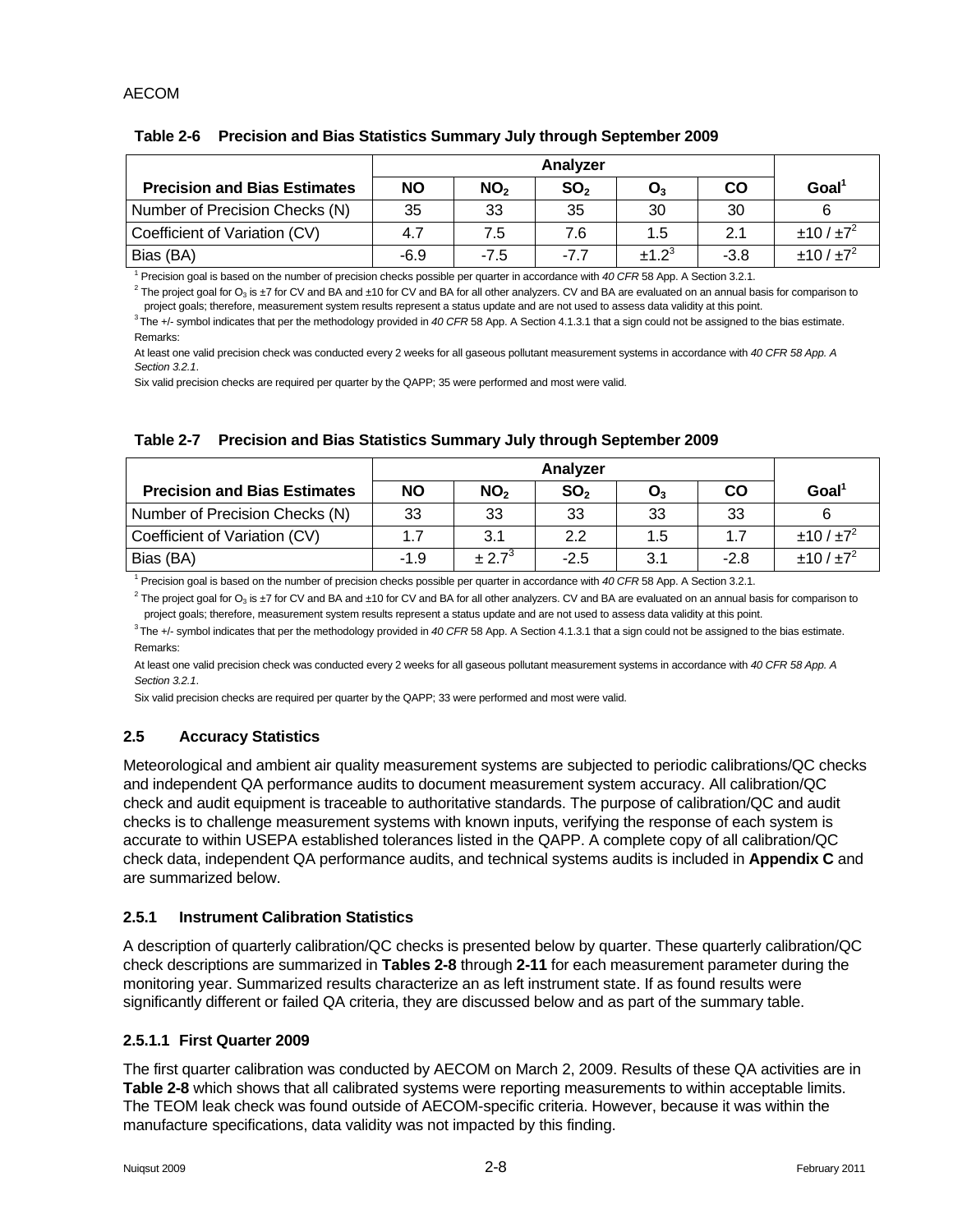| <b>Parameter</b>                      | QC Check<br>Category     | QC Check<br><b>Criteria</b> | <b>Measured</b><br><b>Response</b> | <b>Results</b><br>(Pass/Fail) | <b>Comments</b>                     |
|---------------------------------------|--------------------------|-----------------------------|------------------------------------|-------------------------------|-------------------------------------|
| Air Quality Calibration March 2, 2009 |                          |                             |                                    |                               |                                     |
| SO <sub>2</sub>                       | Span                     | 0.015 ppm                   | 0.002 ppm                          | Pass                          |                                     |
|                                       | Zero                     | 0.075 ppm                   | 0.000 ppm                          | Pass                          |                                     |
|                                       | <b>Linearity Check</b>   | ±2% of Span                 | < ±2% of Span                      | Pass                          |                                     |
| NO <sub>X</sub>                       | Span                     | 0.015 ppm                   | 0.002 ppm                          | Pass                          |                                     |
|                                       | Zero                     | 0.075 ppm                   | 0.000 ppm                          | Pass                          |                                     |
|                                       | <b>Linearity Check</b>   | ±2% of Span                 | < ±2% of Span                      | Pass                          |                                     |
| <b>NO</b>                             | Span                     | 0.015 ppm                   | 0.000 ppm                          | Pass                          |                                     |
|                                       | Zero                     | 0.075 ppm                   | 0.000 ppm                          | Pass                          |                                     |
|                                       | <b>Linearity Check</b>   | ±2% of Span                 | < ±2% of Span                      | Pass                          | The calibration                     |
| NO <sub>2</sub>                       | Converter Eff.           | $\geq 96\%$                 | 101%                               | Pass                          | confirmed the air                   |
| $O_3$                                 | Span                     | 0.015 ppm                   | 0.001                              | Pass                          | quality analyzers<br>were reporting |
|                                       | Zero                     | 0.075 ppm                   | 0.000                              | Pass                          | within acceptable                   |
|                                       | <b>Linearity Check</b>   | ±2% of Span                 | < ±2% of Span                      | Pass                          | limits                              |
| CO                                    | Span                     | N/A                         | N/A                                | N/A                           |                                     |
|                                       | Zero                     | N/A                         | N/A                                | N/A                           |                                     |
|                                       | <b>Linearity Check</b>   | N/A                         | N/A                                | N/A                           |                                     |
| $PM_{10}$                             | Flow Compared to Nominal | 16.67 lpm                   | 16.91 lpm                          | Pass                          |                                     |
|                                       | Temperature              | $±1^{\circ}C$               | $-0.04 °C$                         | Pass                          |                                     |
|                                       | Pressure                 | ±1.5%                       | 1.4%                               | Pass                          |                                     |
|                                       | Flow Compared to Nominal | 16.17 lps                   | N/A                                | N/A                           |                                     |
| PM <sub>2.5</sub>                     | Temperature              | ±2°C                        | N/A                                | N/A                           |                                     |
|                                       | Pressure                 | ±10%                        | N/A                                | N/A                           |                                     |

**Table 2-8 First Quarter 2009 Calibration Results** 

| <b>Parameter</b>                                | QC Check<br>Category   | QC Check<br><b>Criteria</b>             | <b>Measured</b><br><b>Response</b> | <b>Results</b><br>(Pass/Fail) | <b>Comments</b>                  |  |  |  |
|-------------------------------------------------|------------------------|-----------------------------------------|------------------------------------|-------------------------------|----------------------------------|--|--|--|
| <b>Meteorological Calibration March 3, 2009</b> |                        |                                         |                                    |                               |                                  |  |  |  |
| 10-m Horizontal Wind Speed                      | Accuracy               | ≤ $±5%$                                 | $0.0\%$                            | Pass                          |                                  |  |  |  |
|                                                 | <b>Starting Torque</b> | $\leq$ 1 grams per<br>centimeter (g-cm) | $0.3$ g-cm                         | Pass                          | The calibration<br>confirmed the |  |  |  |
| 10-m Horizontal Wind Direction                  | Accuracy               | $\leq \pm 5$ deg.                       | $0.25$ deg                         | Pass                          | meteorological                   |  |  |  |
|                                                 | Linearity              | $\leq \pm 3$ deg.                       | $0.0$ deg.                         | Pass                          | measurement                      |  |  |  |
|                                                 | <b>Starting Torque</b> | $\leq$ 11.0 g-cm                        | $9.0$ g-cm                         | Pass                          | systems were                     |  |  |  |
| 10-m Vertical Wind Speed                        | Accuracy               | $\leq \pm 2.5$ m/s                      | $0.005 \text{ m/s}$                | Pass                          | reporting<br>measurements to     |  |  |  |
|                                                 | <b>Starting Torque</b> | $\leq$ 1 g-cm                           | $0.2$ g-cm                         | Pass                          | within acceptable                |  |  |  |
| 10-m Temperature                                | Accuracy               | $\leq \pm 0.5$ °C                       | $-0.08$ °C                         | Pass                          | limits.                          |  |  |  |
| 2-m Temperature                                 | Accuracy               | ≤ $±0.5$ °C                             | $-0.04$ °C                         | Pass                          |                                  |  |  |  |
| 10-2m Temperature Lapse                         | Accuracy               | ≤ ±0.1 °C                               | $-0.04$ °C                         | Pass                          |                                  |  |  |  |
| <b>Total Solar Radiation</b>                    | Accuracy               | $\leq \pm 25$ W/m <sup>2</sup>          | $-7.6$ W/m <sup>2</sup>            | Pass                          |                                  |  |  |  |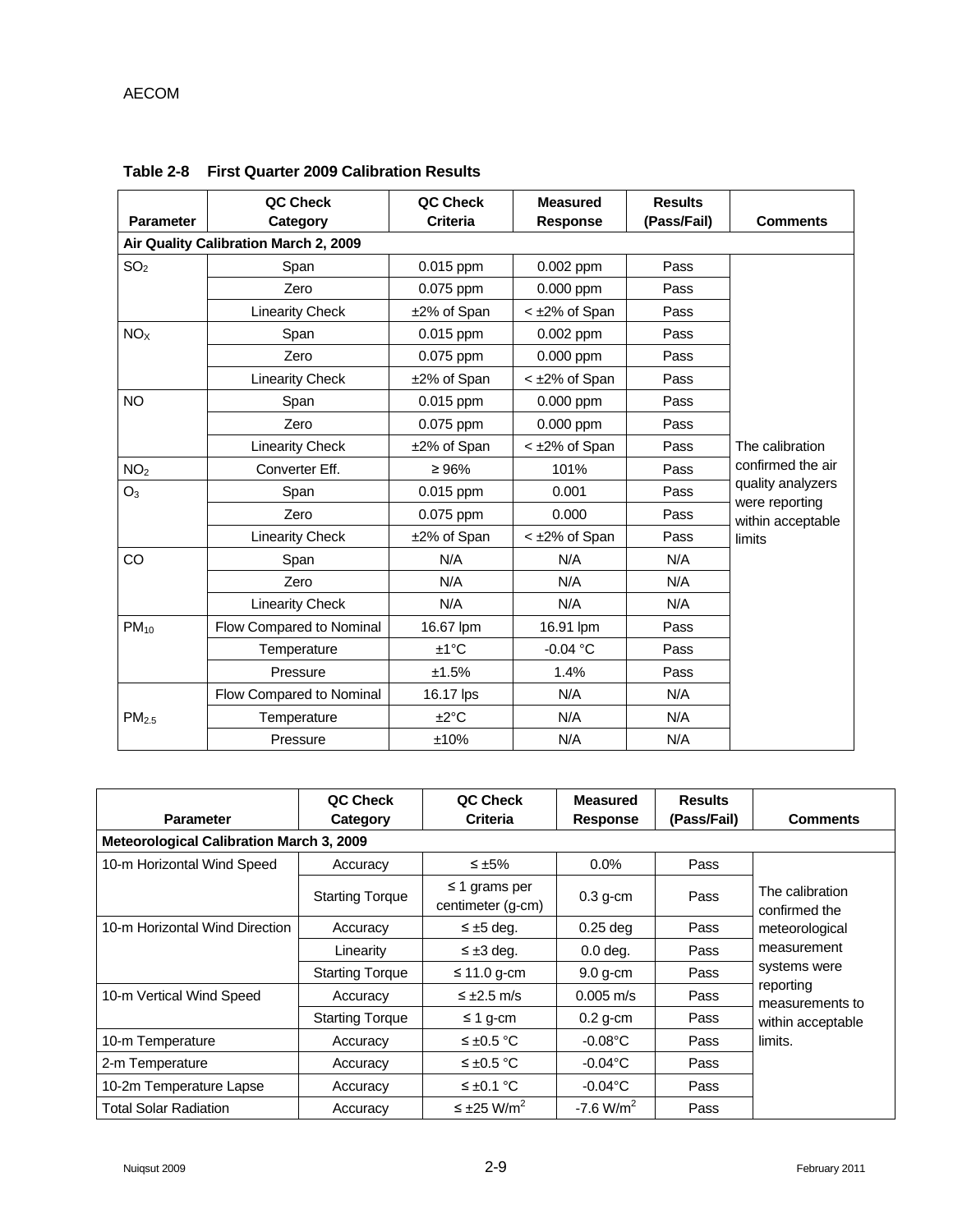#### **2.5.1.2 Second Quarter 2009**

The semiannual calibration of the meteorological measurement systems were not scheduled during this quarter. The second quarter calibration of the air quality measurement system did not occur within the calendar quarter. The calibration was scheduled for late June which would have been consistent with the QAPP but had to be rescheduled to July due to lack of available lodging accommodations. This calibration trip included a general station refurbishment, and the installation of several new instruments. The rescheduled calibration occurred in July 2009 immediately following the refurbishment. Results of these QA activities are summarized in **Table 2-9** which shows all instruments passed the calibration and audit.

|                                       | QC Check                 | QC Check        | <b>Measured</b>      | <b>Results</b> |                       |
|---------------------------------------|--------------------------|-----------------|----------------------|----------------|-----------------------|
| <b>Parameter</b>                      | Category                 | <b>Criteria</b> | <b>Response</b>      | (Pass/Fail)    | <b>Comments</b>       |
| Air Quality Calibration July 14, 2009 |                          |                 |                      |                |                       |
| SO <sub>2</sub>                       | Span                     | $0.015$ ppm     | $0.001$ ppm          | Pass           |                       |
|                                       | Zero                     | 0.075 ppm       | 0.000 ppm            | Pass           |                       |
|                                       | <b>Linearity Check</b>   | ±2% of Span     | $<$ $\pm$ 2% of Span | Pass           |                       |
| NO <sub>X</sub>                       | Span                     | $0.015$ ppm     | $-0.005$ ppm         | Pass           |                       |
|                                       | Zero                     | 0.075 ppm       | 0.000 ppm            | Pass           |                       |
|                                       | <b>Linearity Check</b>   | ±2% of Span     | < ±2% of Span        | Pass           |                       |
| NO.                                   | Span                     | $0.015$ ppm     | $-0.005$ ppm         | Pass           |                       |
|                                       | Zero                     | 0.075 ppm       | 0.000 ppm            | Pass           |                       |
|                                       | <b>Linearity Check</b>   | ±2% of Span     | < ±2% of Span        | Pass           | The calibration       |
| NO <sub>2</sub>                       | Converter Eff.           | $\geq 96\%$     | 101%                 | Pass           | confirmed the air     |
| O <sub>3</sub>                        | Span                     | $0.015$ ppm     | $0.000$ ppm          | Pass           | quality analyzers     |
|                                       | Zero                     | 0.075 ppm       | 0.001 ppm            | Pass           | were reporting within |
|                                       | <b>Linearity Check</b>   | ±2% of Span     | < ±2% of Span        | Pass           | acceptable limits     |
| CO                                    | Span                     | N/A             | N/A                  | N/A            |                       |
|                                       | Zero                     | N/A             | N/A                  | N/A            |                       |
|                                       | <b>Linearity Check</b>   | N/A             | N/A                  | N/A            |                       |
| $PM_{10}$                             | Flow Compared to Nominal | 16.67 lpm       | 16.46 lpm            | Pass           |                       |
|                                       | Temperature              | $±1^{\circ}C$   | $-0.3$ °C            | Pass           |                       |
|                                       | Pressure                 | ±1.5%           | 0.9%                 | Pass           |                       |
|                                       | Flow Compared to Nominal | 16.17 lpm       | N/A                  | N/A            |                       |
| PM <sub>2.5</sub>                     | Temperature              | ±2°C            | N/A                  | N/A            |                       |
|                                       | Pressure                 | ±10%            | N/A                  | N/A            |                       |

|  | Table 2-9 | <b>Second Quarter 2009 Calibration Results</b> |  |
|--|-----------|------------------------------------------------|--|
|--|-----------|------------------------------------------------|--|

# **2.5.1.3 Third Quarter 2009**

The third quarter air quality measurement systems calibration was conducted by AECOM on September 29 and 30, 2009. Results of these QA activities are summarized in **Table 2-10**, which shows that all calibrated systems except CO were reporting measurements to within acceptable limits. During an as-found calibration of the CO analyzer, a one-point QC check was out of tolerance. As a result, an adjustment was performed. This did not affect data validity and an as-left calibration confirmed the analyzer was reporting measurements to within acceptable limits The TEOM leak check was found to be outside of AECOM-specified criteria. However, because it was within the manufacturer specifications, data validity was not impacted by this finding. During this calibration, the  $O_3$  transfer standard, which had been installed during the station refurbishment, was replaced with an  $O_3$  Primary Standard.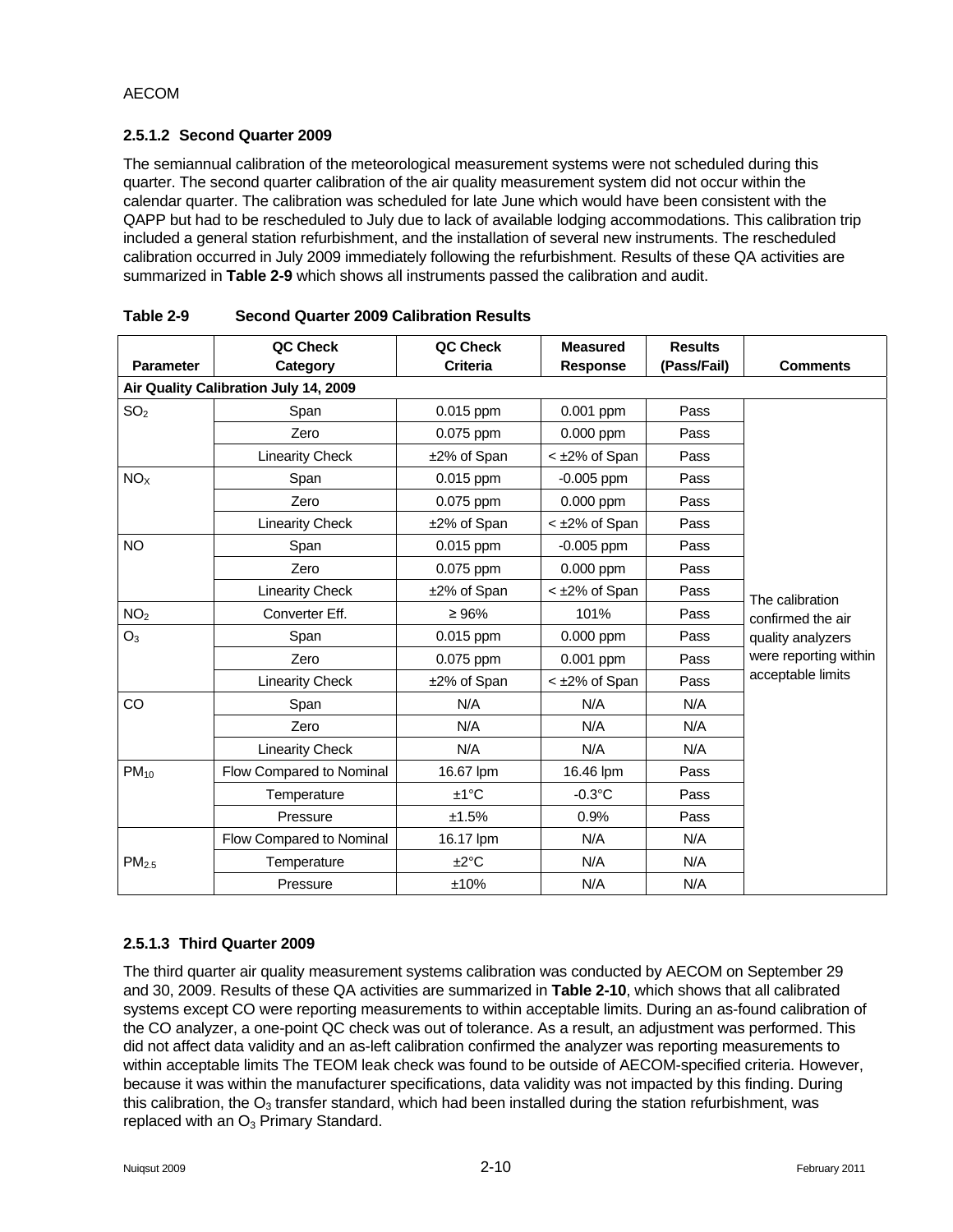| <b>Parameter</b>  | QC Check<br>Category                       | QC Check<br><b>Criteria</b> | <b>Measured</b><br><b>Response</b> | <b>Results</b><br>(Pass/Fail) | <b>Comments</b>       |
|-------------------|--------------------------------------------|-----------------------------|------------------------------------|-------------------------------|-----------------------|
|                   | Air Quality Calibration September 30, 2009 |                             |                                    |                               |                       |
| SO <sub>2</sub>   | Span                                       | 0.015 ppm                   | 0.003 ppm                          | Pass                          |                       |
|                   | Zero                                       | 0.075 ppm                   | $-0.001$ ppm                       | Pass                          |                       |
|                   | <b>Linearity Check</b>                     | ±2% of Span                 | < ±2% of Span                      | Pass                          |                       |
| NO <sub>X</sub>   | Span                                       | 0.015 ppm                   | $-0.009$ ppm                       | Pass                          |                       |
|                   | Zero                                       | 0.075 ppm                   | 0.001 ppm                          | Pass                          |                       |
|                   | <b>Linearity Check</b>                     | ±2% of Span                 | < ±2% of Span                      | Pass                          |                       |
| <b>NO</b>         | Span                                       | $0.015$ ppm                 | $-0.007$ ppm                       | Pass                          |                       |
|                   | Zero                                       | 0.075 ppm                   | $0.001$ ppm                        | Pass                          |                       |
|                   | <b>Linearity Check</b>                     | ±2% of Span                 | < ±2% of Span                      | Pass                          | The calibration       |
| NO <sub>2</sub>   | Converter Eff.                             | $\geq 96\%$                 | 101%                               | Pass                          | confirmed the air     |
| O <sub>3</sub>    | Span                                       | 0.015 ppm                   | $0.002$ ppm                        | Pass                          | quality analyzers     |
|                   | Zero                                       | 0.075 ppm                   | $0.000$ ppm                        | Pass                          | were reporting within |
|                   | <b>Linearity Check</b>                     | ±2% of Span                 | < ±2% of Span                      | Pass                          | acceptable limits     |
| CO                | Span                                       | $1.5$ ppm                   | $-0.030$ ppm                       | Pass                          |                       |
|                   | Zero                                       | 7.5 ppm                     | 0.020 ppm                          | Pass                          |                       |
|                   | <b>Linearity Check</b>                     | ±2% of Span                 | < ±2% of Span                      | Pass                          |                       |
| $PM_{10}$         | Flow vs. Nominal                           | 16.67 lpm                   | 16.94lpm                           | Pass                          |                       |
|                   | Temperature                                | $±1^{\circ}C$               | $-0.22^{\circ}$ C                  | Pass                          |                       |
|                   | Pressure                                   | ±1.5%                       | 1.2%                               | Pass                          |                       |
|                   | Flow vs Nominal                            | 16.17 lpm                   | 16.69lpm                           | Pass                          |                       |
| PM <sub>2.5</sub> | Temperature                                | ±2°C                        | $-0.02$ °C                         | Pass                          |                       |
|                   | Pressure                                   | ±10%                        | 0.0%                               | Pass                          |                       |

## **Table 2-10 Third Quarter 2009 Calibration Results**

| <b>Parameter</b>                                     | QC Check<br>Category   | QC Check<br><b>Criteria</b>           | <b>Measured</b><br><b>Response</b> | <b>Results</b><br>(Pass/Fail) | <b>Comments</b>               |  |  |  |
|------------------------------------------------------|------------------------|---------------------------------------|------------------------------------|-------------------------------|-------------------------------|--|--|--|
| <b>Meteorological Calibration September 29, 2009</b> |                        |                                       |                                    |                               |                               |  |  |  |
| 10-m Horizontal Wind                                 | Accuracy               | $\leq \pm 5\%$                        | $0.0\%$                            | Pass                          |                               |  |  |  |
| Speed                                                | <b>Starting Torque</b> | grams per<br>≤ 1<br>centimeter (q-cm) | $0.3$ g-cm                         | Pass                          | The calibration               |  |  |  |
| 10-m Horizontal Wind                                 | Accuracy               | $\leq \pm 5$ deg.                     | $-1.8$ deg/                        | Pass                          | confirmed the                 |  |  |  |
| <b>Direction</b>                                     | Linearity              | $\leq \pm 3$ deg.                     | 0.0 <sub>deq</sub>                 | Pass                          | meteorological<br>measurement |  |  |  |
|                                                      | <b>Starting Torque</b> | $\leq$ 11.0 g-cm                      | $6.0$ q-cm                         | Pass                          | systems were                  |  |  |  |
| 10-m Vertical Wind Speed                             | Accuracy               | $\leq \pm 2.5$ m/s                    | $0.08 \text{ m/s}$                 | Pass                          | reporting                     |  |  |  |
|                                                      | <b>Starting Torque</b> | ≤ 1 g-cm                              | $0.2$ g-cm                         | Pass                          | measurements to               |  |  |  |
| 10-m Temperature                                     | Accuracy               | $\leq \pm 0.5$ °C                     | $-0.01$ °C                         | Pass                          | within acceptable<br>limits   |  |  |  |
| 2-m Temperature                                      | Accuracy               | $\leq \pm 0.5$ °C                     | $-0.01$ °C                         | Pass                          |                               |  |  |  |
| 10-2m Temperature Lapse                              | Accuracy               | $\leq \pm 0.1$ °C                     | 0.01 °C                            | Pass                          |                               |  |  |  |
| <b>Total Solar Radiation</b>                         | Accuracy               | $\leq \pm 25$ W/m <sup>2</sup>        | 5.6 $W/m^2$                        | Pass                          |                               |  |  |  |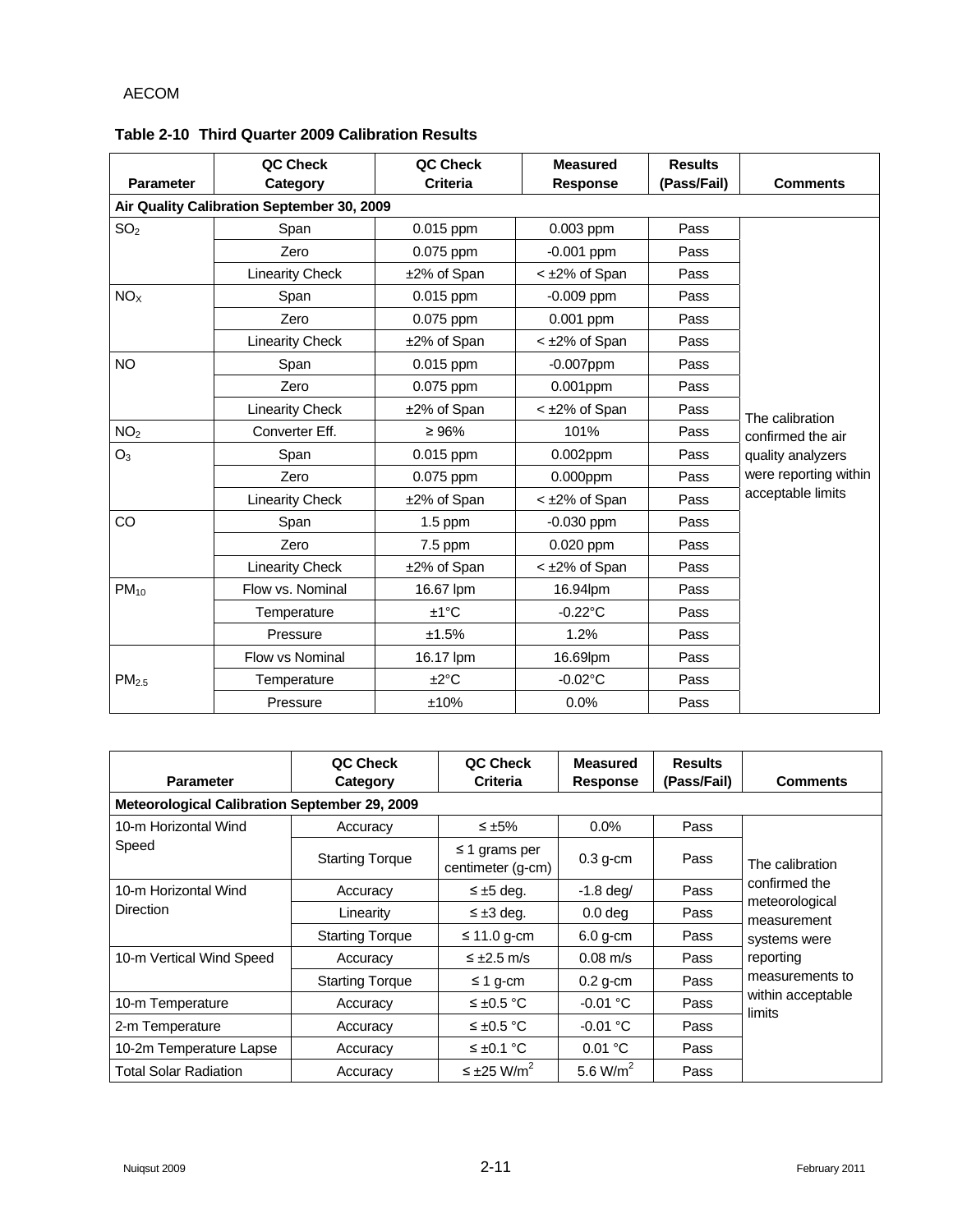#### **2.5.1.4 Fourth Quarter 2009**

The fourth quarter air quality measurement systems calibration was conducted by AECOM November 19 through November 20, 2009. Results of the fourth quarter calibration activity are summarized in **Table 2-11**  which shows that all calibrated systems were reporting measurements to within acceptable limits.

| <b>Parameter</b>                          | QC Check<br>Category   | QC Check<br><b>Criteria</b> | <b>Measured</b><br><b>Response</b> | <b>Results</b><br>(Pass/Fail) | <b>Comments</b>                                       |  |  |
|-------------------------------------------|------------------------|-----------------------------|------------------------------------|-------------------------------|-------------------------------------------------------|--|--|
| Air Quality Calibration November 19, 2009 |                        |                             |                                    |                               |                                                       |  |  |
| SO <sub>2</sub>                           | Span                   | $0.015$ ppm                 | 0.002 ppm                          | Pass                          |                                                       |  |  |
|                                           | Zero                   | 0.075 ppm                   | 0.000 ppm                          | Pass                          |                                                       |  |  |
|                                           | <b>Linearity Check</b> | ±2% of Span                 | < ±2% of Span                      | Pass                          |                                                       |  |  |
| NO <sub>X</sub>                           | Span                   | $0.015$ ppm                 | 0.000 ppm                          | Pass                          |                                                       |  |  |
|                                           | Zero                   | 0.075 ppm                   | $-0.001$ ppm                       | Pass                          |                                                       |  |  |
|                                           | <b>Linearity Check</b> | ±2% of Span                 | $<$ $\pm$ 2% of Span               | Pass                          |                                                       |  |  |
| <b>NO</b>                                 | Span                   | 0.015 ppm                   | $-0.00$ ppm                        | Pass                          |                                                       |  |  |
|                                           | Zero                   | 0.075 ppm                   | $0.00$ ppm                         | Pass                          |                                                       |  |  |
|                                           | <b>Linearity Check</b> | ±2% of Span                 | $<$ $\pm$ 2% of Span               | Pass                          |                                                       |  |  |
| NO <sub>2</sub>                           | Converter Eff.         | $\geq 96\%$                 | 101%                               | Pass                          | The calibration                                       |  |  |
| O <sub>3</sub>                            | Span                   | 0.015 ppm                   | 0.005 ppm                          | Pass                          | confirmed the air quality<br>analyzers were reporting |  |  |
|                                           | Zero                   | 0.075 ppm                   | $-0.002$ ppm                       | Pass                          | within acceptable limits                              |  |  |
|                                           | <b>Linearity Check</b> | ±2% of Span                 | < ±2% of Span                      | Pass                          |                                                       |  |  |
| CO                                        | Span                   | $1.5$ ppm                   | $-0.010$ ppm                       | Pass                          |                                                       |  |  |
|                                           | Zero                   | 7.5 ppm                     | 0.033 ppm                          | Pass                          |                                                       |  |  |
|                                           | <b>Linearity Check</b> | ±2% of Span                 | < ±2% of Span                      | Pass                          |                                                       |  |  |
| $PM_{10}$                                 | Flow vs Nominal        | 16.67 lpm                   | 17.00 lpm                          | Pass                          |                                                       |  |  |
|                                           | Temperature            | $±1^{\circ}C$               | $0.40^{\circ}$ C                   | Pass                          |                                                       |  |  |
|                                           | Pressure               | ±1.5%                       | 1.1%                               | Pass                          |                                                       |  |  |
|                                           | Flow vs Nominal        | 16.17 lpm                   | 16.60lpm                           | Pass                          |                                                       |  |  |
| PM <sub>2.5</sub>                         | Temperature            | ±2°C                        | $-0.5 °C$                          | Pass                          |                                                       |  |  |
|                                           | Pressure               | ±10%                        | $-0.1%$                            | Pass                          |                                                       |  |  |

**Table 2-11 Fourth Quarter 2009 Calibration Results** 

#### **2.5.2 Deviations from the QAPP**

The second quarter calibration was conducted two weeks after the end of the second calendar quarter.

#### **2.5.3 Independent Quality Assurance Audits**

A written description of quarterly independent QA performance audits and the technical systems audit is presented below. Quarterly performance audit results are also summarized in **Tables 2-12** through **Table 2-15** for each measurement parameter.

#### **2.5.3.1 First Quarter 2009**

The first quarter performance audit of the air quality measurement systems was conducted by AMSTech March 3, 2009. Results of this QA activity are summarized in **Table 2-12** which shows that all audited systems were reporting measurements to within acceptable limits. Conducting a meteorological performance audit is only required semiannually and was conducted during the second and fourth quarters of 2009.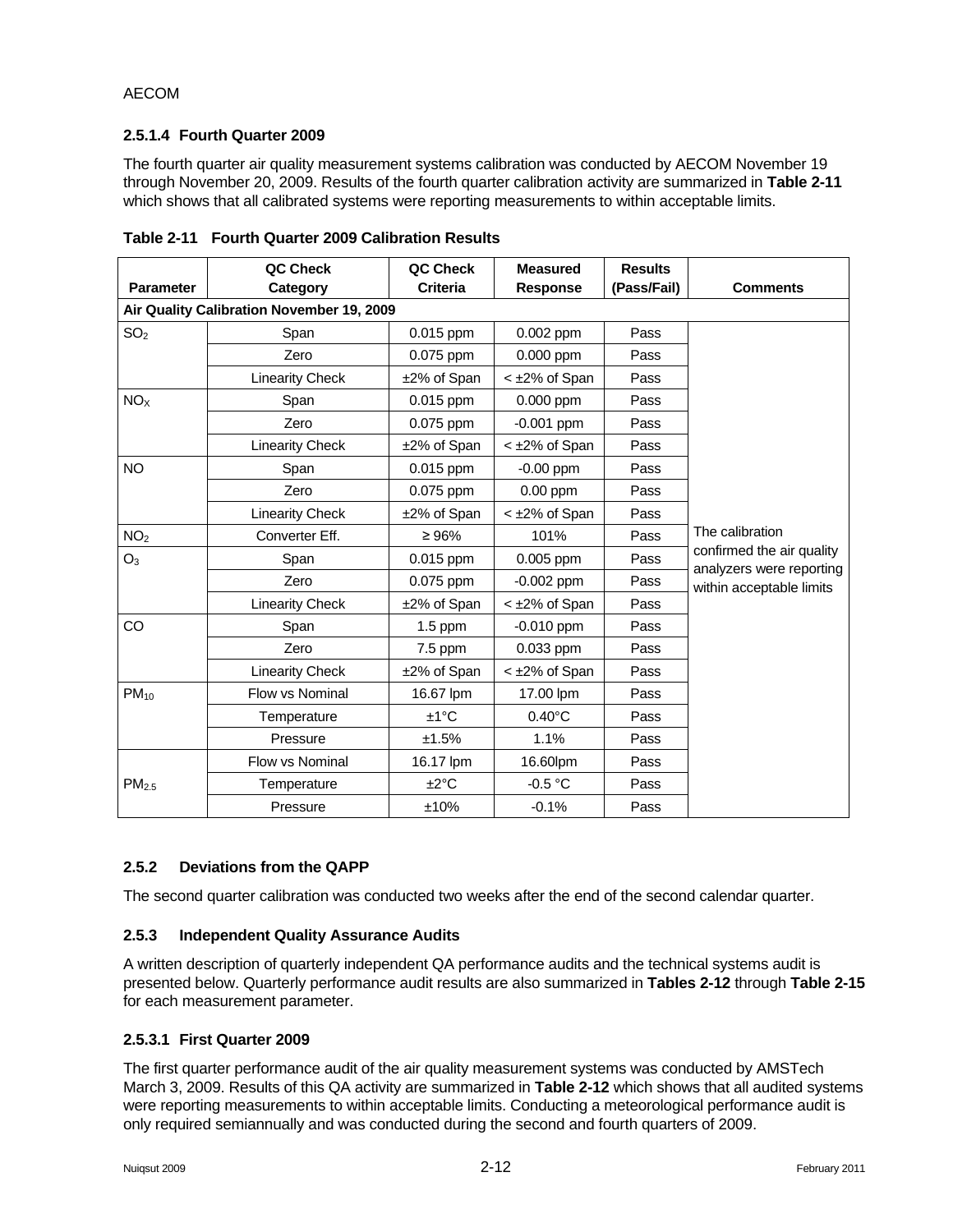#### **2.5.3.2 Second Quarter 2009**

The second quarter independent audit of the air quality measurement system and air quality and meteorological measurement systems did not occur within the calendar quarter. The audit was scheduled for late June which would have been consistent with the QAPP, but had to be rescheduled to July due to lack of available lodging accommodations. The rescheduled audit occurred on July 20, 2009, and results of this audit are detailed in **Table 2-13**. All audited systems were reporting measurements to within acceptable limits.

## **2.5.3.3 Third Quarter 2009**

The third quarter performance audit of the air quality and meteorological measurement systems was conducted by AMSTech on September 24, 2009. Results of this QA activity are summarized in **Table 2-14** which shows that all audited systems were reporting measurements to within acceptable limits.

## **2.5.3.4 Fourth Quarter 2009**

The fourth quarter performance audit of the air quality and meteorological measurement systems was conducted by AMSTech on November 20<sup>th</sup> and 21<sup>st</sup>. Results of this QA activity are summarized in Table 2-15 which shows that all audited systems were reporting measurements to within acceptable limits.

## **2.5.3.5 Technical Systems Audit**

The annual Technical Systems Audit (TSA) of data handling, validation, processing, reporting procedures, and monitoring station siting and operation at the Nuiqsut Station and at the AECOM Air Resources Laboratory in Fort Collins, Colorado, was conducted during October 2009. TSA results showed the monitoring station has been installed and is operating in accordance with the QAPP and USEPA recommended guidelines. The audit also showed AECOM has the necessary organization, practical field experience, work facilities, and data processing procedures in place to accurately collect and report project ambient air quality and meteorological data.

| <b>Parameter</b>  | QC Check<br>Category            | QC Check<br>Criteria | <b>Measured</b><br>Response | <b>Results</b><br>(Pass/Fail) | <b>Comments</b>              |
|-------------------|---------------------------------|----------------------|-----------------------------|-------------------------------|------------------------------|
|                   | Air Quality Audit March 3, 2009 |                      |                             |                               |                              |
| SO <sub>2</sub>   | Accuracy                        | ≤15%                 | 2.8%                        | Pass                          |                              |
| NO <sub>x</sub>   | Accuracy                        | ≤15%                 | 1.5%                        | Pass                          |                              |
| <b>NO</b>         | Accuracy                        | ≤15%                 | 1.0%                        | Pass                          | The audit confirmed          |
| NO <sub>2</sub>   | Accuracy                        | ≤15%                 | 3.7%                        | Pass                          | the air quality              |
| $O_3$             | Accuracy                        | ≤15%                 | 1.9%                        | Pass                          | analyzers were               |
| CO                | Accuracy                        | ≤15%                 | N/A                         | N/A                           | reporting                    |
| $PM_{10}$         | Main flow                       | ≤10%                 | $-6.0\%$                    | Pass                          | measurements to              |
|                   | Aux flow                        | ≤10%                 | $-6.4%$                     | Pass                          | within acceptable<br>limits. |
|                   | Mass<br><b>Determination</b>    | ± 2.5%               | 1.5%                        | Pass                          |                              |
| PM <sub>2.5</sub> |                                 |                      | N/A                         | N/A                           |                              |
|                   |                                 |                      | N/A                         | N/A                           |                              |

#### **Table 2-12 First Quarter 2009 Audit Results**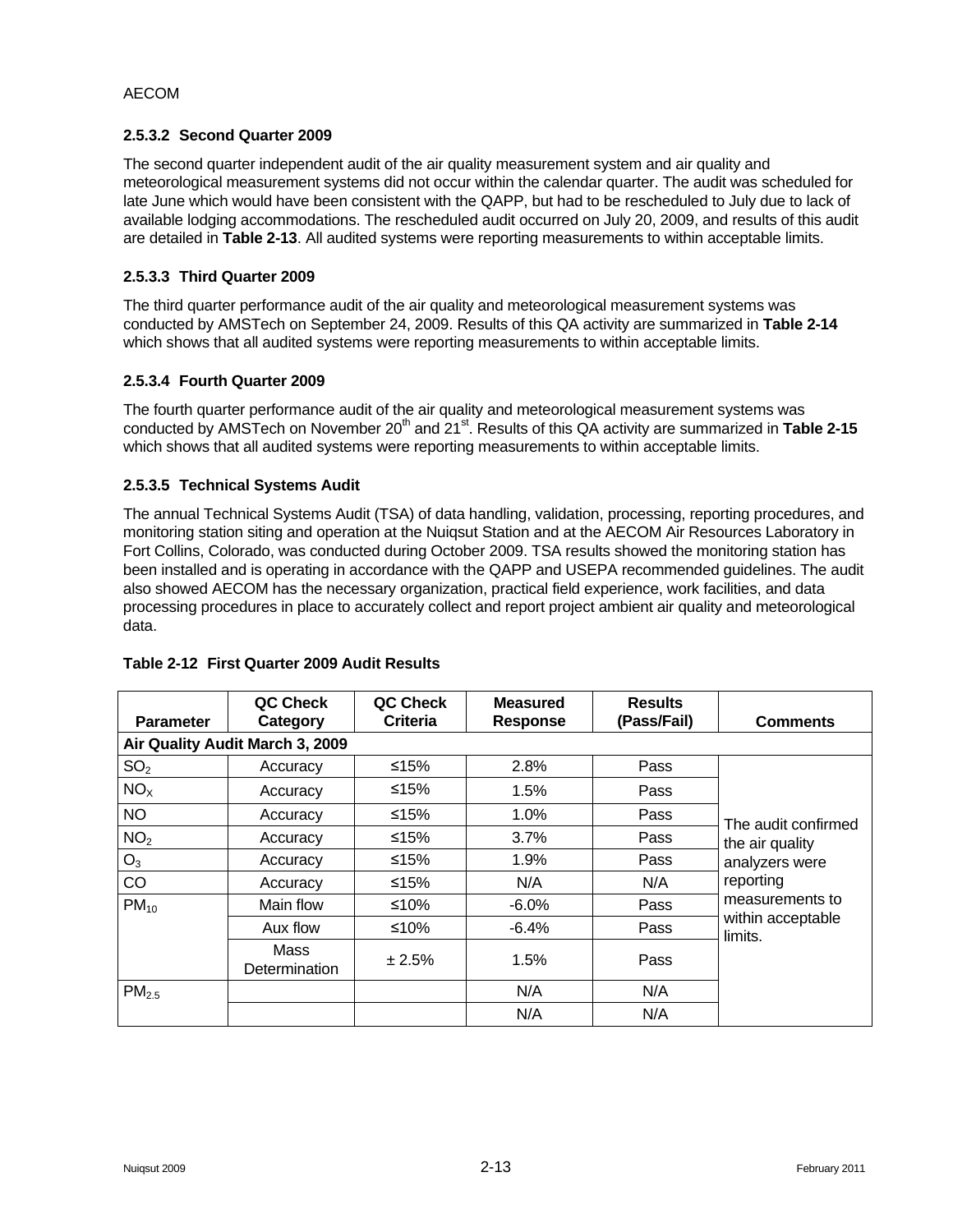| <b>Parameter</b>                   | QC Check<br>Category           | QC Check<br><b>Criteria</b> | <b>Measured</b><br>Response | <b>Results</b><br>(Pass/Fail) | <b>Comments</b>              |
|------------------------------------|--------------------------------|-----------------------------|-----------------------------|-------------------------------|------------------------------|
| Air Quality Audit July 19-20, 2009 |                                |                             |                             |                               |                              |
| SO <sub>2</sub>                    | Accuracy                       | ≤15%                        | 2.3%                        | Pass                          |                              |
| NO <sub>x</sub>                    | Accuracy                       | ≤15%                        | 2.0%                        | Pass                          |                              |
| NO                                 | Accuracy                       | ≤15%                        | 2.1%                        | Pass                          |                              |
| NO <sub>2</sub>                    | Accuracy                       | ≤15%                        | 2.0%                        | Pass                          | The audit confirmed          |
| $O_3$                              | Accuracy                       | ≤15%                        | 1.7%                        | Pass                          | the air quality              |
| CO                                 | Accuracy                       | ≤15%                        | N/A                         | N/A                           | analyzers were               |
| $PM_{10}$                          | <b>Flow Rate</b><br>Accuracy   | ±4%                         | $-0.3%$                     | Pass                          | reporting<br>measurements to |
|                                    | Inlet Flow Rate<br>Test        | ±5%                         | 4.0%                        | Pass                          | within acceptable<br>limits. |
|                                    | Mass<br>Determination          | $±2.5\%$ mean               | 1.8%                        | Pass                          |                              |
| PM <sub>2.5</sub>                  | Flow Accuracy                  | ±4%                         | N/A                         | N/A                           |                              |
|                                    | <b>Inlet Flow Rate</b><br>Test | ±5%                         | N/A                         | N/A                           |                              |

#### **Table 2-13 Second Quarter 2009 Audit Results**

| <b>Parameter</b>                         | QC Check<br>Category   | QC Check<br><b>Criteria</b>             | <b>Measured</b><br><b>Response</b> | <b>Results</b><br>(Pass/Fail) | <b>Comments</b>                                                     |  |  |  |
|------------------------------------------|------------------------|-----------------------------------------|------------------------------------|-------------------------------|---------------------------------------------------------------------|--|--|--|
| Meteorological Audit July 19-20,<br>2009 |                        |                                         |                                    |                               |                                                                     |  |  |  |
| 10-m Horizontal                          | Accuracy               | ≤ $±5%$                                 | 0.0                                | Pass                          |                                                                     |  |  |  |
| Wind Speed                               | <b>Starting Torque</b> | $\leq$ 1 grams per<br>centimeter (g-cm) | $0.1$ g-cm                         | Pass                          | The semiannual<br>audit of the                                      |  |  |  |
| 10-m Horizontal                          | Accuracy               | $\leq \pm 5$ deg.                       | 0.0                                | Pass                          | meteorological                                                      |  |  |  |
| <b>Wind Direction</b>                    | Linearity              | $\leq \pm 3$ deg.                       | $-0.25$ deg                        | Pass                          | measurement<br>systems was<br>conducted during<br>this quarter. All |  |  |  |
|                                          | <b>Starting Torque</b> | $\leq$ 11.0 g-cm                        | $4.0$ g-cm                         | Pass                          |                                                                     |  |  |  |
| 10-m Vertical Wind                       | Accuracy               | $\leq \pm 2.5$ m/s                      | $0.10 \text{ m/s}$                 | Pass                          |                                                                     |  |  |  |
| Speed                                    | <b>Starting Torque</b> | $\leq$ 1 g-cm                           | $0.3$ g-cm                         | Pass                          | measurement                                                         |  |  |  |
| 10-m Temperature                         | Accuracy               | ≤ ±0.5 °C                               | 0.06 °C                            | Pass                          | systems were                                                        |  |  |  |
| 2-m Temperature                          | Accuracy               | ≤ ±0.5 °C                               | 0.04 °C                            | Pass                          | reporting to within                                                 |  |  |  |
| 10-2m Temperature<br>Lapse               | Accuracy               | $≤$ ±0.1 °C                             | 0.03 °C                            | Pass                          | acceptable limits.                                                  |  |  |  |
| <b>Total Solar</b><br>Radiation          | Accuracy               | $\leq \pm 25$ W/m <sup>2</sup>          | 5.6 $W/m^2$                        | Pass                          |                                                                     |  |  |  |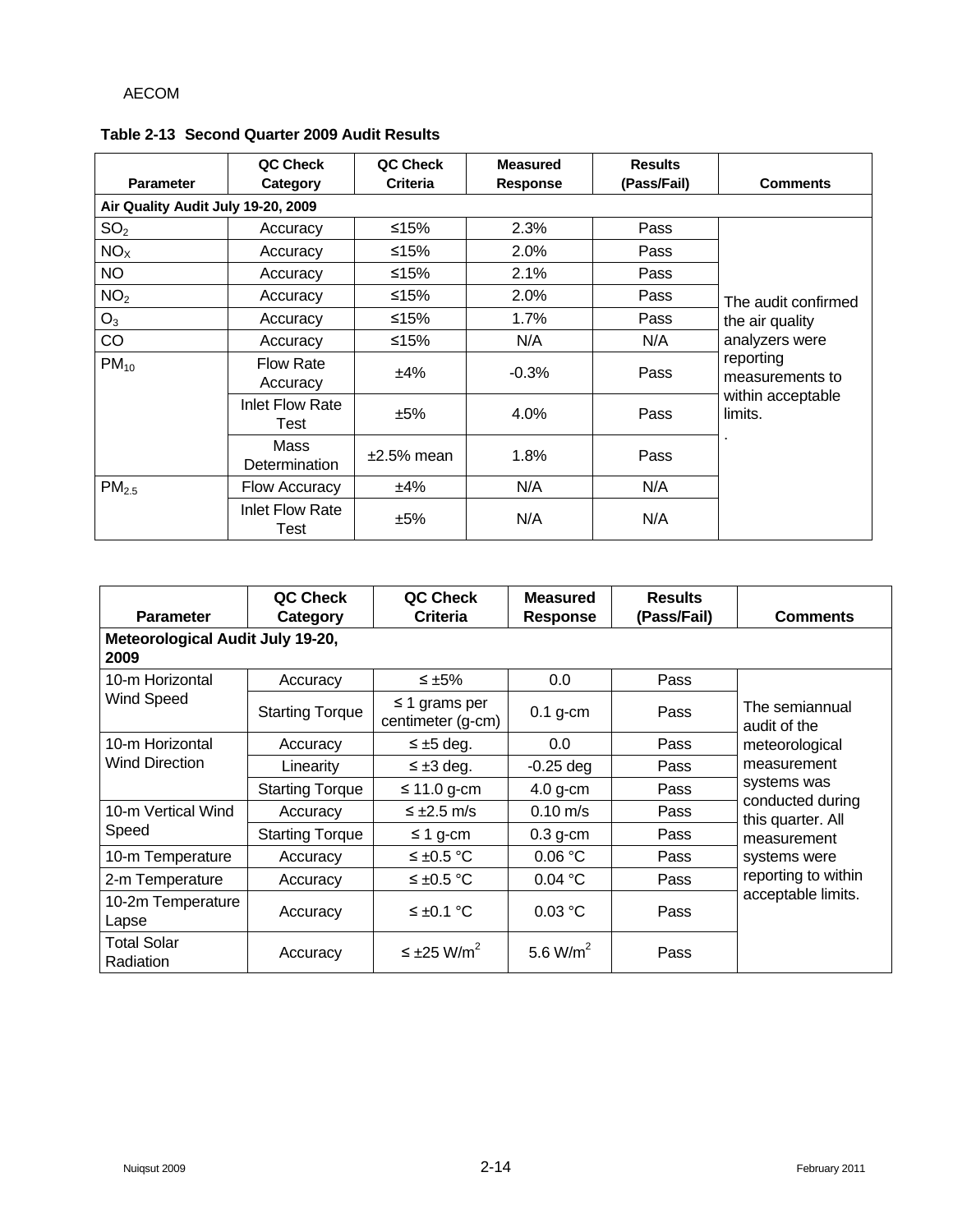| <b>Parameter</b>  | QC Check<br>Category                 | QC Check<br><b>Criteria</b> | <b>Measured</b><br><b>Response</b> | <b>Results</b><br>(Pass/Fail) | <b>Comments</b>                          |
|-------------------|--------------------------------------|-----------------------------|------------------------------------|-------------------------------|------------------------------------------|
|                   | Air Quality Audit September 24, 2009 |                             |                                    |                               |                                          |
| SO <sub>2</sub>   | Accuracy                             | ≤15%                        | 4.5%                               | Pass                          |                                          |
| NO <sub>x</sub>   | Accuracy                             | $≤15%$                      | 4.1%                               | Pass                          |                                          |
| <b>NO</b>         | Accuracy                             | ≤15%                        | $3.2\%$                            | Pass                          |                                          |
| NO <sub>2</sub>   | Accuracy                             | ≤15%                        | 1.6%                               | Pass                          | The audit confirmed the                  |
| $O_3$             | Accuracy                             | $≤15%$                      | 5.7%                               | Pass                          | air quality analyzers                    |
| CO                | Accuracy                             | ≤15%                        | 5.9%                               | Pass                          | were reporting<br>measurements to within |
| $PM_{10}$         | Flow Rate Accuracy                   | ±4%                         | $-1.3%$                            | Pass                          | acceptable limits.                       |
|                   | <b>Inlet Flow Rate Test</b>          | ±5%                         | 3.1%                               | Pass                          |                                          |
|                   | <b>Mass Determination</b>            | $±2.5%$ mean                | 1.4%                               | Pass                          |                                          |
| PM <sub>2.5</sub> | <b>Flow Accuracy</b>                 | ±4%                         | $-2.3%$                            | Pass                          |                                          |
|                   | <b>Inlet Flow Rate Test</b>          | ±5%                         | 2.6%                               | Pass                          |                                          |

## **Table 2-14 Third Quarter 2009 Audit Results**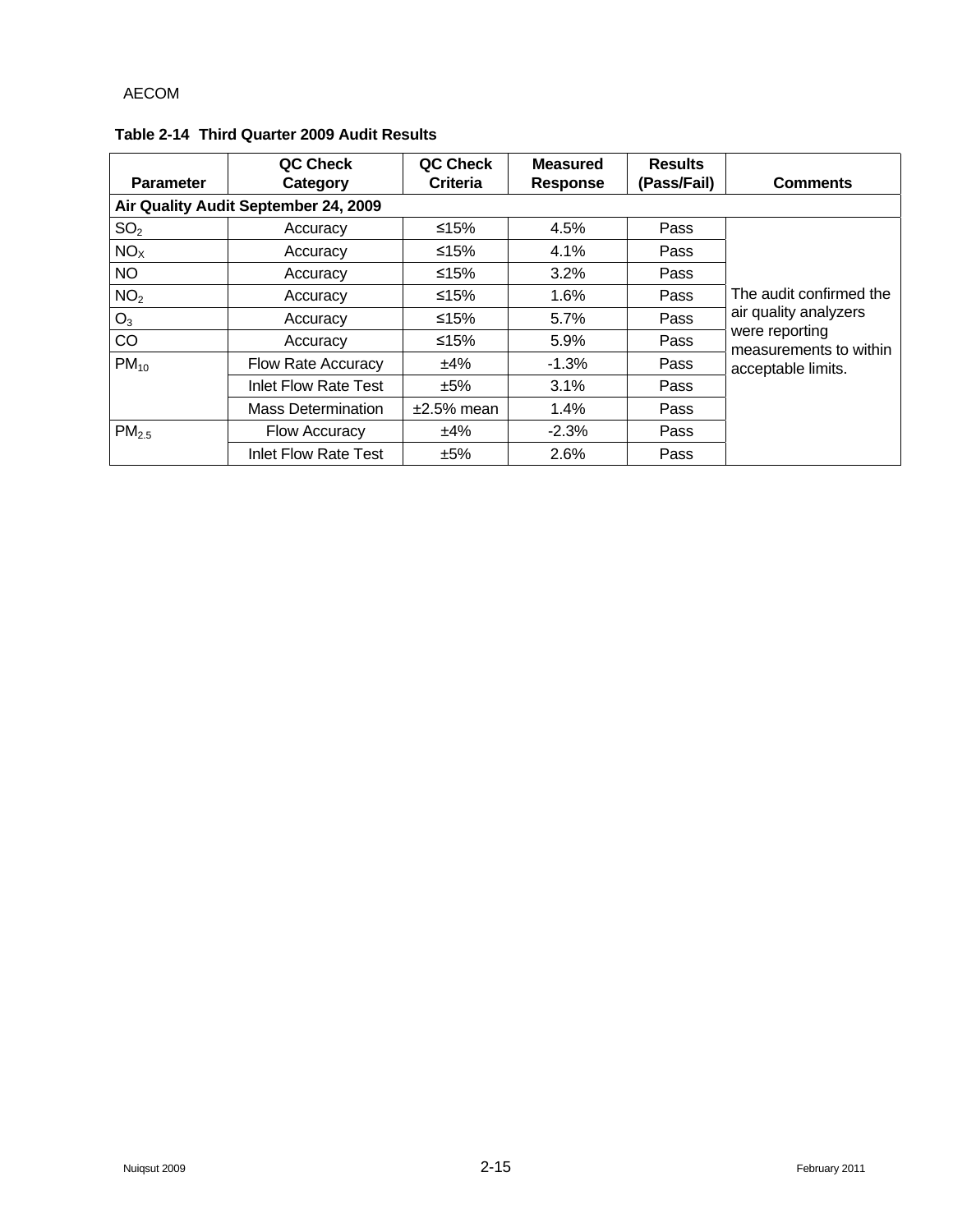| <b>Parameter</b>  | QC Check<br>Category                | QC Check<br>Criteria | <b>Measured</b><br><b>Response</b> | <b>Results</b><br>(Pass/Fail) | <b>Comments</b>              |
|-------------------|-------------------------------------|----------------------|------------------------------------|-------------------------------|------------------------------|
|                   | Air Quality Audit November 21, 2009 |                      |                                    |                               |                              |
| SO <sub>2</sub>   | Accuracy                            | ≤15%                 | 6.6%                               | Pass                          |                              |
| NO <sub>x</sub>   | Accuracy                            | ≤15%                 | 7.0%                               | Pass                          |                              |
| <b>NO</b>         | Accuracy                            | ≤15%                 | $7.0\%$                            | Pass                          | The audit confirmed          |
| NO <sub>2</sub>   | Accuracy                            | ≤15%                 | 7.4%                               | Pass                          | the air quality              |
| $O_3$             | Accuracy                            | ≤15%                 | 2.4%                               | Pass                          | analyzers were               |
| CO                | Accuracy                            | ≤15%                 | $6.0\%$                            | Pass                          | reporting                    |
| $PM_{10}$         | Flow Rate Accuracy                  | ±4%                  | $-1.0\%$                           | Pass                          | measurements to              |
|                   | Inlet Flow Rate Test                | ±5%                  | $-0.3%$                            | Pass                          | within acceptable<br>limits. |
|                   | <b>Mass Determination</b>           | $±2.5\%$ mean        | 1.5%                               | Pass                          |                              |
| PM <sub>2.5</sub> | <b>Flow Accuracy</b>                | ±4%                  | $-0.6%$                            | Pass                          |                              |
|                   | Inlet Flow Rate Test                | ±5%                  | 0.8%                               | Pass                          |                              |

## **Table 2-15 Fourth Quarter 2009 Audit Results**

| <b>Parameter</b>                                                                           | QC Check<br>Category   | QC Check<br><b>Criteria</b>             | <b>Measured</b><br>Response | <b>Results</b><br>(Pass/Fail) | <b>Comments</b>                                                                             |  |  |
|--------------------------------------------------------------------------------------------|------------------------|-----------------------------------------|-----------------------------|-------------------------------|---------------------------------------------------------------------------------------------|--|--|
| Meteorological Audit November 20, 2009                                                     |                        |                                         |                             |                               |                                                                                             |  |  |
| 10-m Horizontal<br>Wind Speed<br>10-m Horizontal<br><b>Wind Direction</b><br>10-m Vertical | Accuracy               | ≤ $±5\%$                                | 0.0                         | Pass                          |                                                                                             |  |  |
|                                                                                            | <b>Starting Torque</b> | $\leq$ 1 grams per<br>centimeter (g-cm) | $0.1$ g-cm                  | Pass                          | The audit confirmed the                                                                     |  |  |
|                                                                                            | Accuracy               | $\leq \pm 5$ deg.                       | $-1.3$ deg                  | Pass                          | meteorological                                                                              |  |  |
|                                                                                            | Linearity              | $\leq \pm 3$ deg.                       | $-0.4$ deg                  | Pass                          | measurement systems<br>were reporting<br>measurements to within<br>acceptable limits. Solar |  |  |
|                                                                                            | <b>Starting Torque</b> | $\leq$ 11.0 g-cm                        | $4.0$ g-cm                  | Pass                          |                                                                                             |  |  |
|                                                                                            | Accuracy               | $≤ ±2.5$ m/s                            | $0.12 \text{ m/s}$          | Pass                          |                                                                                             |  |  |
| Wind Speed                                                                                 | <b>Starting Torque</b> | $\leq$ 1 g-cm                           | $0.1$ g-cm                  | Pass                          | radiation values were                                                                       |  |  |
| 10-m Temperature                                                                           | Accuracy               | ≤ ±0.5 °C                               | $0.07$ °C                   | Pass                          | too low to effectively                                                                      |  |  |
| 2-m Temperature                                                                            | Accuracy               | ≤ ±0.5 °C                               | 0.03 °C                     | Pass                          | measure during that                                                                         |  |  |
| $10-2m$<br>Temperature<br>Lapse                                                            | Accuracy               | ≤ ±0.1 °C                               | $0.07$ °C                   | Pass                          | time of year and at that<br>latitude.                                                       |  |  |
| <b>Total Solar</b><br>Radiation                                                            | Accuracy               | $\leq \pm 25$ W/m <sup>2</sup>          | N/A                         | Pass                          |                                                                                             |  |  |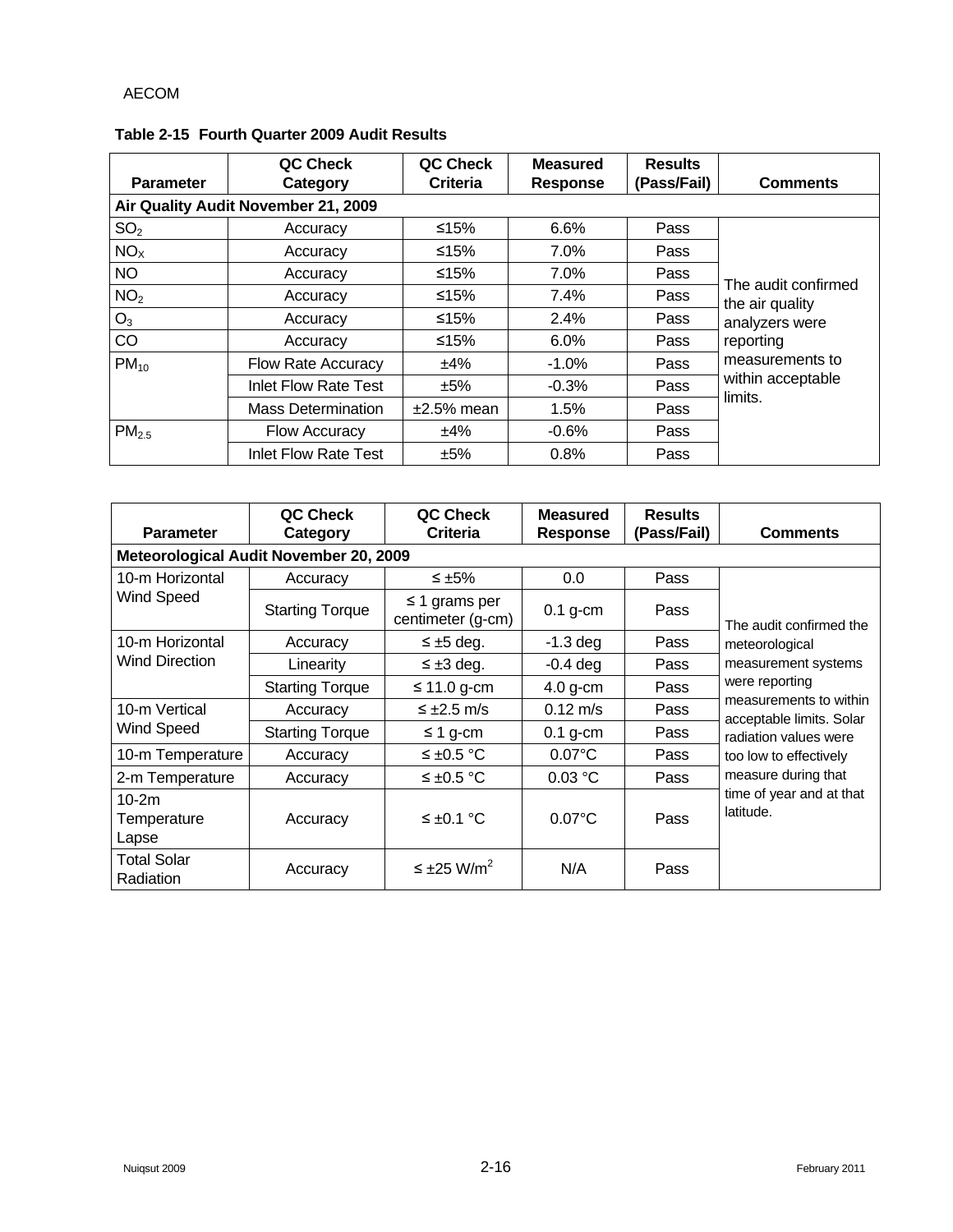# **3.0 Monitoring Data Network Summary**

## **3.1 Air Quality Data Summary**

Criteria pollutants monitored as part of the Monitoring Program are  $NO_2$ ,  $SO_2$ ,  $O_3$  respirable PM<sub>10</sub>, CO, and respirable PM<sub>2.5</sub>. Criteria pollutants are those air pollutants for which ADEC and USEPA have established standards that provide a threshold above which risk to public health and welfare becomes an issue. These standards are referred to as the Alaska Ambient Air Quality Standards (AAAQS) and are the same as the national standards for the pollutants measured. Applicable AAAQS, along with ambient concentrations measured at the Nuiqsut Station, are presented in **Tables 3-1** through **3-6** and summarized by pollutant below.

## **3.1.1 Nitrogen Dioxide**

**Table 3-1** shows the annual average NO<sub>2</sub> concentration was 0.002 ppm, and less than 4 percent of the annual  $NO<sub>2</sub>$  AAAQS of 0.053 ppm. The typical  $NO<sub>2</sub>$  concentrations are just above instrument detection level. The annual average measured this year is consistent with the historical Nuiqsut Station average of 0.004 ppm and equal to the annual average measured the previous year.

The distribution of average hourly  $NO<sub>2</sub>$  concentration by wind direction this year was typical of past years with the magnitude of the highest values is uniform with historical averages (**Figure 3-1**). This offset in magnitude is consistent with the difference between the historical and current year's annual average of the hourly concentrations. As shown in **Figure 3-1**, historically, the lowest concentrations are measured when winds transport background air to the Nuiqsut Station (west-southwest through east-southeast). Slightly higher concentrations occur for wind directions that place the station downwind of Nuiqsut (southeast through southwest wind directions). In general, measured NO<sub>2</sub> concentrations at Nuiqsut are extremely low.

Monthly average NO<sub>2</sub> concentrations are presented in **Figure 3-2**. For this monitoring year, the trend of monthly averaged measured concentrations showed very little seasonal variation. Historically, it is typical to observe increases in monthly averaged  $NO<sub>2</sub>$  concentrations during late winter. The pattern of higher measured concentrations in late winter has been attributed to differences in atmospheric dispersion characteristics between winter and summer, and potential changes in local emissions. Seasonal differences in atmospheric dispersion characteristics arise because in winter, there is an increase in stable and neutral atmospheric conditions. With the sun up in summer, solar radiation and heating of the surface induces more vertical mixing of the lower atmosphere than in winter, thereby increasing air pollution dispersion. In winter, without the benefit of solar energy, the atmosphere remains relatively stable reducing vertical pollution dispersion. In addition, the increased local use of heating systems and idling vehicles in winter contribute to the  $NO<sub>2</sub>$  load.

| <b>Monitoring Period</b> | Year | <b>Period Mean (ppm)</b> | <b>Number of Exceedances</b> |
|--------------------------|------|--------------------------|------------------------------|
| 1 <sup>st</sup> Quarter  | 2009 | 0.003                    | None                         |
| 2 <sup>nd</sup> Quarter  | 2009 | 0.002                    | None                         |
| 3 <sup>rd</sup> Quarter  | 2009 | 0.001                    | None                         |
| 4 <sup>th</sup> Quarter  | 2009 | 0.002                    | None                         |
| Annual                   | 2009 | 0.002                    | None                         |

|  |  | Table 3-1 Measured Nitrogen Dioxide Data Summary, 2009 Annual Data Summary |  |
|--|--|----------------------------------------------------------------------------|--|
|--|--|----------------------------------------------------------------------------|--|

 $NAAGS/AAAQS$ : Annual - 0.053 ppm (100  $\mu g/m<sup>3</sup>$ ) – Compared to the annual arithmetic mean.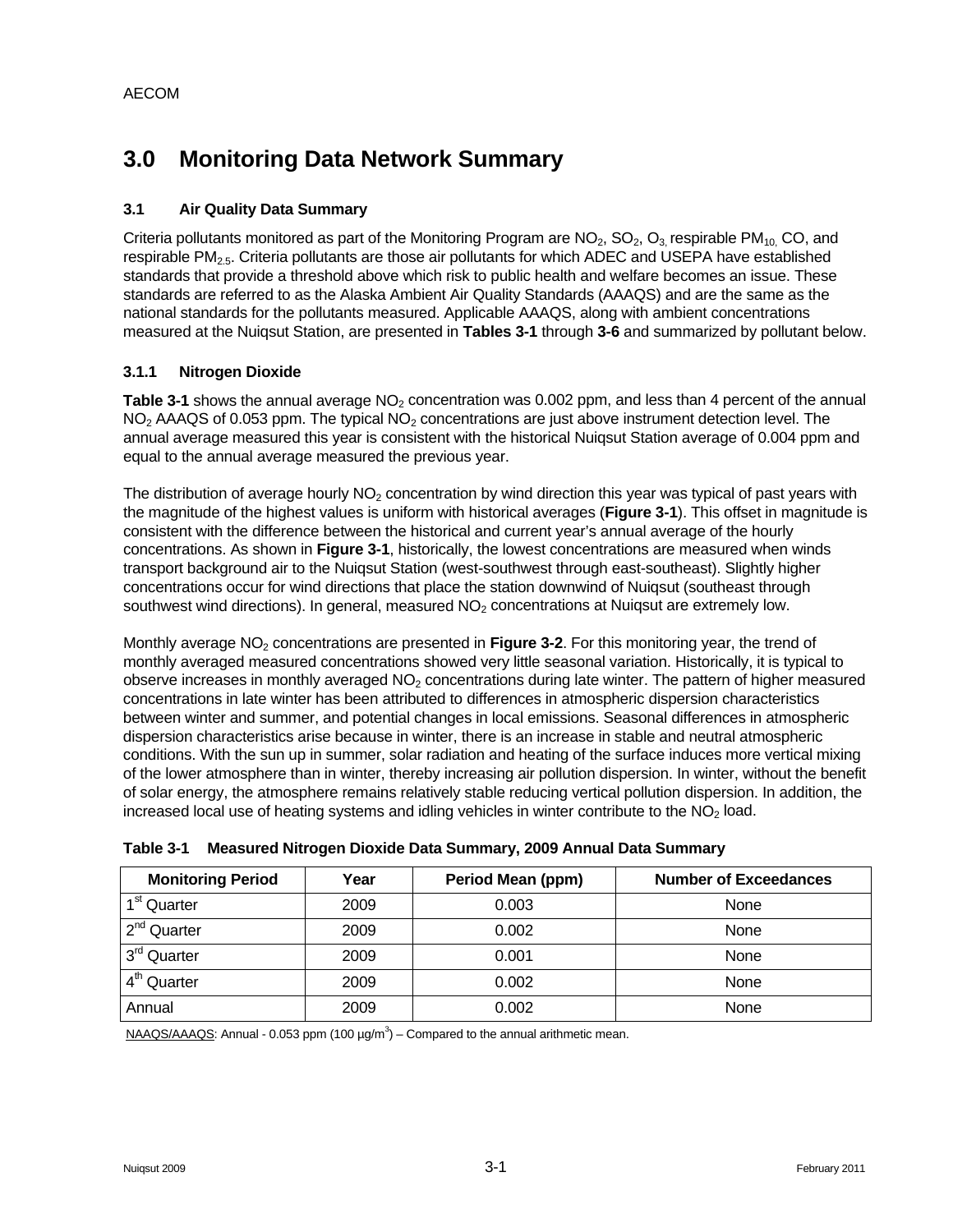



Figure 3-1 Average NO<sub>2</sub> Concentration by Wind Direction, 2009 Annual Data Summary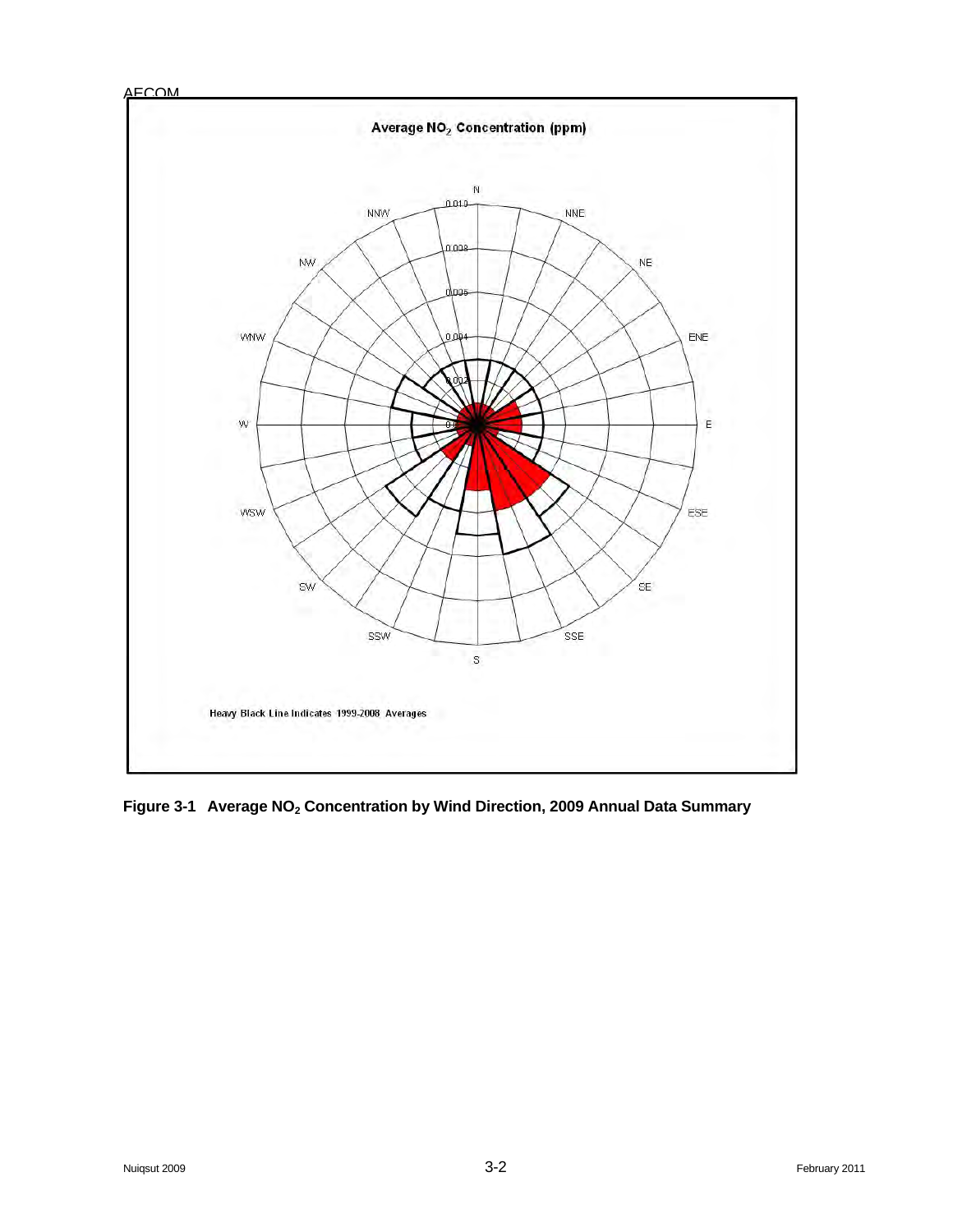

Figure 3-2 Average NO<sub>2</sub> Concentration by Month, 2009 Annual Data Summary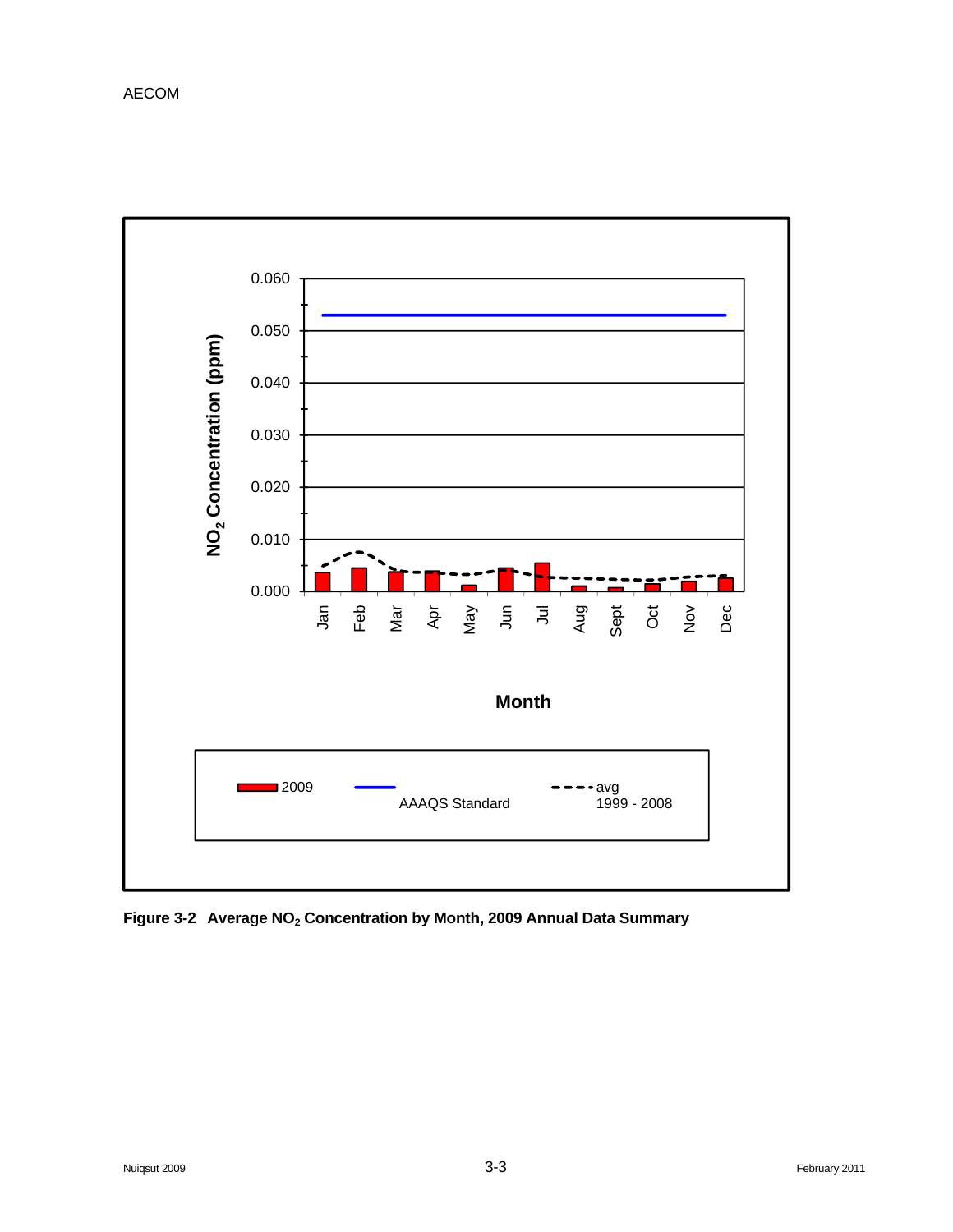## **3.1.2 Sulfur Dioxide**

**Table 3-2** lists measured maximum 3-hour (running), 24-hour (midnight-to-midnight), and the annual average hourly  $SO<sub>2</sub>$  concentrations measured this monitoring year. Concentrations for all averaging periods were near or below instrument detection limit and well below applicable Alaska Ambient Air Quality Standards (AAAQS). Measured SO<sub>2</sub> concentrations were typical of historical (1999-2008) values.

| <b>Monitoring</b>       |      | 3-hour (ppm) $^1$    |            |                      | 24-hour (ppm) $2$ | <b>Period Mean</b> | Number of          |
|-------------------------|------|----------------------|------------|----------------------|-------------------|--------------------|--------------------|
| <b>Period</b>           | Year | I <sup>st</sup> high | $2nd$ high | l <sup>st</sup> high | $2^{nd}$ high     | (ppm) <sup>3</sup> | <b>Exceedances</b> |
| 1 <sup>st</sup> Quarter | 2009 | .002                 | .002       | .001                 | .001              | .000               | None               |
| 2 <sup>nd</sup> Quarter | 2009 | .003                 | .003       | .001                 | .001              | .000               | None               |
| 3 <sup>rd</sup> Quarter | 2009 | .001                 | .001       | .000                 | .000              | .000               | None               |
| 4 <sup>th</sup> Quarter | 2009 | .001                 | .001       | .001                 | .001              | .000               | None               |
| Annual                  | 2009 | .003                 | .003       | .001                 | .001              | .000               | None               |

**Table 3-2 Measured Sulfur Dioxide Data Summary 2009 Annual Data Summary** 

NAAQS/AAAQS:

3-hour - 0.5 ppm  $(1,300 \text{ }\mu\text{g/m}^3)$  – Rolling average not to be exceeded more than once per year.

24-hour - 0.14 ppm – Midnight to midnight average not to be exceeded more than once per year.

Annual - 0.03 ppm – Compared to the annual arithmetic mean.

Measured 3-hour average  $SO<sub>2</sub>$  concentrations were less than 0.003 ppm throughout the monitoring year. The majority of measured  $SO<sub>2</sub>$  concentrations were just above the instrument detection limit making it difficult to discuss significant trends. Simply, there was no single near-field or far-field measurable  $SO<sub>2</sub>$  source observed in the data collected this year. Without identifiable sources, measured concentrations are representative of a regional or global background signature. The low average concentrations measured are consistent with an airshed containing relatively few and widely distributed sources. This trend has been typical of  $SO<sub>2</sub>$ measurements since monitoring began.

# **3.1.3** Respirable Particulate Matter (PM<sub>10</sub>)

Throughout the monitoring project history, the majority of elevated measured  $PM<sub>10</sub>$  concentrations appear to result from naturally occurring windblown fugitive dust from exposed or disturbed areas local to the Nuiqsut Station. Exposed areas identified in the program are:

- The exposed bank of the Nechelik Channel north-northeast through east-southeast of the station;
- The exposed gravel mining area southeast of the station;
- Disturbed ground due to residential construction along the utility right-of-way and road southeast through south-southeast of the station; and
- To a lesser degree, disturbed ground associated with dirt roads within Nuiqsut south through west-southwest of the station.

In addition to these local fugitive sources, elevated particulate has also been measured from wild fires. The  $PM_{10}$  exceedance on July 14 was associated with windblown dust as observed by the AECOM field technician.

Respirable particulate matter less than 10 micrometer ( $\mu$ m) in diameter ( $PM_{10}$ ) measured at USEPA standard temperature and pressure, has a 24-hour and annual AAAQS of 150  $\mu$ g/m<sup>3</sup> and 50  $\mu$ g/m<sup>3</sup>, respectively. As listed in **Table 3-3**, the maximum 24-hour PM<sub>10</sub> concentration measured during the monitoring year was 225.4 μg/m<sup>3</sup>. The yearly average PM<sub>10</sub> concentration was 9.6 μg/m<sup>3</sup>. This is well below the annual AAAQS of 50 μg/m<sup>3</sup>, and consistent with the historical Nuiqsut Station average of 7.6 μg/m<sup>3</sup>.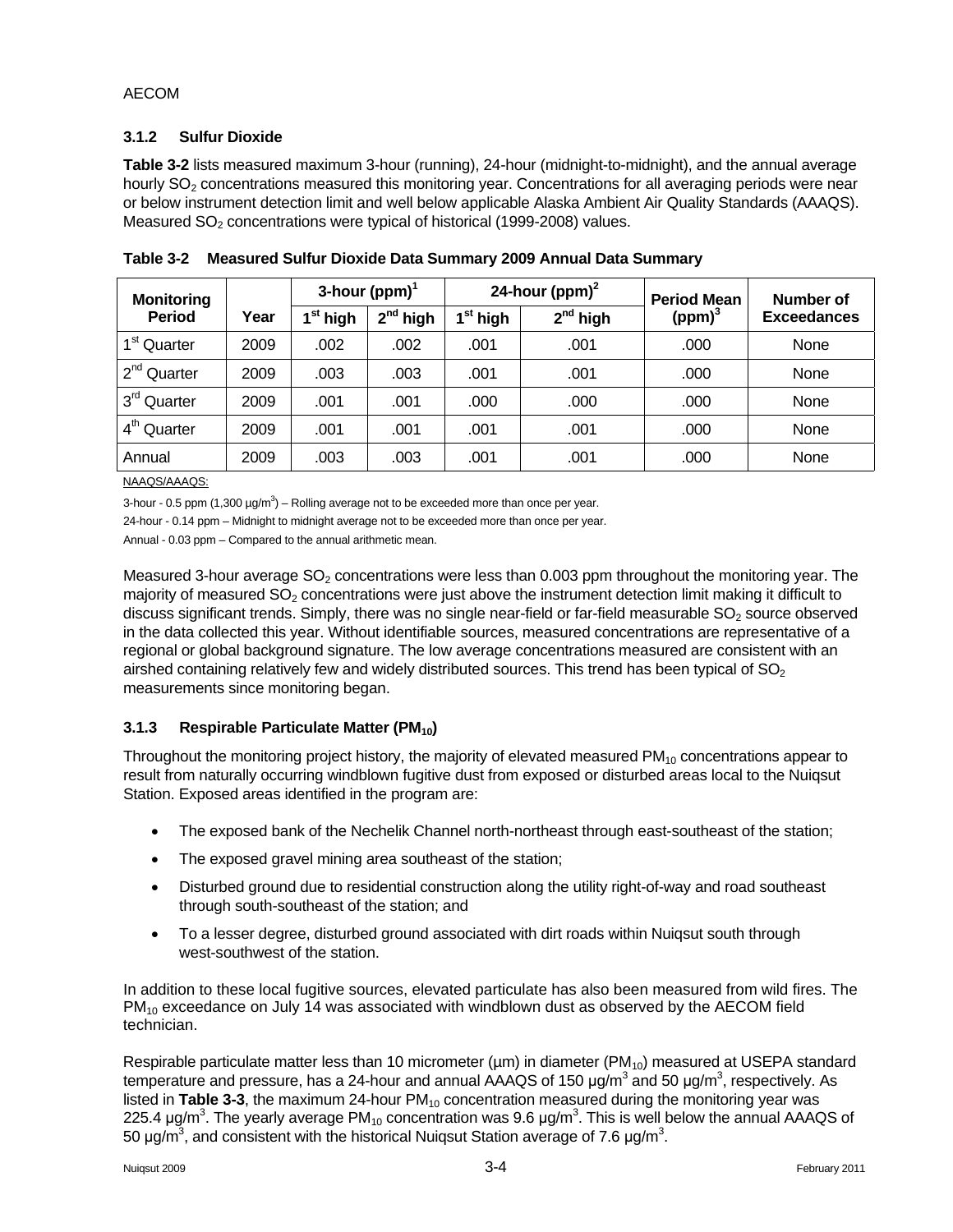| <b>Monitoring</b>       |      |                      | 24-hour $(\mu g/m^3)^3$ | <b>Period Mean</b> | Number of          |  |
|-------------------------|------|----------------------|-------------------------|--------------------|--------------------|--|
| <b>Period</b>           | Year | 1 <sup>st</sup> high | $2^{nd}$ high           | $(\mu g/m^3)^2$    | <b>Exceedances</b> |  |
| 1 <sup>st</sup> Quarter | 2009 | $9.5^1$              | $9.4^{\circ}$           | $6.4^{\circ}$      | N/A                |  |
| 2 <sup>nd</sup> Quarter | 2009 | 30.9                 | 24.5                    | 9.0                | <b>None</b>        |  |
| 3 <sup>rd</sup> Quarter | 2009 | 225.4                | 97.6                    | 15.5               | None               |  |
| 4 <sup>th</sup> Quarter | 2009 | 38.4                 | 13.9                    | 5.4                | None               |  |
| Annual                  | 2009 | 225.4                | 97.6                    | 9.6                | None               |  |

Table 3-3 Measured PM<sub>10</sub> Data Summary, 2009 Annual Data Summary

NAAQS/AAAQS:

24-hour – 150 µg/m3 – Not to be exceeded more than once per year measured from midnight to midnight at USEPA Standard Conditions. Annual – 50 µg/m3 – Compared to the 3-year average of the weighted annual arithmetic mean concentration measured at USEPA Standard Conditions.

**Figure 3-3** shows annual average hourly PM<sub>10</sub> concentrations by wind direction measured this year compared to the historical trend. Except for concentrations associated with northeasterly through easterly wind directions, concentrations for all wind directions were similar to historical annual averages and approximately half the overall annual average. Directional dependence is related to influence of local fugitive dust sources discussed previously. Anomalously high PM<sub>10</sub> averages associated with northeasterly through easterly wind directions appear to be related to the dust events previously discussed.

**Figure 3-4** compares the monthly average hourly PM<sub>10</sub> concentrations measured this year to Nuiqsut Station historical monthly average  $PM_{10}$  concentrations. Historical trends show the fourth and first calendar quarters (October through March) typically experience the lowest average hourly  $PM_{10}$  concentrations reflecting snow covered conditions that suppress fugitive dust. In contrast, the second and third calendar quarters (April through September) record higher average hourly concentrations as fugitive dust sources become exposed and active. Average hourly concentrations reported by month this year generally followed this trend. In July, concentrations from the dust events previously discussed caused anomalously high hourly concentrations as compared to previous years. The variability seen throughout this year and compared to previous years is expected considering  $PM_{10}$  concentrations are highly dependent on the interplay of many meteorological characteristics such as wind speed and frequency, precipitation, and temperature.

#### **3.1.4 Ozone**

**Table 3-4** lists 8-hour and annual average hourly  $O<sub>3</sub>$  concentrations measured during the monitoring year. The AAAQS for  $O_3$  is based on the 3-year average of the fourth highest measured daily maximum 8-hour average  $O_3$  concentration. Since the maximum 8-hour average  $O_3$  concentration measured was just over half the AAAQS, it is anticipated that concentrations measured at the Nuiqsut Station will remain well below the AAAQS.

 $O<sub>3</sub>$  concentrations measured this year are typical of seasonal averages measured on the Alaskan North Slope (Prudhoe Bay, Kuparuk River Unit, and Barrow). In the absence of large combustion sources, strong frontal passages and high solar radiation, ambient  $O<sub>3</sub>$  levels are spatially homogenous and representative of a regional background.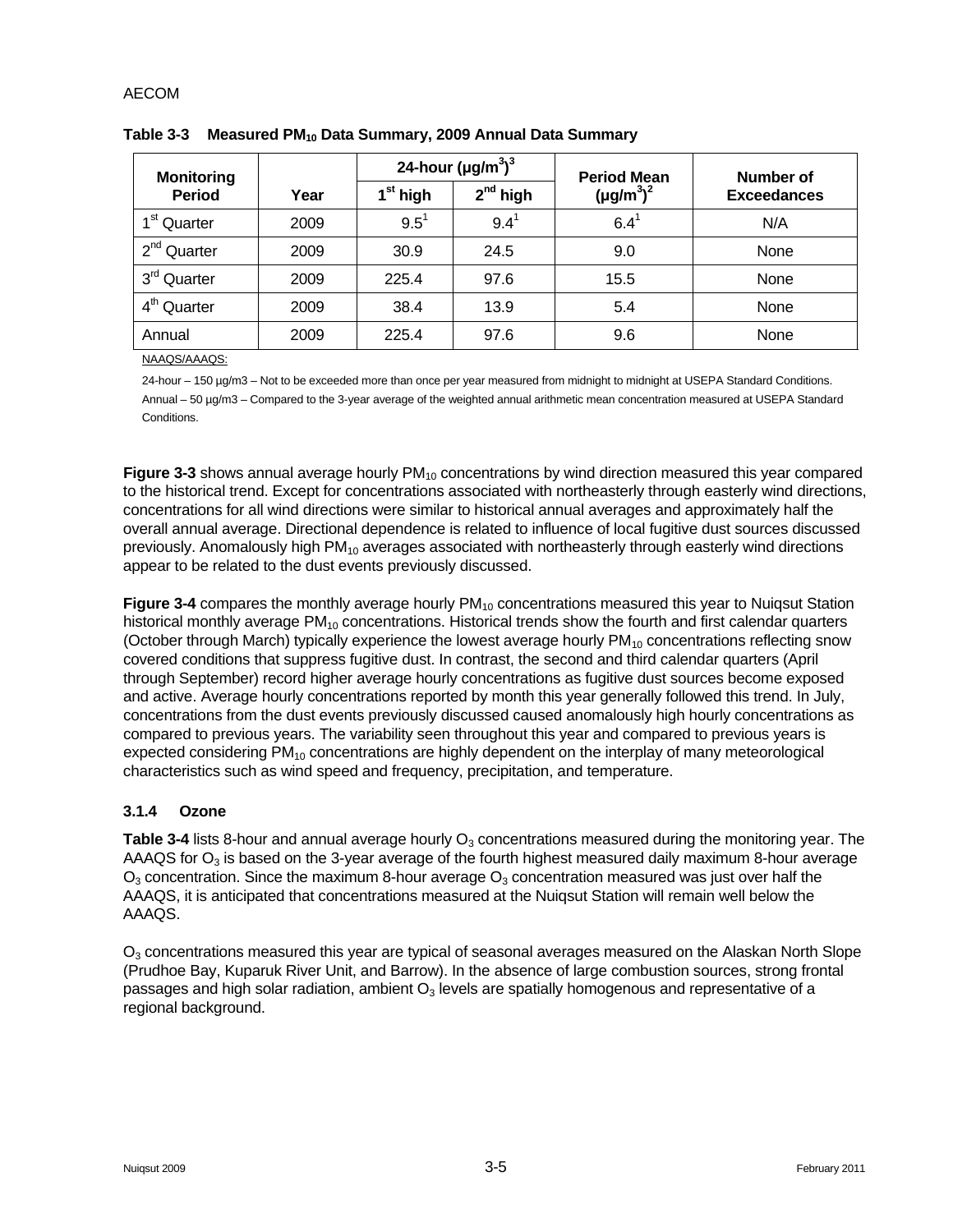![](_page_35_Figure_1.jpeg)

Figure 3-3 Average PM<sub>10</sub> Concentration by Wind Direction, 2009 Annual Data Summary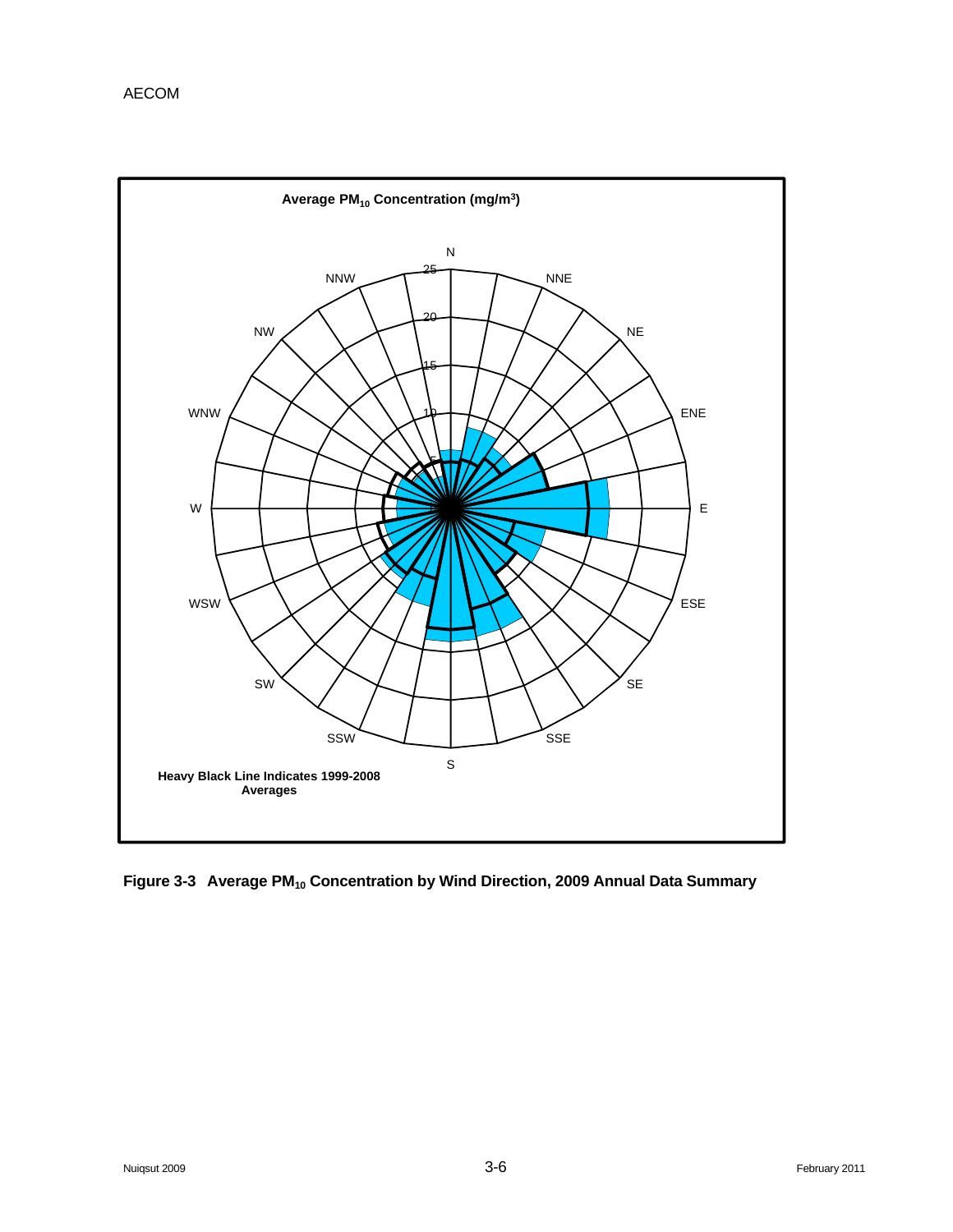![](_page_36_Figure_1.jpeg)

Average annual concentration obtained from 153 rural sites in the contiguous United States as summarized in the National Air Quality and Emissions Trends Report, 1999 (USEPA 2001)

## Figure 3-4 Average PM<sub>10</sub> Concentration by Month, 2009 Annual Data Summary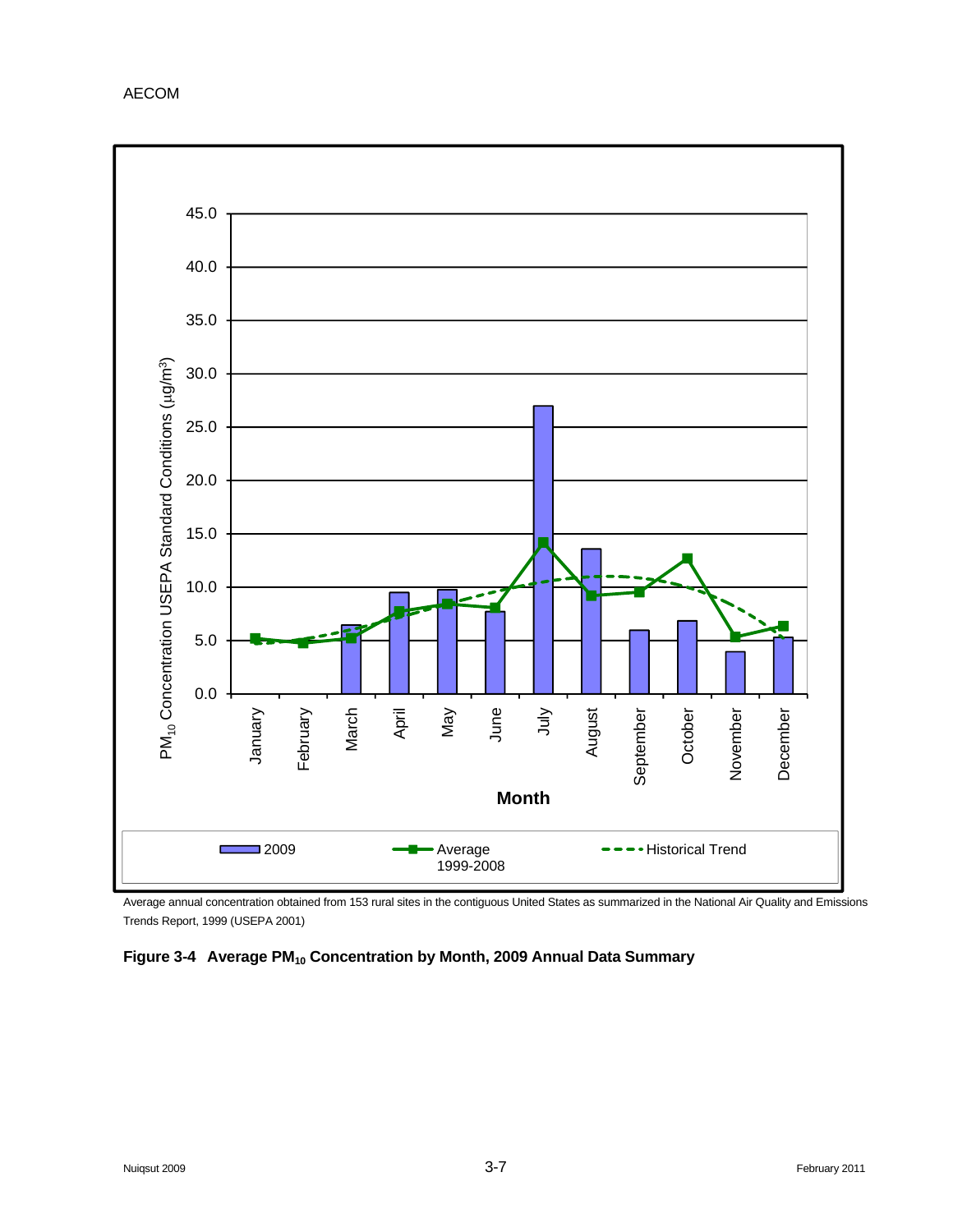| <b>Monitoring</b>       |      |                      | 8-hour (ppm) $^1$                            |      | <b>Period Mean</b> | Number of          |  |
|-------------------------|------|----------------------|----------------------------------------------|------|--------------------|--------------------|--|
| <b>Period</b>           | Year | 1 <sup>st</sup> high | 2 <sup>nd</sup> high<br>4 <sup>th</sup> high |      | (ppm) <sup>2</sup> | <b>Exceedances</b> |  |
| 1 <sup>st</sup> Quarter | 2009 | 38.8                 | 38.8                                         | 38.6 | 22.7               | None               |  |
| $2^{nd}$<br>Quarter     | 2009 | 42.2                 | 42.1                                         | 42.1 | 18.6               | None               |  |
| 3 <sup>rd</sup> Quarter | 2009 | 31.7                 | 31.6                                         | 31.6 | 15.7               | None               |  |
| $4th$ Quarter           | 2009 | 37.8                 | 37.8                                         | 37.7 | 27.1               | None               |  |
| Annual                  | 2009 | 42.2                 | 42.1                                         | 42.1 | 21.0               | None               |  |

**Table 3-4 Measured Ozone Data Summary, 2009 Annual Data Summary** 

NAAQS/AAAQS:

8-hour - 0.08 ppm – Compared to the 3-year average of the fourth-highest daily maximum rolling 8-hour average concentrations.

## **3.1.5 CO**

**Table 3-5** lists measured 1-hour, 8-hour (rolling average), and annual average concentrations of CO from the time the instrument was installed (July 14, 2009) through the end of the year. Concentrations for all averaging periods were near or below instrument detection limit and well below applicable Alaska Ambient Air Quality Standards (AAAQS).

|                                    |      |                  | 1-hour (ppm) $1$ |                  | 8-hour (ppm) $2$ | <b>Period</b>                     |                                 |  |
|------------------------------------|------|------------------|------------------|------------------|------------------|-----------------------------------|---------------------------------|--|
| <b>Monitoring</b><br><b>Period</b> | Year | $1st$ high       | $2^{nd}$ high    | $1st$ high       | $2^{nd}$ high    | <b>Mean</b><br>(ppm) <sup>3</sup> | Number of<br><b>Exceedances</b> |  |
| 1 <sup>st</sup> Quarter            | 2009 | N/A <sup>3</sup> | N/A <sup>3</sup> | N/A <sup>3</sup> | N/A <sup>3</sup> | N/A <sup>3</sup>                  | N/A <sup>3</sup>                |  |
| 2 <sup>nd</sup> Quarter            | 2009 | N/A <sup>3</sup> | N/A <sup>3</sup> | N/A <sup>3</sup> | N/A <sup>3</sup> | N/A <sup>3</sup>                  | N/A <sup>3</sup>                |  |
| 3 <sup>rd</sup> Quarter            | 2009 | 0.8              | 0.7              | 0.7              | 0.7              | 0.20                              | None                            |  |
| 4 <sup>th</sup> Quarter            | 2009 | 0.3              | 0.3              | 0.2              | 0.2              | 0.10                              | None                            |  |
| Annual                             | 2009 | 0.8              | 0.7              | 0.7              | 0.7              | 0.15                              | None                            |  |

**Table 3-5 Measured Carbon Monoxide, 2009 Annual Data Summary** 

<sup>1</sup> Rolling 1-hour average.

<sup>2</sup> Rolling 8-hour average.

 $3$  CO data collection started during the  $3<sup>rd</sup>$  quarter 2009

NAAQS/AAAQS:

1-hour - 35ppm  $(40 \text{ mg/m}^3)$ .

8-hour - 9ppm(10 mg/m<sup>3</sup>)– Midnight to midnight average not to be exceeded more than once per year.

Measured period averages for CO concentrations were less than 0.30 ppm throughout the monitoring year. The majority of measured CO concentrations were just above the instrument detection limit making it difficult to discuss significant trends. Simply, there was no single near-field or far-field measurable CO source observed in the data collected this year. Without identifiable sources, measured concentrations are representative of a regional or global background signature. The low average concentrations measured are consistent with an airshed containing relatively few and widely distributed sources.

**Figure 3-5** shows the average hourly CO concentration by wind direction for the third and fourth quarters.

**Figure 3-6** compares the monthly average hourly of CO concentrations measured at the Nuiqsut Station to the AAAQS standard for CO.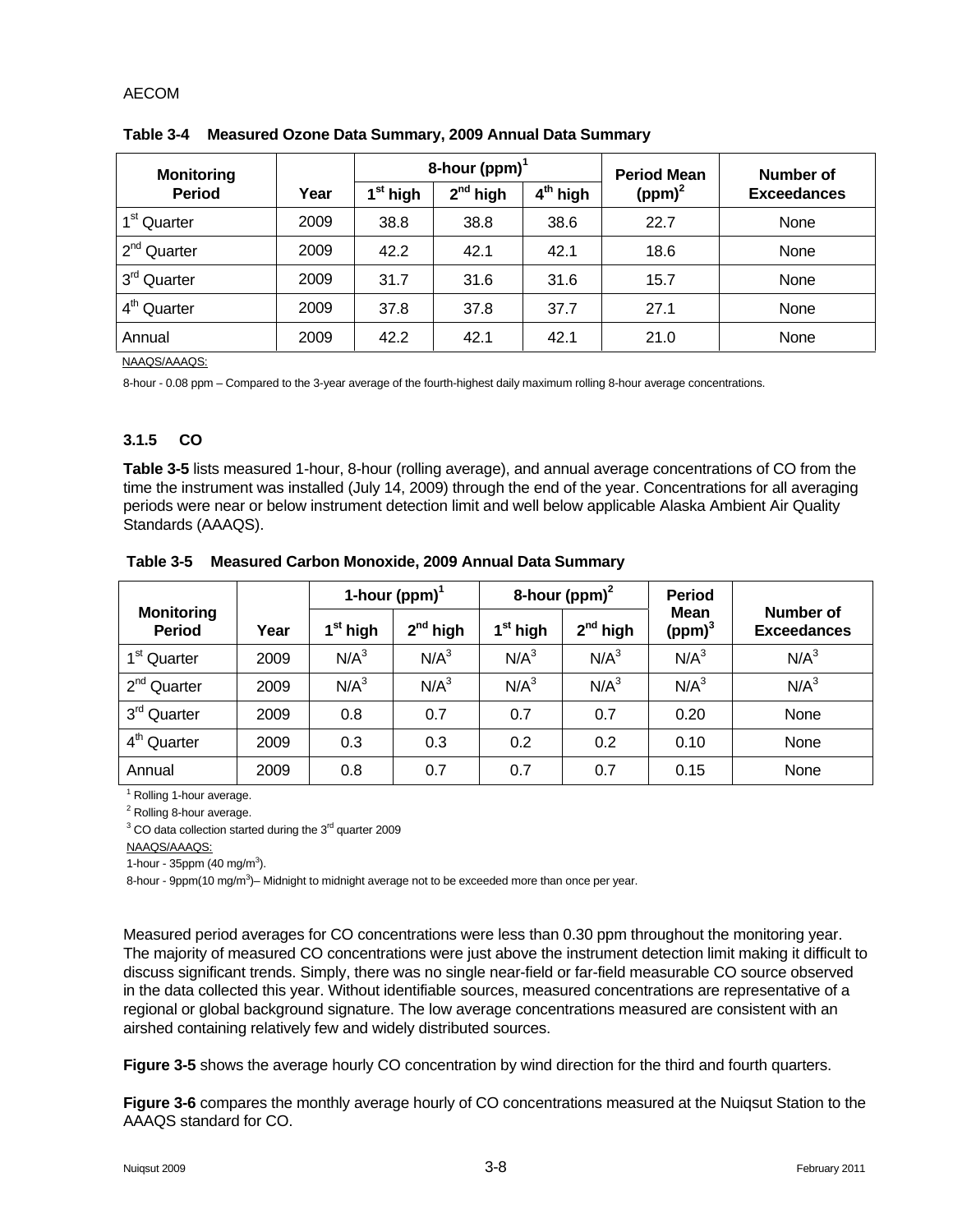![](_page_38_Figure_1.jpeg)

 $1$  Data were only collected during third and fourth quarters

![](_page_38_Figure_3.jpeg)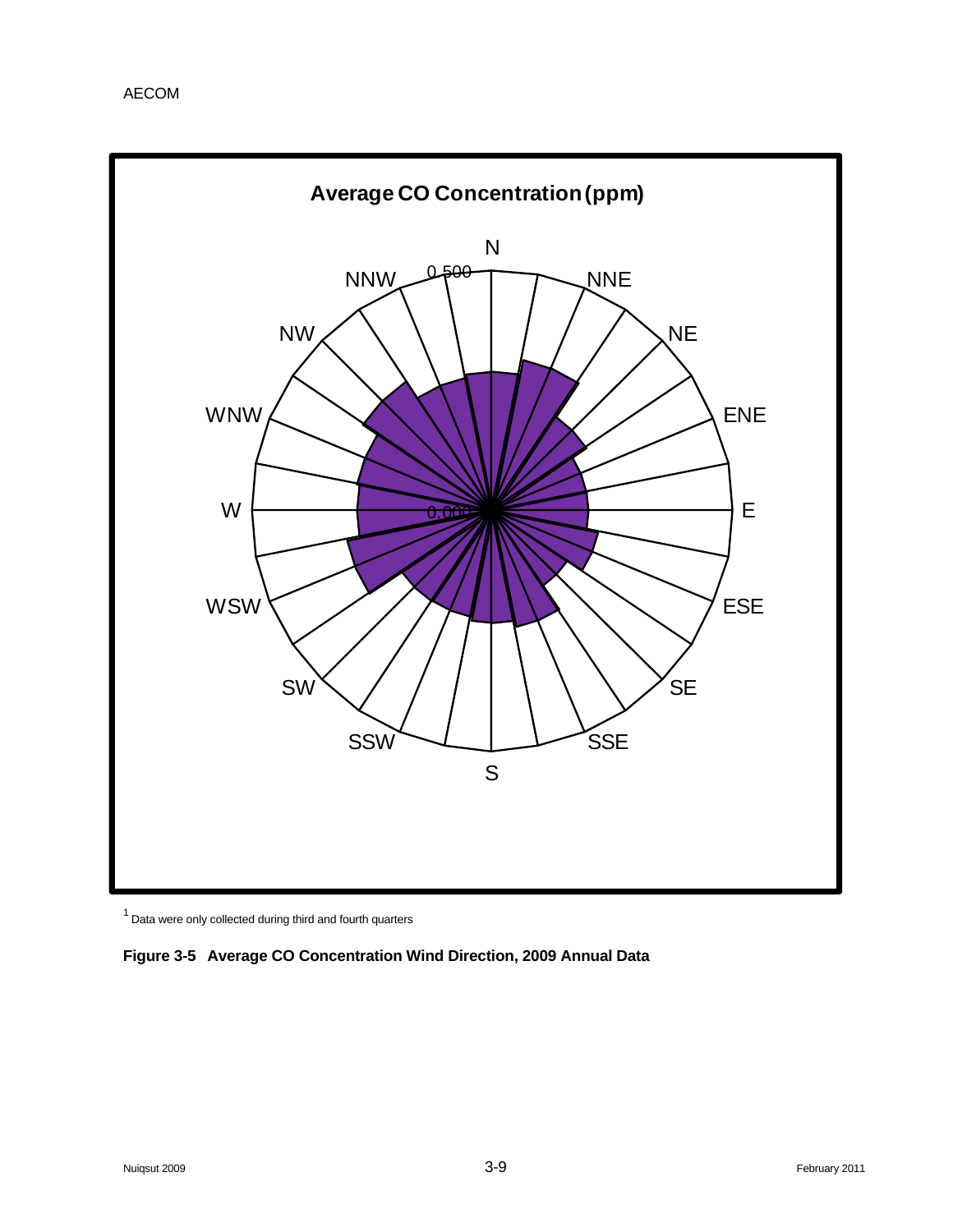![](_page_39_Figure_1.jpeg)

 $1$  Data were only collected during the third and fourth quarters

# **Figure 3-6 Average CO Concentration by Summary by Month, 2009 Annual Data Summary**

#### **3.1.6 Respirable Particulate Matter (PM2.5)**

Respirable particulate matter less than 2.5 micrometer ( $\mu$ m) in diameter ( $PM_{2.5}$ ) measured at USEPA standard temperature and pressure, has a 24-hour and annual AAAQS of 35µg/m<sup>3</sup> and 15µg/m<sup>3</sup>, respectively. As listed in **Table 3-6**, the maximum 24-hour PM<sub>2.5</sub> concentration measured from July to the end of the year was 83 μg/m<sup>3</sup>. The six month average concentration of PM<sub>2.5</sub> was 3μg/m<sup>3</sup>. This is well below the annual AAAQS of  $15\mu q/m^3$  standard.

The  $PM_{2.5}$  exceedance was associated with large regional scale forest fires. A persistent weather pattern with high pressure over central and eastern Alaska prevented deep mixing and dispersion of smoke from these large wild fires for several days as shown on **Figure 3-7**, the 850 mb analyses for August 4, 2009, 1200 UTC. This map also shows low pressure off the western shore of AK that resulted in southerly winds in the lower levels of the atmosphere. These southerly winds carried the dense smoke northward and covered much of the North Slope including the Colville River valley and surrounding areas for an extended period of time during the first week of August.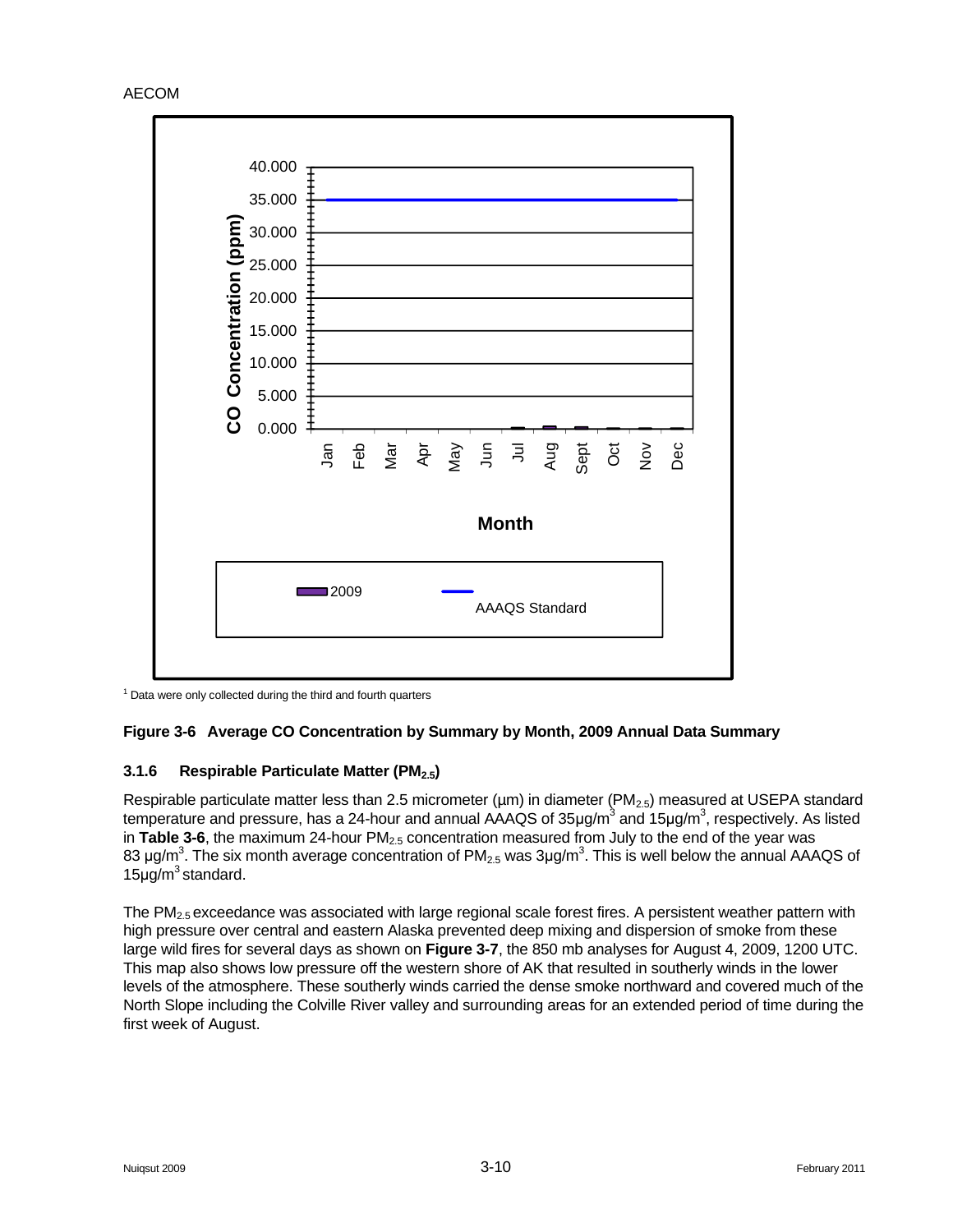| <b>Monitoring</b>       |      |                      | 24-hour $(\mu g/m^3)^3$ | <b>Period Mean</b> | Number of          |  |
|-------------------------|------|----------------------|-------------------------|--------------------|--------------------|--|
| <b>Period</b>           | Year | 1 <sup>st</sup> high | $2nd$ high              | $(\mu g/m^3)^2$    | <b>Exceedances</b> |  |
| 1 <sup>st</sup> Quarter | 2009 | N/A <sup>1</sup>     | N/A <sup>1</sup>        | N/A <sup>1</sup>   | N/A <sup>1</sup>   |  |
| 2 <sup>nd</sup> Quarter | 2009 | N/A <sup>1</sup>     | N/A <sup>1</sup>        | N/A <sup>1</sup>   | N/A <sup>1</sup>   |  |
| 3 <sup>rd</sup> Quarter | 2009 | 83                   | 32                      | 4                  | None               |  |
| 4 <sup>th</sup> Quarter | 2009 | 8                    | 6                       | 2                  | None               |  |
| Annual                  | 2009 | 83                   | 32                      | 3                  | None               |  |

**Table 3-6 Measured PM2.5 2009 Annual Data Summary** 

 $1^1$ PM<sub>2.5</sub> data collection started during the 3<sup>rd</sup> quarter 2009

<sup>2</sup>Annual average.

<sup>3</sup>Midnight-to-midnight 24-hour average.

NAAQS/AAAQS:

24-hour – 35 µg/m<sup>3</sup> – Not to be exceeded more than once per year measured from midnight to midnight at USEPA Standard Conditions. Annual – 15 µg/m<sup>3</sup> – Compared to the 3-year average of the weighted annual arithmetic mean concentration measured at USEPA Standard Conditions.

![](_page_40_Figure_8.jpeg)

Source: NOAA

#### **Figure 3-7 850 mb analysis for 1200Z August 4, 2009**

The forest fire plume was captured in satellite imagery on August 3, 2009 as shown in **Figure 3-8**. The Beaufort Sea and North Slope region in the vicinity of Nuiqsut and Prudhoe Bay area can be easily seen near the top of the picture. The plume was characteristic of an aged combustion source with elevated CO,  $O_3$ , and a high PM<sub>2.5</sub>/PM<sub>10</sub> ratio. There was no correlated increase in SO<sub>2</sub> or NO<sub>x</sub> ruling out a nearby industrial source.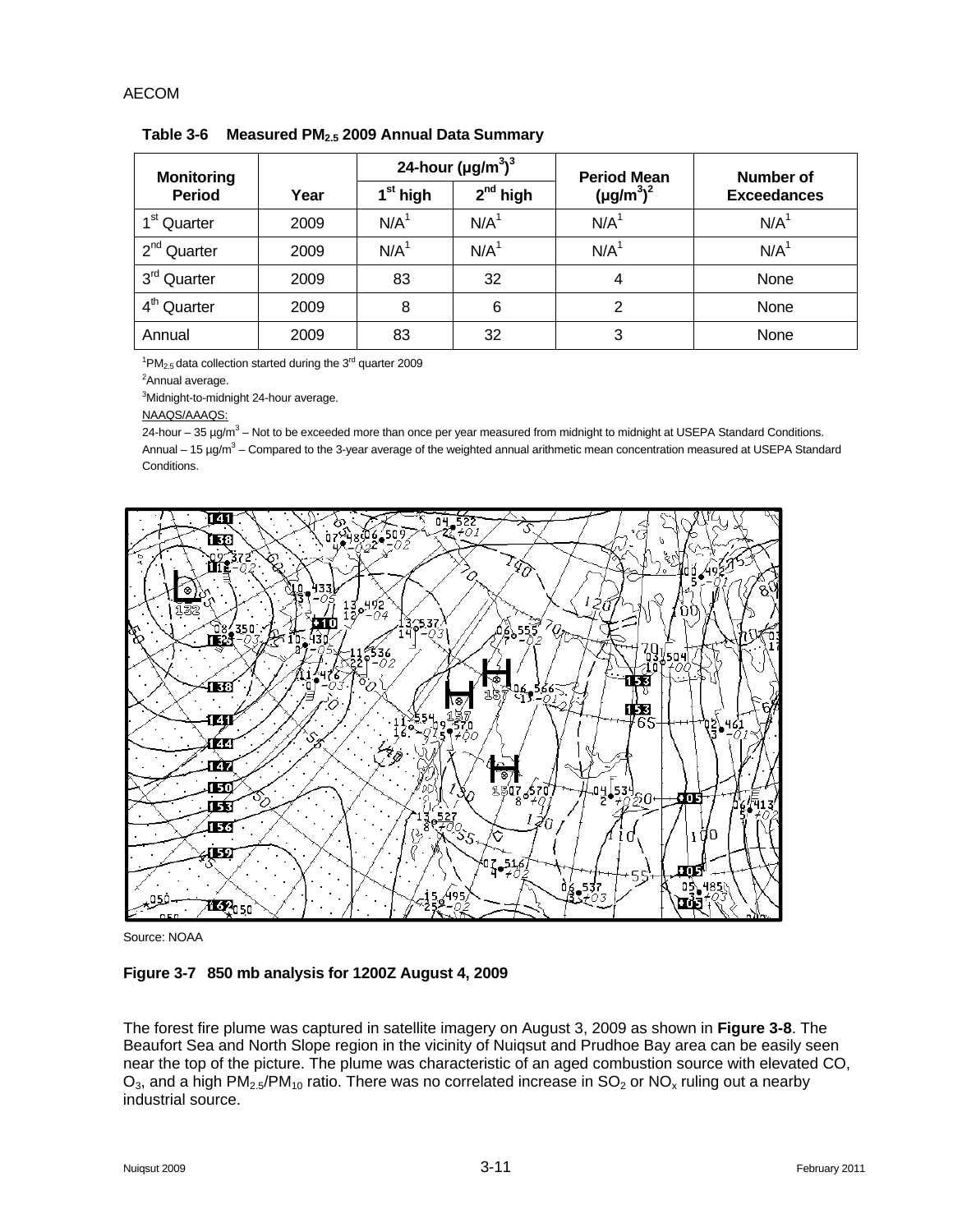When particulate from local fugitive dust and smoke is not present (i.e., during winter), hourly concentrations decrease to near the PSD de minimus levels.

![](_page_41_Picture_2.jpeg)

(Source: http://rapidfire.sci.gsfc.nasa.gov/gallery/?2009215-0803/Alaska.A2009215.2230.1km.jpg)

#### **Figure 3-8 Satellite Imagery August 3, 2009, at 14:30 ADT**

Figure 3-9 shows annual average hourly PM<sub>2.5</sub> concentrations by wind direction measured this year. Except for concentrations associated with northeasterly through easterly wind directions, concentrations for all wind directions were consistent. Directional dependence is related to influence of local fugitive dust sources discussed previously. Anomalously high averages associated with northeasterly through easterly wind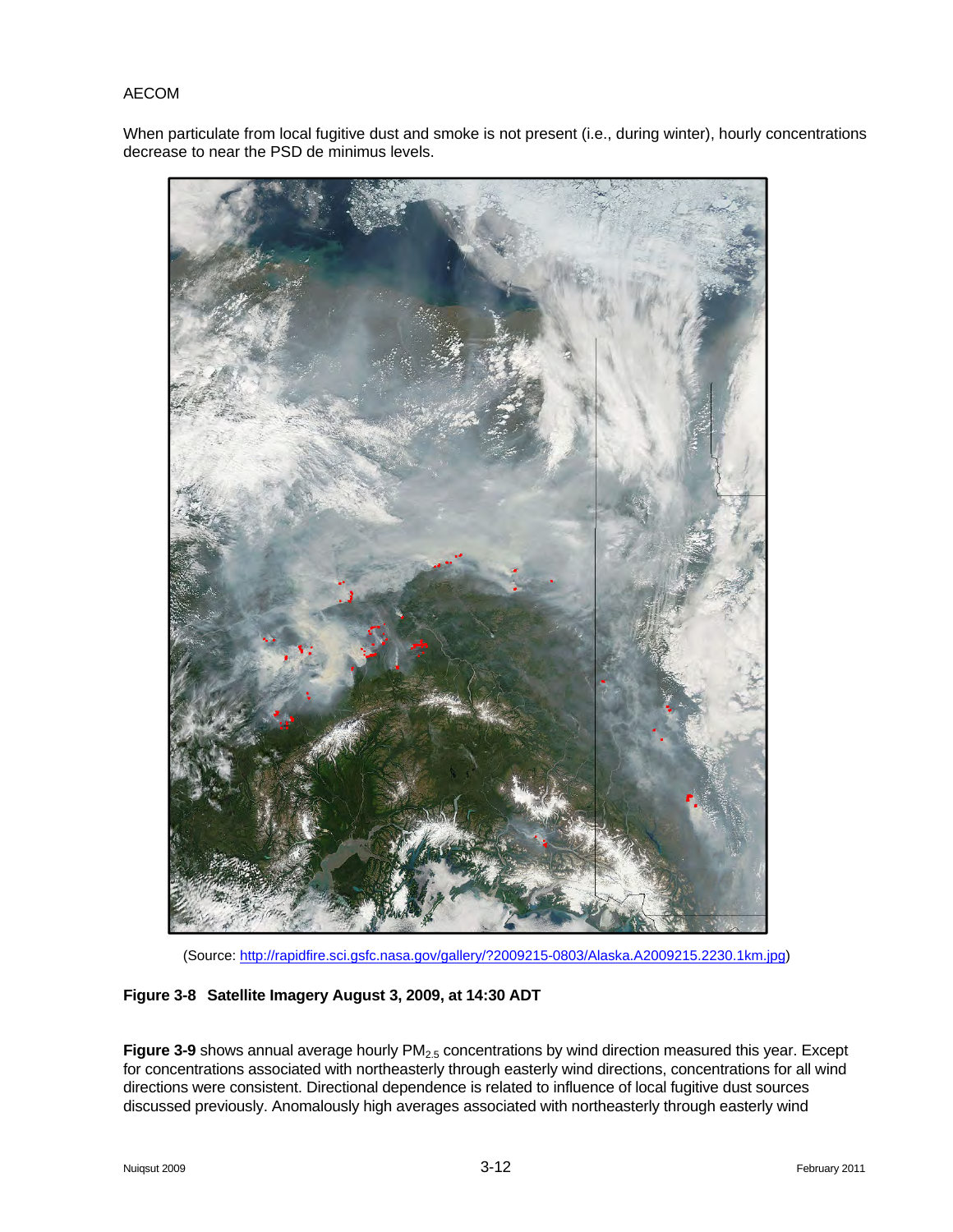directions appear to be related to the dust events previously discussed. Smoke from remote wild fires also contributed to high PM<sub>2.5</sub> concentrations during the first week of August.

![](_page_42_Figure_2.jpeg)

**<sup>1</sup>**Data were only collected during the third and fourth quarters.

#### **Figure 3-9 Average PM2.5 Concentration by Wind Direction, 2009 Annual Data Summary**

Figure 3-10 compares the monthly average hourly PM<sub>2.5</sub> concentrations measured at the Nuiqsut Station to the AAAQS standard for  $PM<sub>2.5</sub>$ .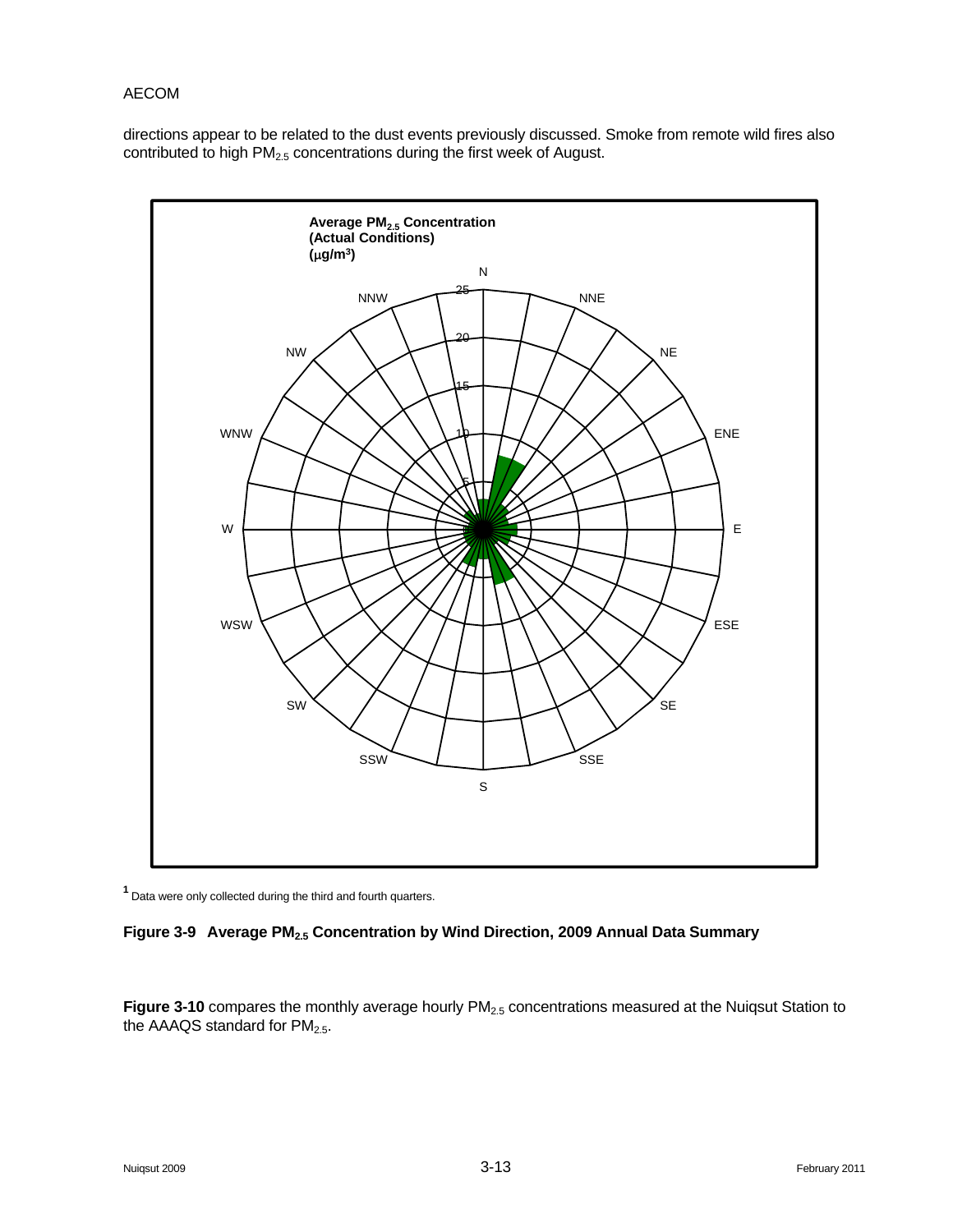![](_page_43_Figure_1.jpeg)

Data were only collected during the third and fourth quarters.

# Figure 3-10 Average PM<sub>2.5</sub> Concentration by Month, 2009 Annual Data Summary

#### **3.2 Meteorological Data Summary**

Temperature, wind speed, and wind direction data collected at the Nuiqsut Station during the monitoring year are summarized in the following subsections. Vertical wind speed and solar radiation data are also collected at the Nuiqsut Station, but are not specifically discussed in this section.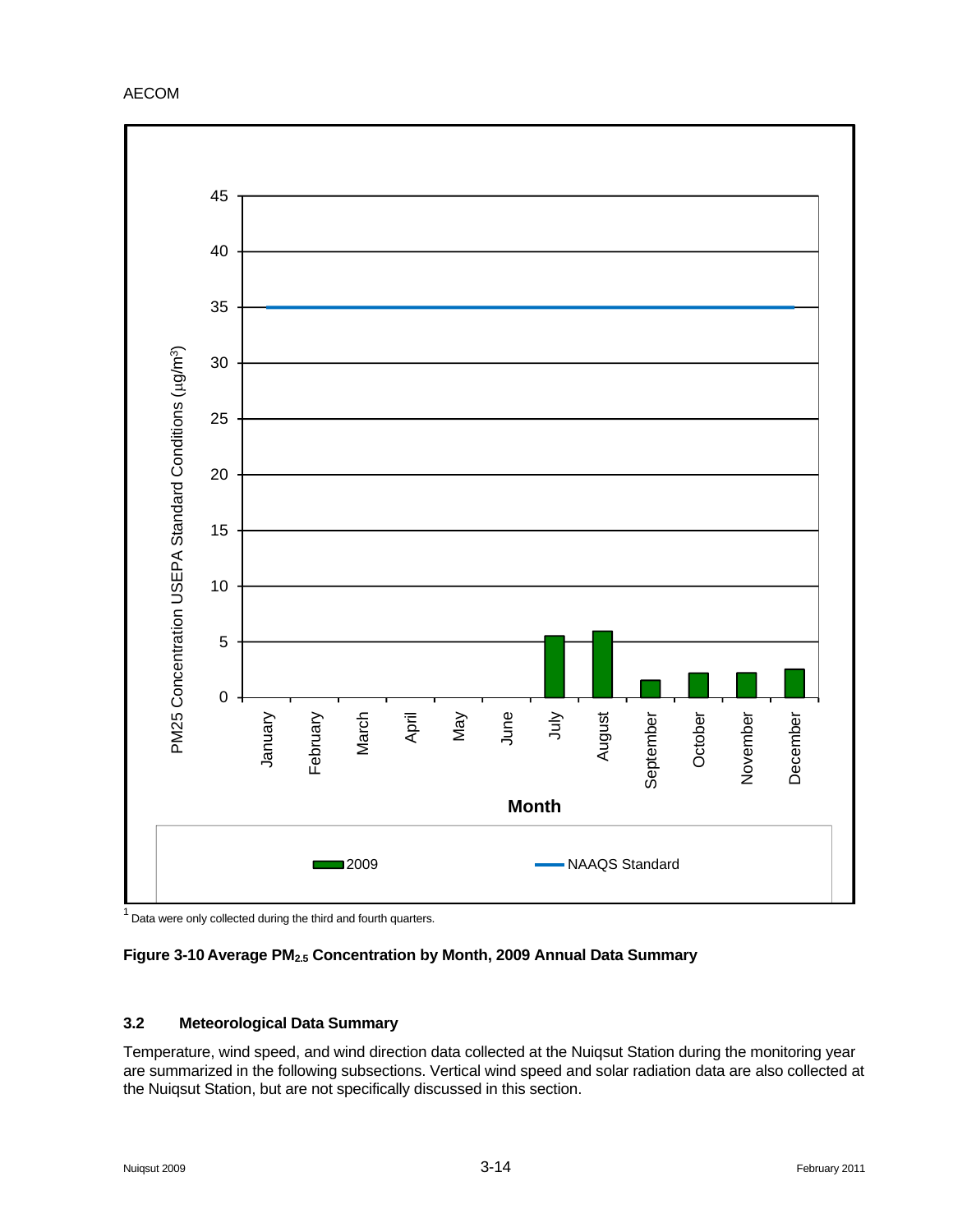## **3.2.1 Wind Speed and Direction Climatology**

The annual Nuiqsut bivariate wind frequency distribution (wind rose) is presented in **Figure 3-11**. Data presented in this figure is consistent with the established North Slope wind climatology and typical of the Nuiqsut bimodal wind direction distribution demonstrated every year since monitoring began. This figure shows winds during the monitoring year were dominated by northeast through easterly (NE-E) and to a lesser degree south-southwest through westerly (SSW-W). Winds from these 2 sectors occurred nearly 80 percent of the total hours this year and are caused by persistent regional weather patterns. Without respect to direction, the mean 10 m wind speed for the monitoring year was 4.3 m/s and the maximum was 19.6 m/s.

![](_page_44_Figure_3.jpeg)

#### **Figure 3-11 2009 Annual Nuiqsut Wind Rose**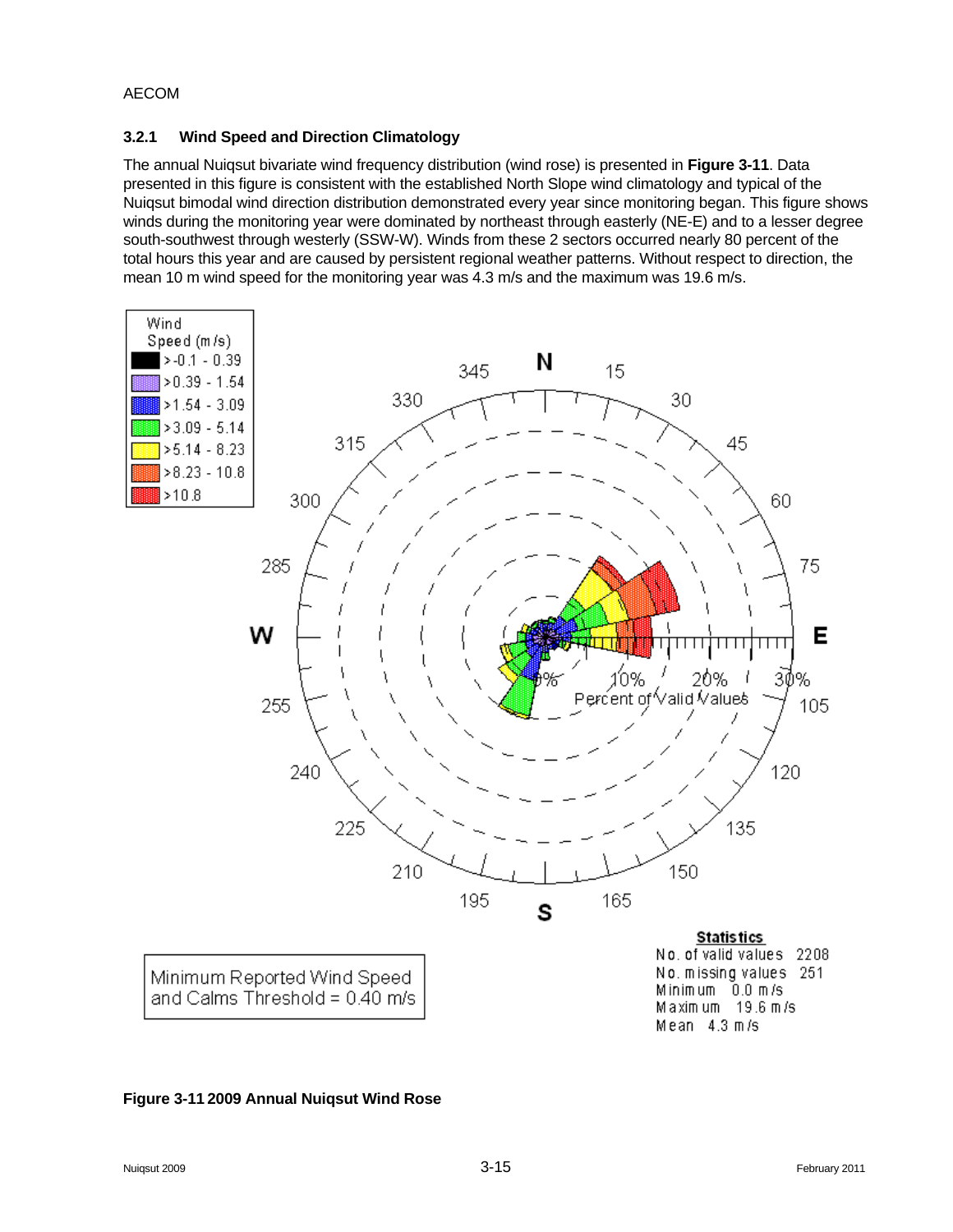The persistence of weather patterns season to season can be inferred from **Figures 3-12** through **3-15**, which present wind roses by quarter. Typical of the Nuiqsut Station wind climatology, the quarterly wind roses collected this year indicate there is a general persistence of NE-E all year long. SSW-W winds are present all year long, but only become a significant part of the climatology during the winter months. Mean and maximum wind speeds remain fairly constant over all quarters. The quarterly wind rose depictions are augmented by **Tables 3-7** through **3-10**, which present quarterly wind rose data as a percent of valid hours.

#### **3.2.2 Temperature Climatology**

During the monitoring year, the hourly averaged 2-m ambient temperature reached a maximum of 28.6°C (83.5 degrees Fahrenheit [°F]) on July15, 2009 and a minimum of -44.3°C (-47.7°F) on February 9, 2009. **Table 3-11** shows the monthly hourly minimum and the hourly maximum.

![](_page_45_Figure_4.jpeg)

![](_page_45_Figure_5.jpeg)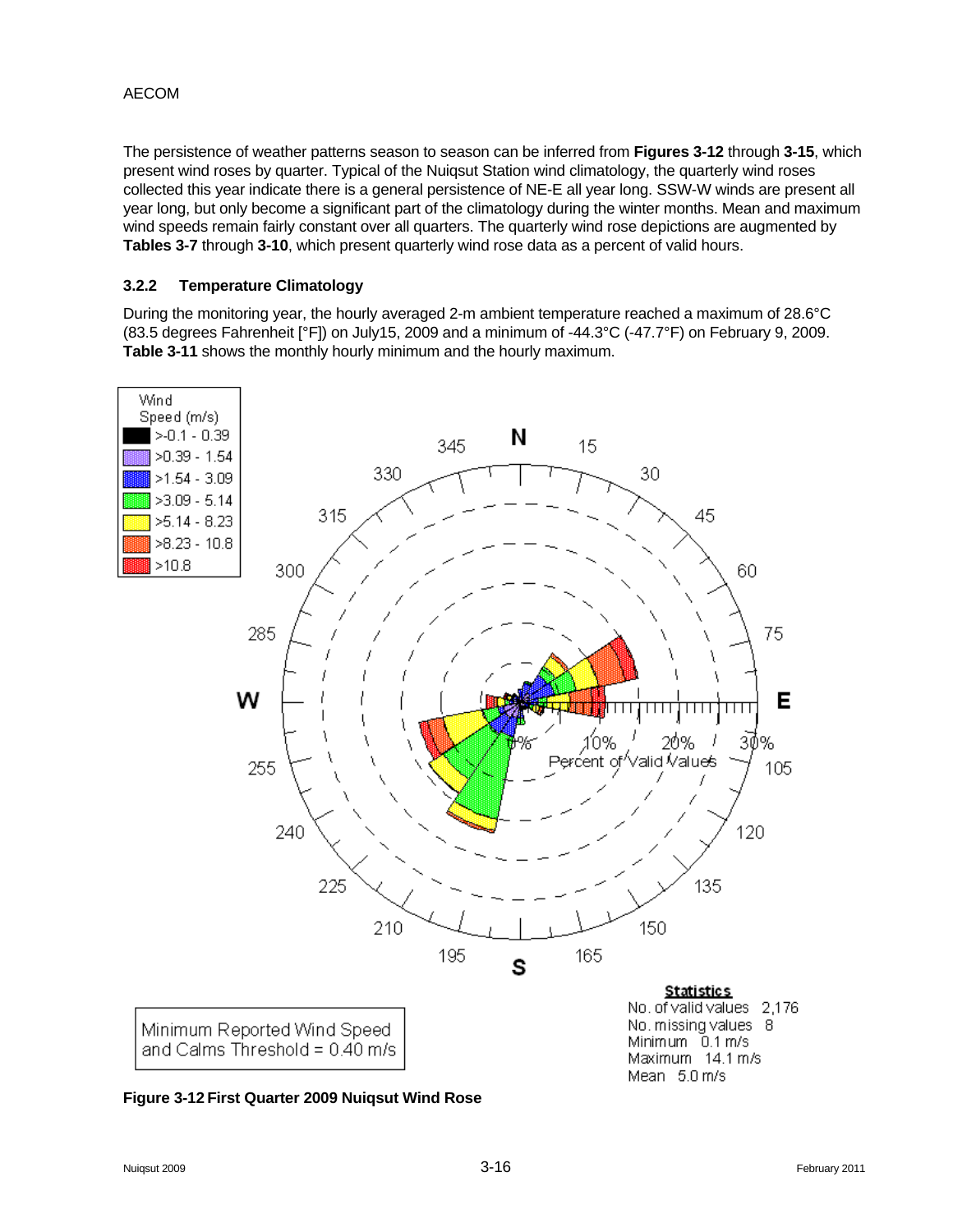![](_page_46_Figure_1.jpeg)

#### **Figure 3-13 Second Quarter 2009 Nuiqsut Wind Rose**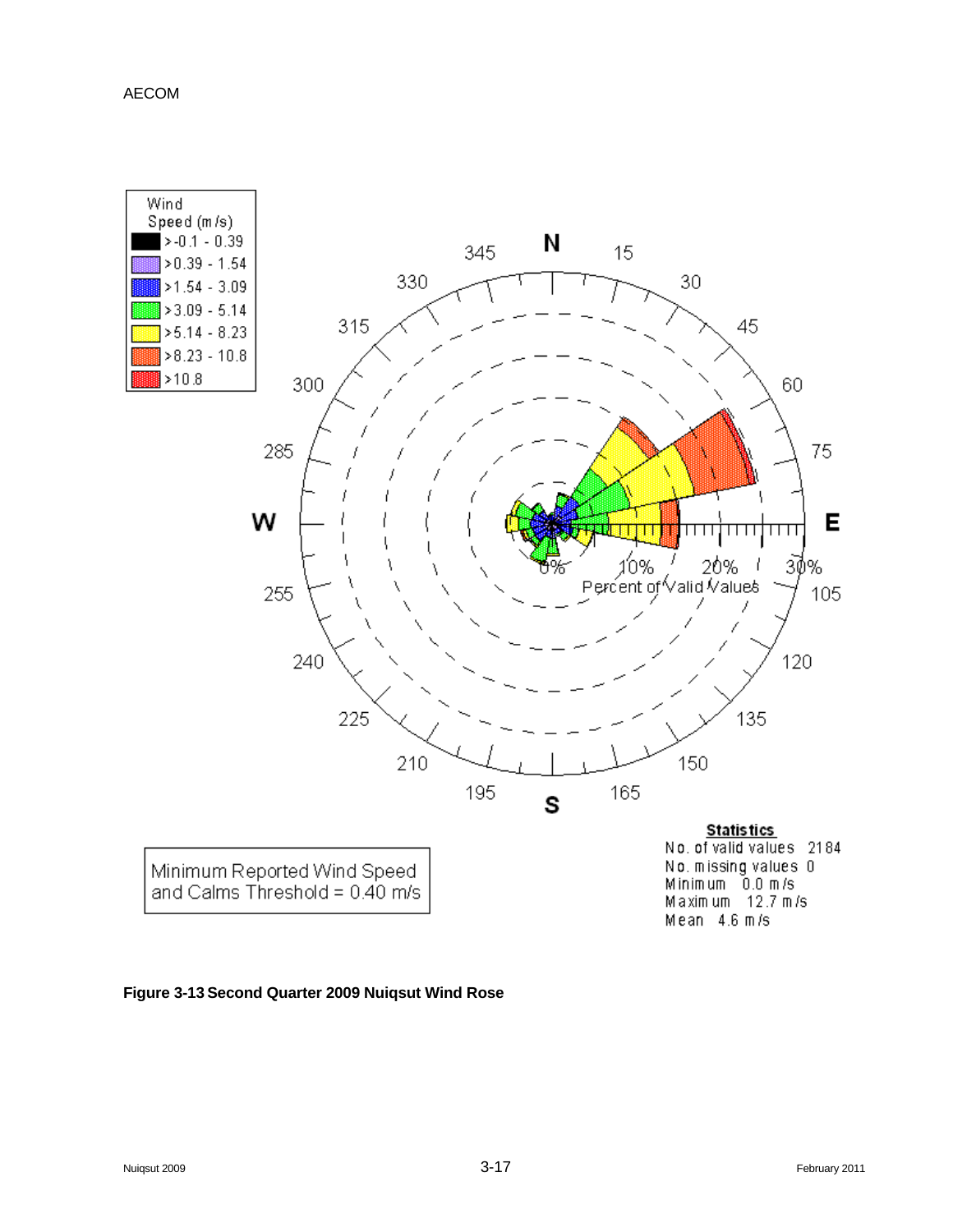![](_page_47_Figure_1.jpeg)

#### **Figure 3-14 Third Quarter 2009 Nuiqsut Wind Rose**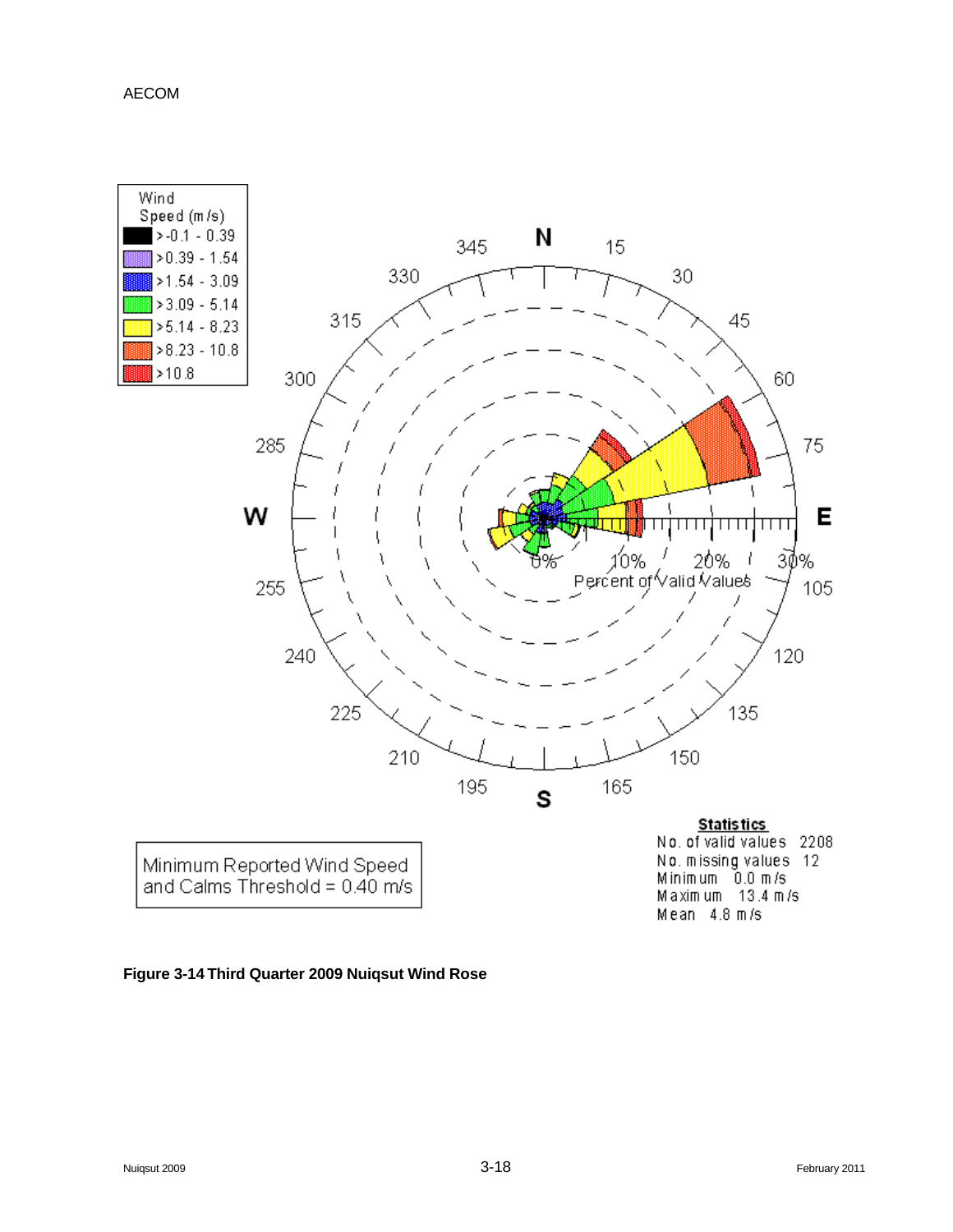![](_page_48_Figure_1.jpeg)

#### **Figure 3-15 Fourth Quarter 2009 Nuiqsut Wind Rose**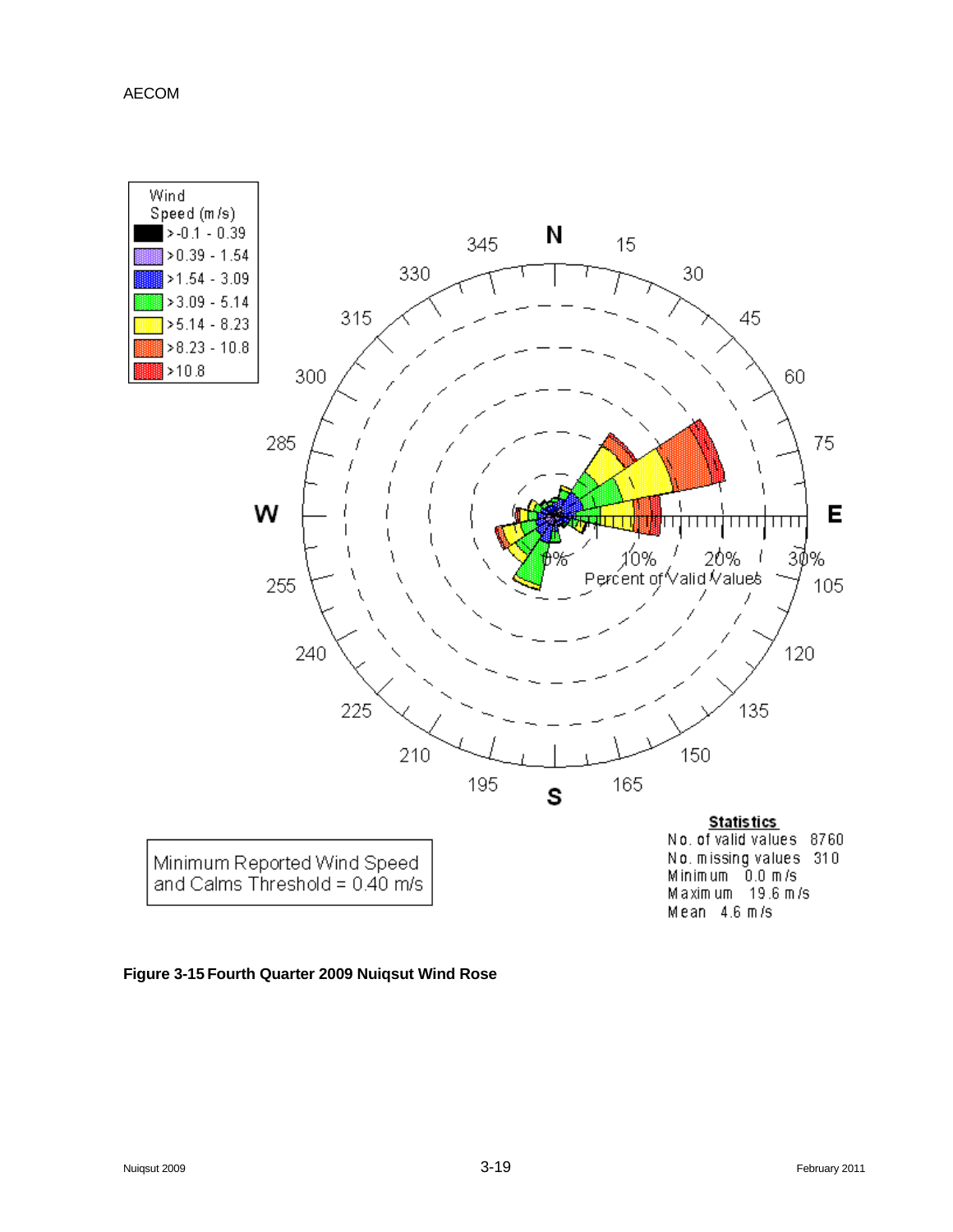| Wind Rose Analysis - Percent of Valid Hourly Values<br>(All Valid Hours) |                  |          |             |          |          |          |        |              |                         |  |  |  |
|--------------------------------------------------------------------------|------------------|----------|-------------|----------|----------|----------|--------|--------------|-------------------------|--|--|--|
| Wind                                                                     | Wind Speed - m/s |          |             |          |          |          |        |              |                         |  |  |  |
| <b>Direction</b>                                                         | $≤ 0.39$         | $≤ 1.54$ | $\leq 3.09$ | $≤ 5.14$ | $≤ 8.23$ | $≤ 10.8$ | > 10.8 | <b>Total</b> | Average<br><b>Speed</b> |  |  |  |
| N                                                                        |                  | 1.02     | 1.85        | 0.05     | 0.00     | 0.00     | 0.00   | 3.08         | 1.84                    |  |  |  |
| <b>NE</b>                                                                |                  | 2.22     | 6.02        | 2.82     | 2.87     | 1.94     | 0.69   | 16.74        | 4.35                    |  |  |  |
| Е                                                                        |                  | 1.44     | 2.96        | 2.96     | 5.09     | 5.09     | 2.82   | 20.53        | 6.49                    |  |  |  |
| <b>SE</b>                                                                |                  | 0.83     | 0.51        | 0.51     | 0.37     | 0.00     | 0.00   | 2.38         | 2.84                    |  |  |  |
| S                                                                        |                  | 1.85     | 2.13        | 3.52     | 0.51     | 0.09     | 0.00   | 8.26         | 3.10                    |  |  |  |
| SW                                                                       |                  | 4.68     | 4.35        | 15.79    | 5.42     | 0.83     | 0.37   | 31.60        | 4.03                    |  |  |  |
| W                                                                        |                  | 2.04     | 1.06        | 1.71     | 4.21     | 2.08     | 1.99   | 13.26        | 6.10                    |  |  |  |
| <b>NW</b>                                                                |                  | 0.56     | 0.74        | 0.14     | 0.09     | 0.05     | 0.23   | 1.97         | 3.36                    |  |  |  |
| <b>CALM</b>                                                              | 1.30             |          |             |          |          |          |        |              |                         |  |  |  |
| <b>TOTAL</b>                                                             | 1.30             | 14.63    | 19.63       | 27.50    | 18.56    | 10.09    | 6.11   | 98           |                         |  |  |  |

# **Table 3-7 First Quarter 2009 Wind Direction/Speed Frequency Analysis**

|  |  | Table 3-8 Second Quarter 2009 Wind Direction/Speed Frequency Analysis |  |  |
|--|--|-----------------------------------------------------------------------|--|--|
|--|--|-----------------------------------------------------------------------|--|--|

| Wind Rose Analysis – Percent of Valid Hourly Values<br>(All Valid Hours) |                  |          |             |             |             |          |        |              |                         |  |
|--------------------------------------------------------------------------|------------------|----------|-------------|-------------|-------------|----------|--------|--------------|-------------------------|--|
| Wind                                                                     | Wind Speed - m/s |          |             |             |             |          |        |              |                         |  |
| <b>Direction</b>                                                         | ≤ 0.39           | $≤ 1.54$ | $\leq 3.09$ | $\leq 5.14$ | $\leq 8.23$ | $≤ 10.8$ | > 10.8 | <b>Total</b> | Average<br><b>Speed</b> |  |
| N                                                                        |                  | 0.82     | 1.51        | 0.32        | 0.00        | 0.00     | 0.00   | 2.71         | 2.09                    |  |
| <b>NE</b>                                                                |                  | 1.37     | 5.08        | 8.33        | 8.84        | 3.53     | 0.37   | 27.57        | 5.20                    |  |
| E                                                                        |                  | 0.64     | 4.40        | 8.38        | 12.59       | 6.78     | 0.50   | 33.34        | 5.96                    |  |
| <b>SE</b>                                                                |                  | 0.92     | 2.61        | 1.28        | 0.73        | 0.00     | 0.00   | 5.59         | 3.06                    |  |
| S                                                                        |                  | 1.42     | 1.65        | 3.94        | 0.37        | 0.00     | 0.00   | 7.42         | 3.21                    |  |
| SW                                                                       |                  | 1.37     | 2.93        | 2.01        | 0.64        | 0.18     | 0.00   | 7.19         | 3.11                    |  |
| W                                                                        |                  | 1.79     | 3.16        | 2.98        | 1.97        | 0.09     | 0.09   | 10.12        | 3.58                    |  |
| <b>NW</b>                                                                |                  | 1.10     | 2.66        | 2.01        | 0.23        | 0.00     | 0.00   | 6.05         | 2.81                    |  |
| <b>CALM</b>                                                              | 0.41             |          |             |             |             |          |        |              |                         |  |
| TOTAL                                                                    | 0.41             | 9.43     | 23.99       | 29.26       | 25.37       | 10.58    | 0.96   | 100          |                         |  |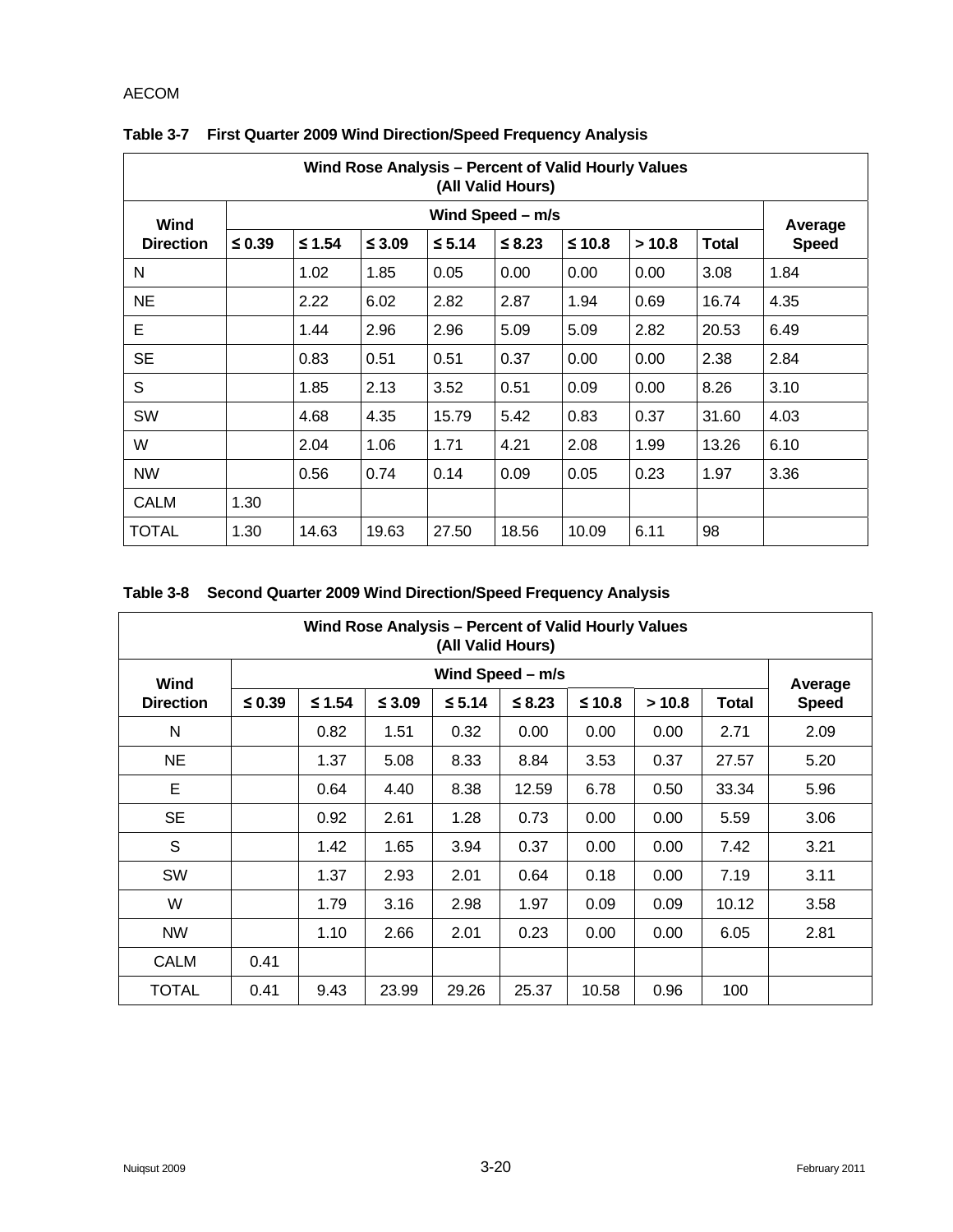| Wind Rose Analysis - Percent of Valid Hourly Values<br>(0 Valid Hours Used) |                  |          |             |          |             |          |        |       |                         |  |
|-----------------------------------------------------------------------------|------------------|----------|-------------|----------|-------------|----------|--------|-------|-------------------------|--|
| Wind                                                                        | Wind Speed - m/s |          |             |          |             |          |        |       |                         |  |
| <b>Direction</b>                                                            | $≤$ 0.39         | $≤ 1.54$ | $\leq 3.09$ | $≤ 5.14$ | $\leq 8.23$ | $≤ 10.8$ | > 10.8 | Total | Average<br><b>Speed</b> |  |
| N                                                                           |                  | 0.72     | 2.99        | 3.35     | 0.36        | 0.05     | 0.00   | 7.47  | 3.23                    |  |
| <b>NE</b>                                                                   |                  | 0.82     | 3.99        | 7.61     | 9.47        | 3.67     | 1.54   | 27.08 | 5.74                    |  |
| Е                                                                           |                  | 1.45     | 3.03        | 8.06     | 10.69       | 4.85     | 1.09   | 29.17 | 5.84                    |  |
| <b>SE</b>                                                                   |                  | 0.68     | 1.99        | 1.31     | 0.14        | 0.00     | 0.00   | 4.12  | 2.79                    |  |
| S                                                                           |                  | 1.00     | 2.26        | 3.80     | 0.05        | 0.00     | 0.00   | 7.11  | 3.10                    |  |
| <b>SW</b>                                                                   |                  | 0.91     | 1.72        | 3.26     | 2.08        | 0.18     | 0.00   | 8.15  | 4.14                    |  |
| W                                                                           |                  | 1.22     | 2.31        | 2.99     | 3.40        | 0.54     | 0.05   | 10.51 | 4.47                    |  |
| <b>NW</b>                                                                   |                  | 0.86     | 2.04        | 1.77     | 1.13        | 0.05     | 0.00   | 5.84  | 3.54                    |  |
| <b>CALM</b>                                                                 | 0.00             |          |             |          |             |          |        |       |                         |  |
| <b>TOTAL</b>                                                                | 0.00             | 7.65     | 20.34       | 32.16    | 27.31       | 9.33     | 2.67   | 99    |                         |  |

# **Table 3-9 Third Quarter 2009 Wind Direction/Speed Frequency Analysis**

# **Table 3-10 Fourth Quarter 2009 Wind Direction/Speed Frequency Analysis**

| Wind Rose Analysis – Percent of Valid Hourly Values<br>(2,145 Valid Hours Used) |                  |          |             |             |             |          |        |       |                         |  |  |  |
|---------------------------------------------------------------------------------|------------------|----------|-------------|-------------|-------------|----------|--------|-------|-------------------------|--|--|--|
| Wind<br><b>Direction</b>                                                        | Wind Speed - m/s |          |             |             |             |          |        |       |                         |  |  |  |
|                                                                                 | $\leq 0.39$      | $≤ 1.54$ | $\leq$ 3.09 | $\leq 5.14$ | $\leq 8.23$ | $≤ 10.8$ | > 10.8 | Total | Average<br><b>Speed</b> |  |  |  |
| N                                                                               |                  | 1.22     | 2.17        | 0.59        | 0.27        | 0.00     | 0.00   | 4.46  | 2.40                    |  |  |  |
| <b>NE</b>                                                                       |                  | 1.72     | 3.99        | 4.39        | 5.71        | 3.85     | 1.81   | 21.67 | 5.69                    |  |  |  |
| E.                                                                              |                  | 3.26     | 2.99        | 5.30        | 4.76        | 3.03     | 3.80   | 23.34 | 5.72                    |  |  |  |
| <b>SE</b>                                                                       |                  | 1.86     | 1.36        | 0.27        | 0.09        | 0.00     | 0.00   | 3.78  | 1.83                    |  |  |  |
| S                                                                               |                  | 1.63     | 2.94        | 3.03        | 0.09        | 0.00     | 0.00   | 7.90  | 2.75                    |  |  |  |
| <b>SW</b>                                                                       |                  | 2.31     | 4.76        | 5.89        | 1.77        | 0.00     | 0.00   | 14.92 | 3.31                    |  |  |  |
| W                                                                               |                  | 2.58     | 1.77        | 2.26        | 0.82        | 0.05     | 0.00   | 7.67  | 2.86                    |  |  |  |
| <b>NW</b>                                                                       |                  | 1.99     | 1.31        | 0.86        | 0.54        | 0.00     | 0.00   | 4.91  | 2.52                    |  |  |  |
| <b>CALM</b>                                                                     | 1.59             |          |             |             |             |          |        |       |                         |  |  |  |
| <b>TOTAL</b>                                                                    | 1.59             | 16.58    | 21.29       | 22.60       | 14.04       | 6.93     | 5.62   | 89    |                         |  |  |  |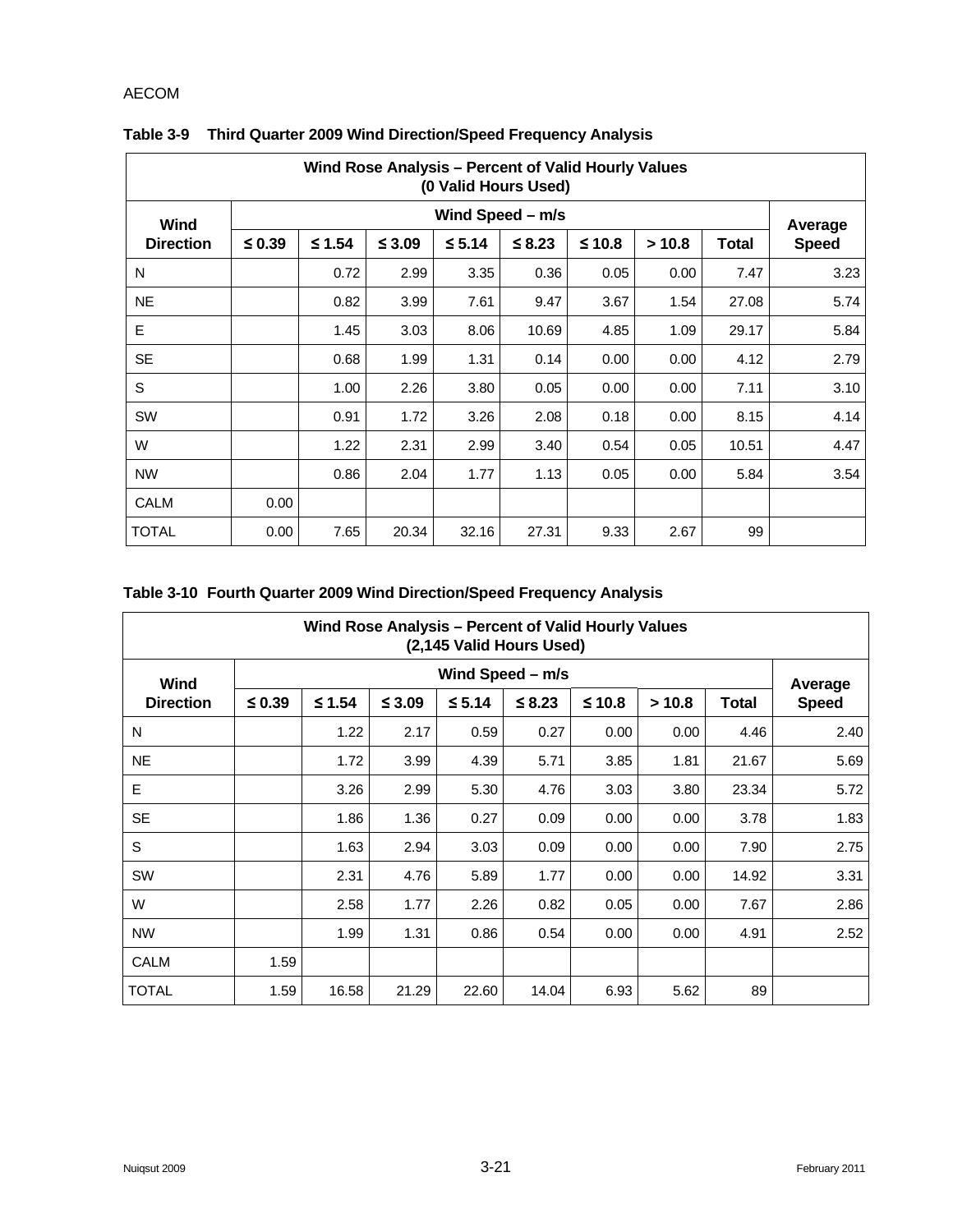| 2-Meter Temperature (°C)     |                                    |                                    |         |                                    |                          |                |                                   |                              |                              |  |  |
|------------------------------|------------------------------------|------------------------------------|---------|------------------------------------|--------------------------|----------------|-----------------------------------|------------------------------|------------------------------|--|--|
|                              |                                    | Mean                               |         | <b>Extreme</b>                     |                          |                |                                   |                              |                              |  |  |
| <b>Month</b>                 | (Monthly Average)<br>Maximum Daily | (Monthly Average)<br>Minimum Daily | Monthly | (Hourly Average)<br>Record Highest | Year                     | Day            | (Hourly Average)<br>Record Lowest | Year                         | Λeg                          |  |  |
| January 2009                 | $-0.4$                             | $-39.2$                            | $-28.4$ | 0.6                                | 2005                     | 8              | $-43.1$                           | 2002                         | 23                           |  |  |
| February 2009                | $-2.9$                             | $-44.3$                            | $-27.7$ | 1.8                                | 2006                     | 16             | $-45.9$                           | 2004                         | 19                           |  |  |
| March 2009                   | $-12.4$                            | $-43.7$                            | $-31.4$ | $-3.1$                             | 2004                     | 21             | $-43.7$                           | 2009                         | 17                           |  |  |
| April 2009                   | 6.1                                | $-32.7$                            | $-15.7$ | 2.5                                | 2002                     | 26             | $-35.8$                           | 2004                         | 2, 3                         |  |  |
| May 2009                     | 4.9                                | $-8.6$                             | $-2.6$  | 18.5                               | 2002                     | 24             | $-28.7$                           | 2001                         | $\mathbf{1}$                 |  |  |
| <b>June 2009</b>             | 15.1                               | $-1.8$                             | 4.8     | 27.3                               | 2003                     | 29             | $-5.0$                            | 2000                         | 5                            |  |  |
| <b>July 2009</b>             | 28.6                               | 0.8                                | 9.7     | 28.6                               | 2009                     | 13             | $-1.6$                            | 2002                         | 26                           |  |  |
| August 2009                  | 22.0                               | $-1.4$                             | 7.0     | 27.8                               | 1999                     | 5              | $-3.3$                            | 2000                         | 27                           |  |  |
| September 2009               | 15.0                               | $-12.4$                            | 1.2     | 18.8                               | 2002                     | 5              | $-13.6$                           | 1999                         | 30                           |  |  |
| October 2009                 | 2.3                                | $-18.3$                            | $-5.0$  | 7.4                                | 2003                     | $\overline{2}$ | $-27.2$                           | 1999/<br>2004                | 31/31                        |  |  |
| November 2009                | $-8.1$                             | $-34.8$                            | $-20.7$ | 0.7                                | 2003                     | 6              | $-35.5$                           | 1999                         | 5                            |  |  |
| December 2009                | $-3.1$                             | $-40.6$                            | $-20.9$ | $-2.5$                             | 2001/<br>2006            | 28/2           | $-42.1$                           | 1999                         | 18                           |  |  |
| 1 <sup>st</sup> Quarter 2009 | $-11.7$                            | $-40.1$                            | $-29.2$ | ÷,                                 | $\blacksquare$           | ä,             | $\overline{\phantom{a}}$          | $\overline{\phantom{a}}$     | $\overline{\phantom{a}}$     |  |  |
| 2 <sup>nd</sup> Quarter 2009 | 3.0                                | $-16.5$                            | $-4.5$  | $\blacksquare$                     | $\blacksquare$           | ä,             | $\overline{\phantom{a}}$          | $\qquad \qquad \blacksquare$ | $\qquad \qquad \blacksquare$ |  |  |
| 3rd Quarter 2009             | 15.7                               | $-0.4$                             | 6.0     | $\blacksquare$                     | $\overline{\phantom{a}}$ | $\blacksquare$ |                                   | $\overline{\phantom{a}}$     | ÷,                           |  |  |
| 4 <sup>th</sup> Quarter 2009 | $-5.6$                             | $-20.2$                            | $-15.5$ | ä,                                 | $\blacksquare$           | ÷,             | ÷,                                | ÷                            | $\frac{1}{2}$                |  |  |
| <b>Monitoring Year</b>       | 0.4                                | $-21.0$                            | $-10.7$ | 28.0                               | 2001                     | 16             | $-45.9$                           | 2004                         | 19                           |  |  |

#### **Table 3-11 Nuiqsut Temperature Climate Summary, 2009 Annual Data Summary**

**Figure 3-16** compares average hourly temperatures by month measured at Nuiqsut during the current monitoring year to historical data collected at Barrow and the Nuiqsut Station. Comparisons are made to Barrow data because that data, collected over a 49-year period, is less likely influenced by interannual variability.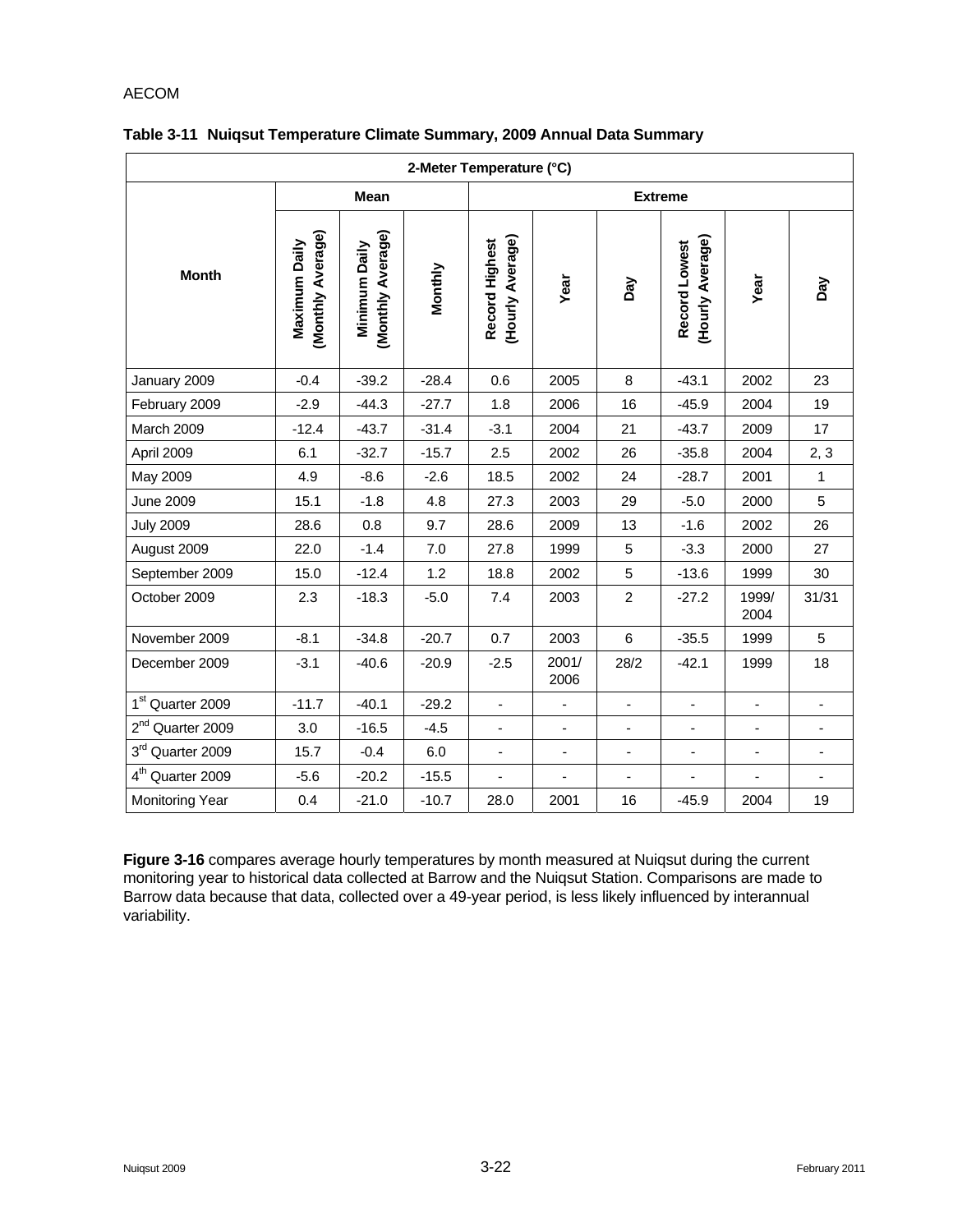![](_page_52_Figure_1.jpeg)

![](_page_52_Figure_2.jpeg)